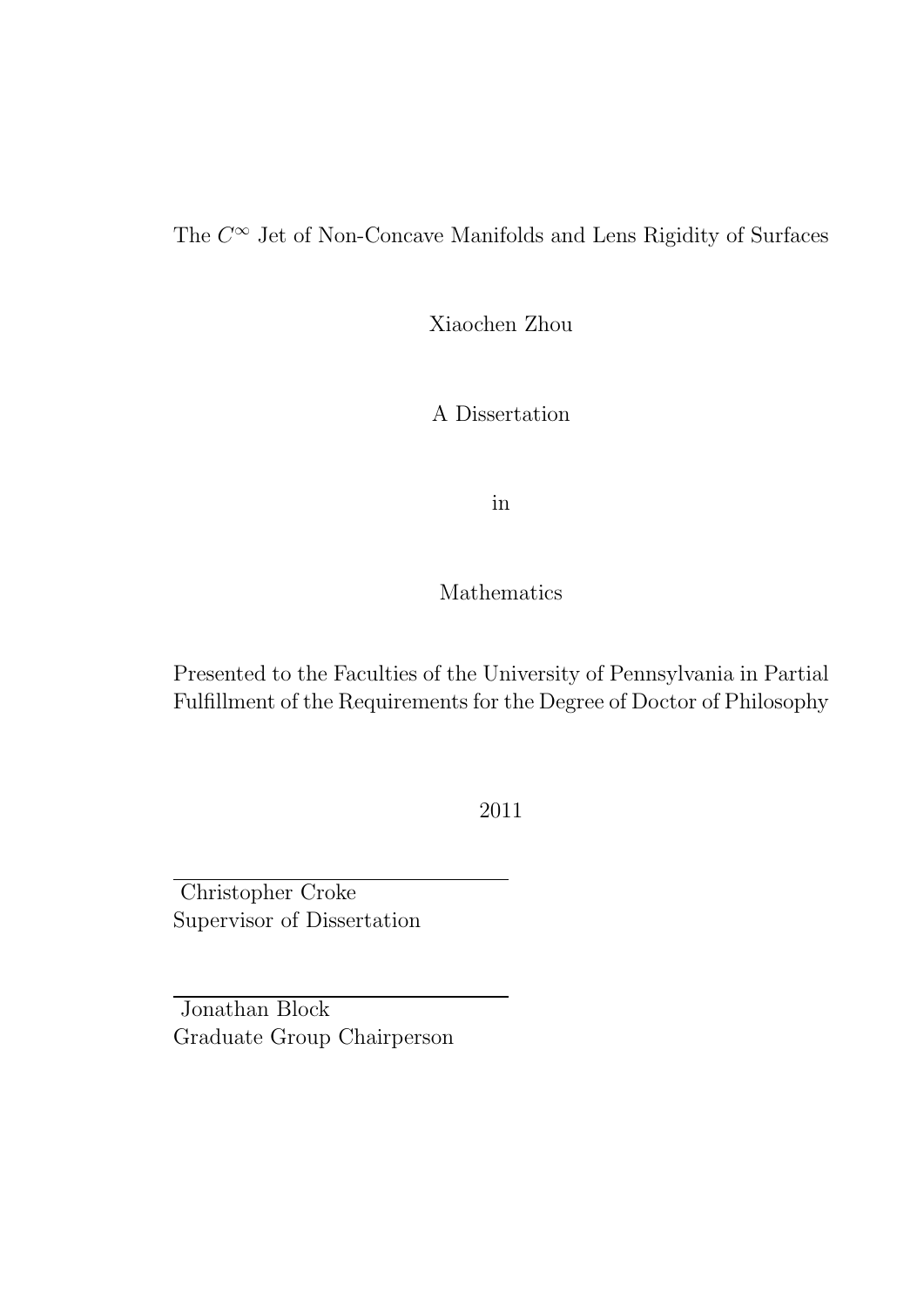# Acknowledgments

I would like to thank my thesis advisor, Professor Christopher Croke. Without his help, this thesis could not have existed at all. His guidance on various aspects of mathematical research always impresses me, and encourages me to work hard towards my future career. I can never forget his devotion to geometry and to his students. I personally think he is the genius who can make complicated and abstract mathematics both easy and attractive, so that all people can enjoy the beauty. If any prospective Penn mathematicians read this, I want to encourage them to consider Professor Croke as the advisor, or attend his classes, because they are lots of fun. His researches on engineering, robotics, and optics are also inspiring, which I think give a bridge between theory and the 3-dimensional world.

I also want to express my appreciation for the companionship of my colleagues and professors at maths department of the University of Pennsylvania, with special mention to Wolfgang Ziller, Haomin Wen, Lee Kennard, and Marco Radeschi. They all are there to help me out whenever needed. My understanding of geometry is largely developed by all the fellows, besides my advisor.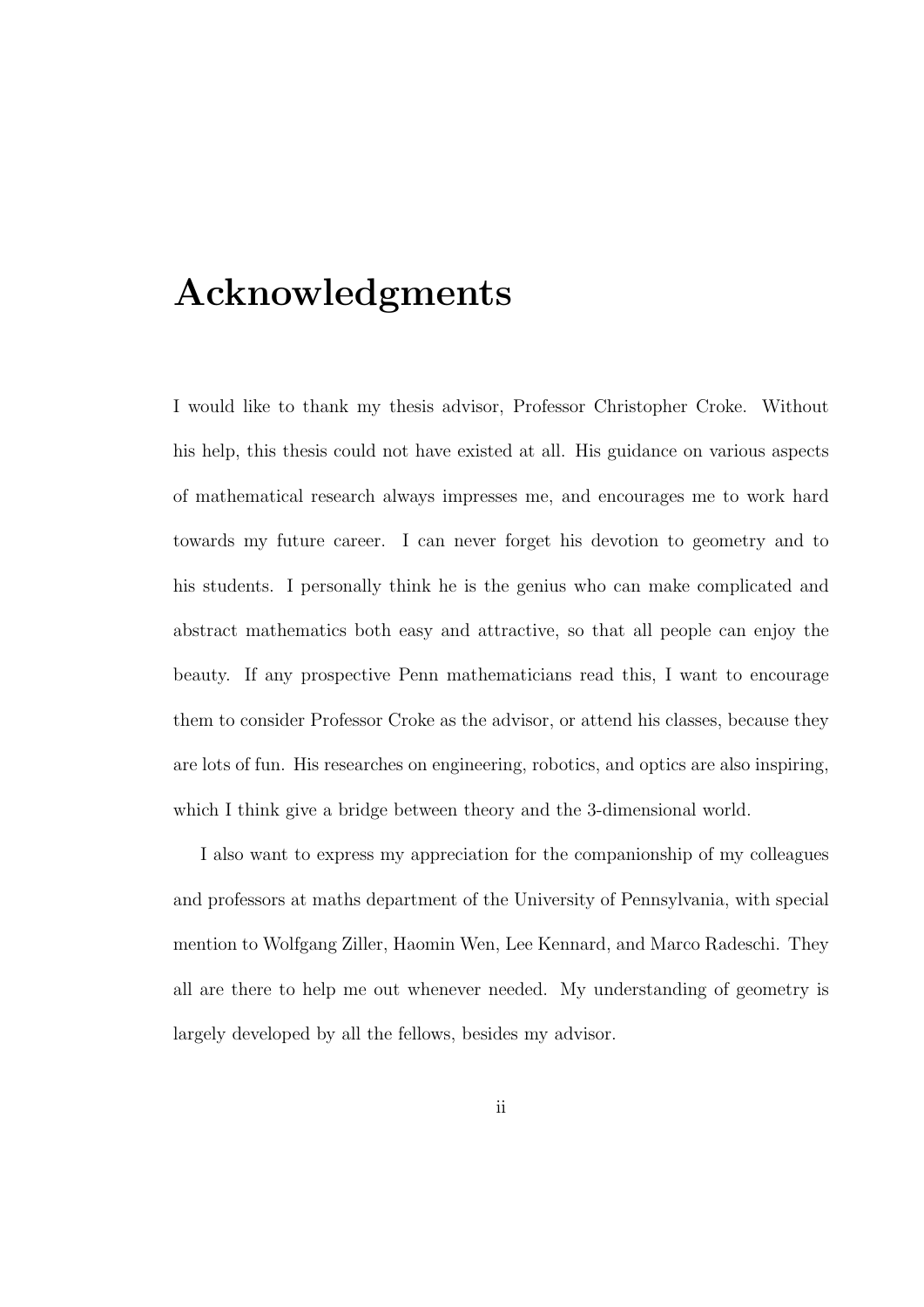During my Ph.D. study, I once worked with Herman Gluck, Ryan Blair, among others. It was a great pleasure working with them, because they showed close friendliness that makes me feel at home.

Special thanks to my wife, Ying. She never stops supporting me, both in everyday life and in my professional career.

Finally, I owe a great deal to the theory of mathematics. I am extremely glad that I can have my humble contribution to the harmony of mathematics, instead of merely intoxicated therein.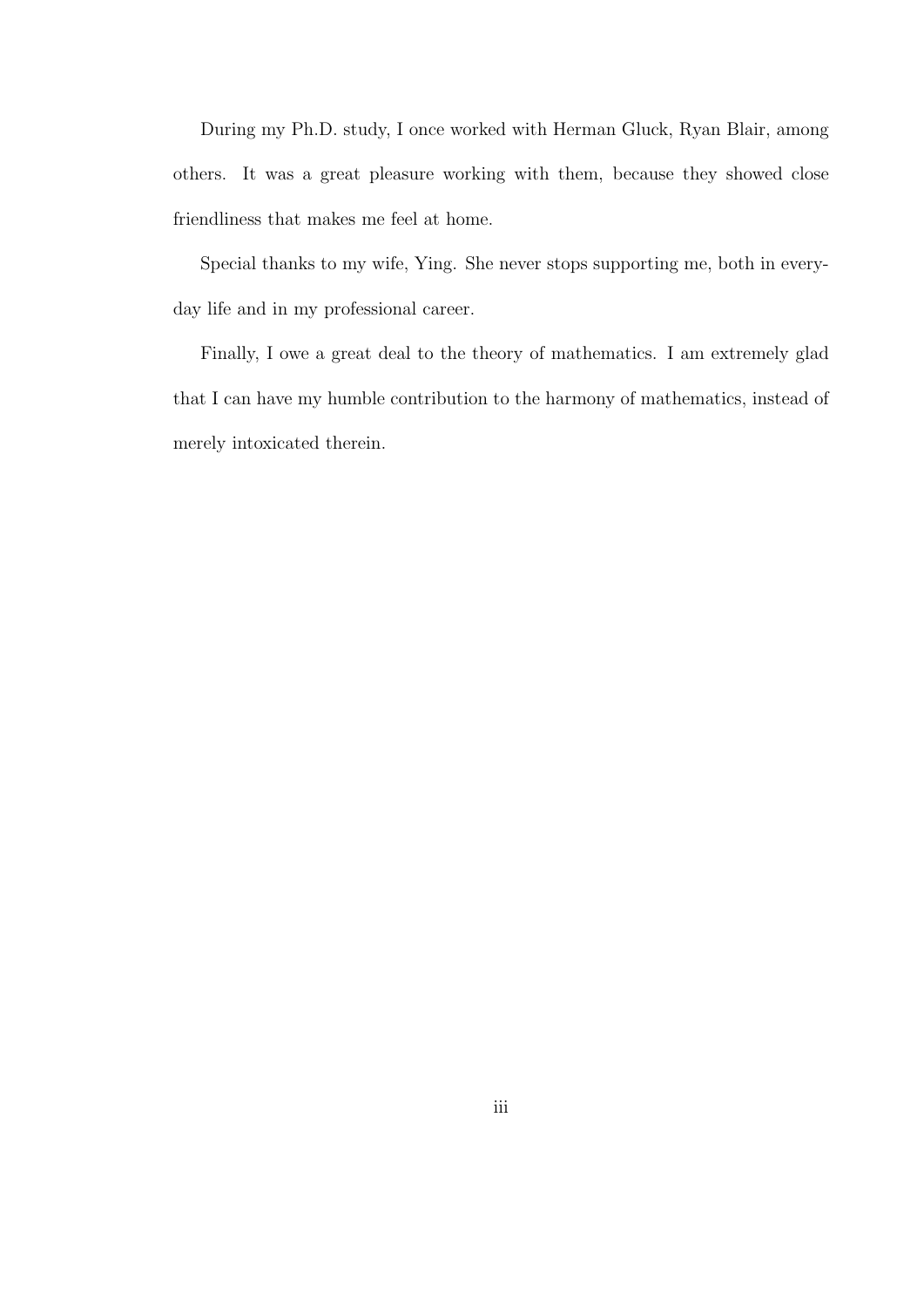#### ABSTRACT

The  $C^{\infty}$  Jet of Non-Concave Manifolds and Lens Rigidity of Surfaces

#### Xiaochen Zhou

#### Christopher Croke

In this thesis we work on boundary rigidity problem, the inverse problem on a manifold with boundary, which studies the unique determination and algorithm towards total recovery of metric tensor, based on the information of distances from boundary points to boundary points.

There are three main results in this thesis. The first result is an algorithm to recover the Taylor series of the metric tensor  $(C^{\infty}$  jet) at the boundary. The data we use are the distances between pairs of points on the boundary which are close enough to each other, or "localized" distance function. The restriction on the shape of the manifold near the boundary is the minimal possible, *i.e.*, the localized distance function does not completely coincide with the localized in-boundary distance function at any point. Here "in-boundary" needs the distance to be the length of the shortest path entirely on the boundary. Such a boundary we call "non-concave". A different algorithm has already been published in [25], and our result in this thesis is much more fundamental.

Our second result is a counter-example of the statement "Lens data uniquely determine the  $C^{\infty}$  jet at boundary points". It is the first known pair of manifolds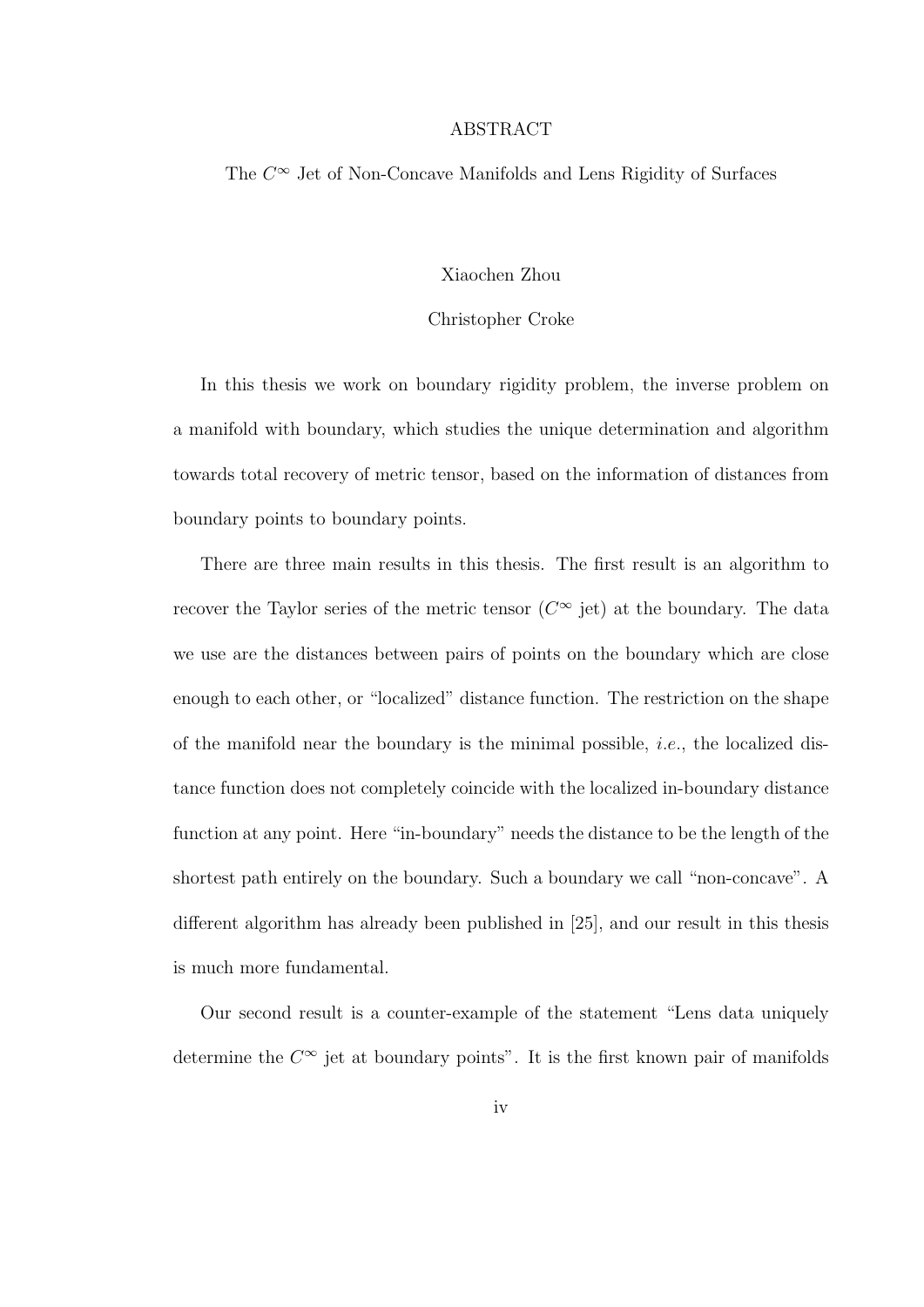with identical lens data but different  $C^{\infty}$  jet. The original example is easy to construct, but only differs in the second order. With a slight careful modification to preserve smoothness, we can construct a pair with different  $C^1$  jet, meaning different second fundamental forms of the boundaries.

Our third result is, if two surfaces with the same boundary are conformal, have the same lens data, and have no trapped geodesic or conjugate points, then they are isometric. The proof applies techniques in integral geometry, and uses results in [3] and [14]. If we combine this with unpublished results in [10] of Croke, Pestov, and Uhlmann, then we can drop the conformal assumption.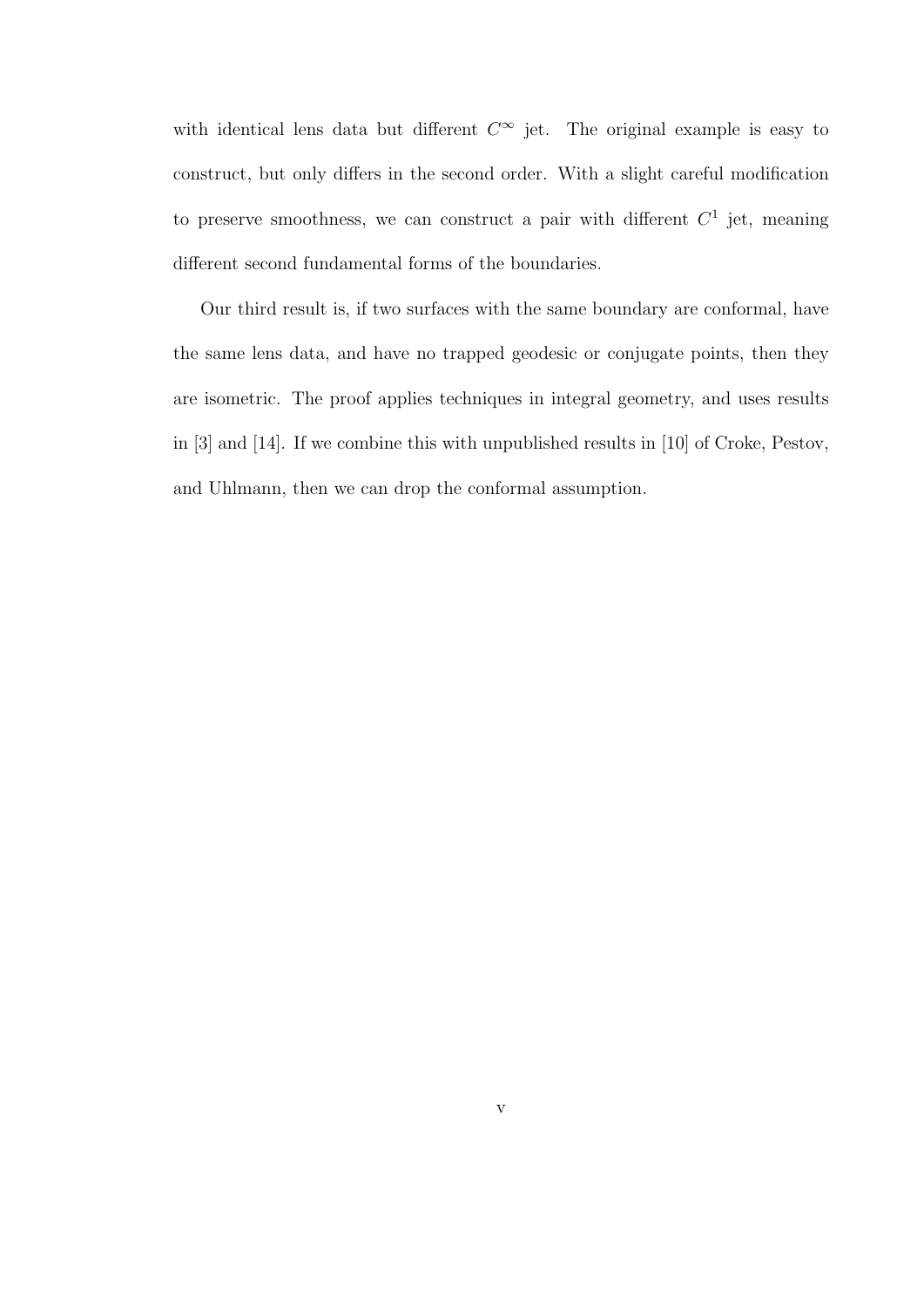# **Contents**

| $\mathbf 1$    |         | Introduction                                                      | $\mathbf{1}$   |
|----------------|---------|-------------------------------------------------------------------|----------------|
|                | $1.1\,$ |                                                                   |                |
|                | 1.2     |                                                                   | $\overline{5}$ |
|                | 1.3     |                                                                   | $\overline{7}$ |
| $\mathbf{2}$   |         | Recovery of the $C^{\infty}$ Jet near Non-Concave Points          | 10             |
|                | 2.1     |                                                                   | 10             |
|                | 2.2     |                                                                   | 13             |
|                | 2.3     | Algorithm Validation on the Standard Disk up to Order $3 \dots$ . | 23             |
| 3              |         | <b>Counter-Examples of Lens Rigidity</b>                          | 31             |
|                | 3.1     | Examples of Different $C^2$ Jets                                  | 31             |
|                | 3.2     | Examples of Different $C^1$ Jets                                  | 36             |
| $\overline{4}$ |         | Lens Rigidity of Surfaces                                         | 39             |
|                |         |                                                                   | 39             |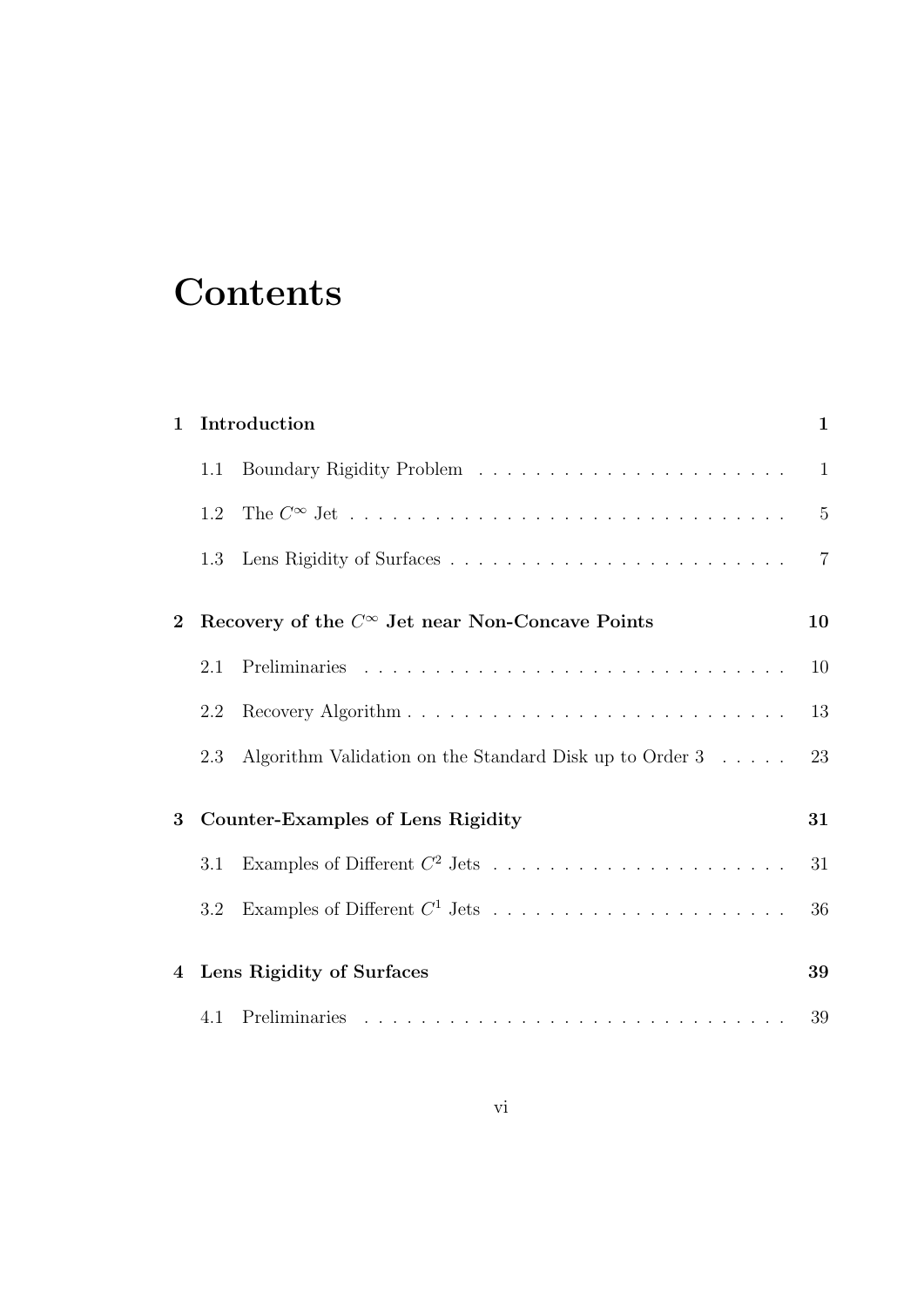|--|--|--|--|--|--|--|--|--|--|--|--|--|--|--|--|--|--|--|--|--|--|--|--|--|--|--|--|--|--|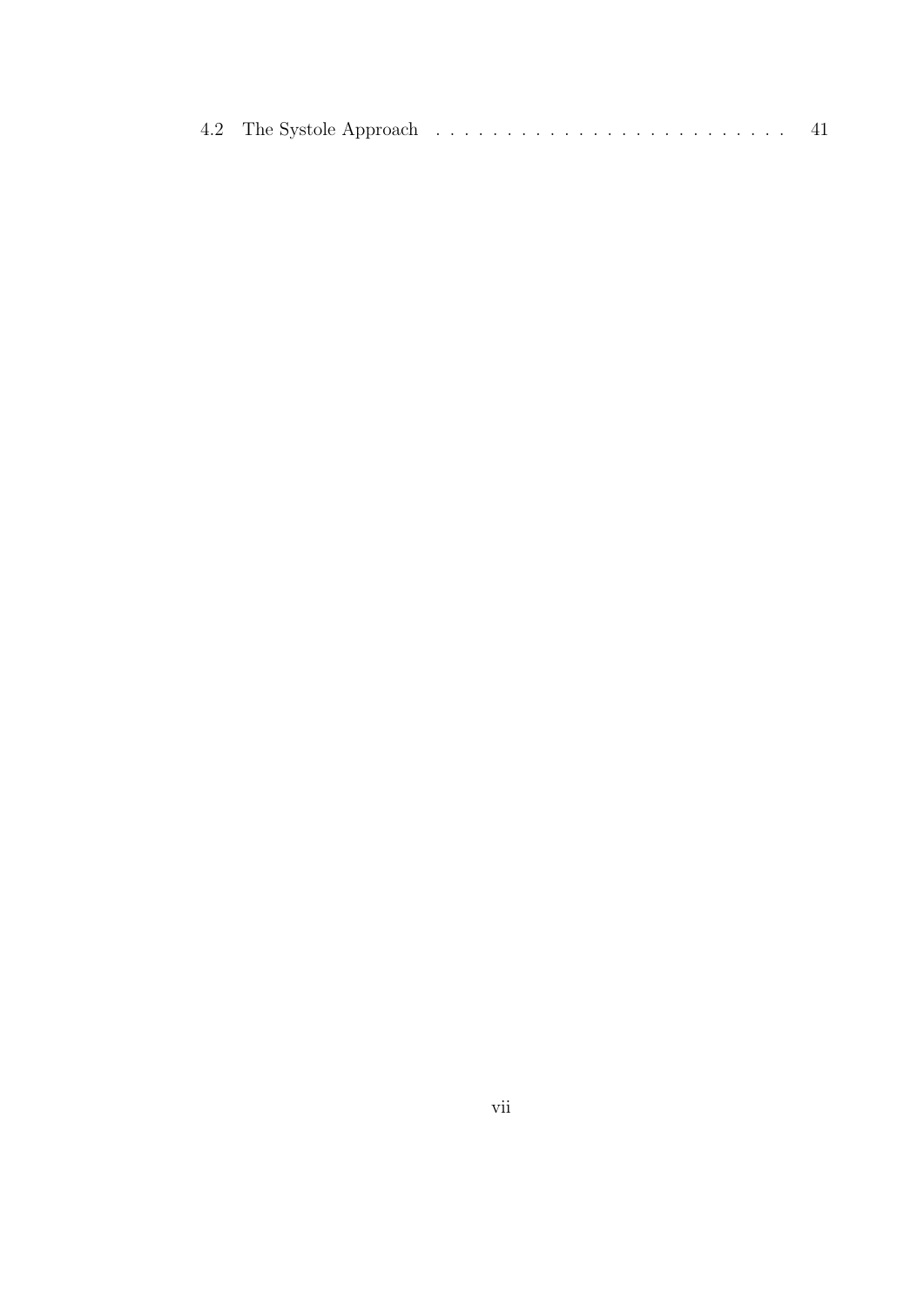# Chapter 1

# Introduction

#### 1.1 Boundary Rigidity Problem

Let  $(M, g)$  be a compact Riemannian manifold with smooth boundary, and let

$$
\tau: M \times M \to \mathbb{R}
$$

be the distance function given by  $q$ . The boundary rigidity problem asks whether we can recover g from the information of  $\tau|_{\partial M \times \partial M}$ . That is, whether we can uniquely determine the Riemannian metric of  $M$ , knowing the distances from boundary points to boundary points. Obviously if we pullback the metric g by a diffeomorphism  $f: M \to M$  that fixes every boundary point, the resulting metric  $f^*g$  gives the same boundary distance function as before, but it is different from the original metric g. So the natural question is, whether this is the only obstruction to unique determination. If the answer is positive for  $(M, g)$ , then it is called *boundary rigid*.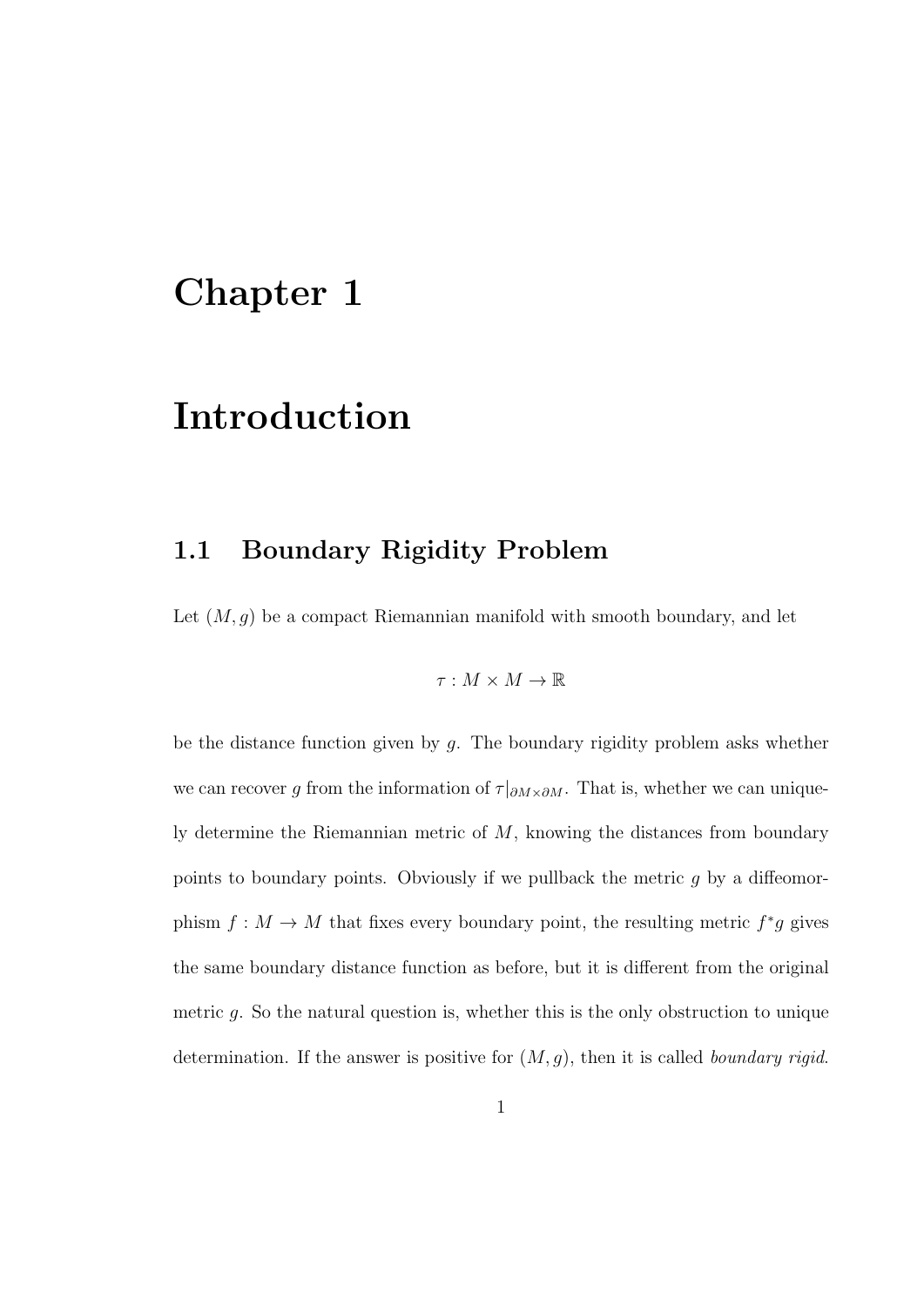One would like to know whether a given manifold with boundary is boundary rigid. If in some cases we have affirmative answers, we further want to have a procedure to recover the interior metric structure from the information of boundary ("chordal") distances. For a survey of boundary rigidity problem, see [6].

There are certainly many manifolds with boundary that are not boundary rigid. For example, consider the n-dimensional hemisphere with the standard metric. Its boundary is the equator, and the distances between boundary points can all be realized inside the boundary. Therefore, if we arbitrarily dilate (increase the Riemann tensor) the hemisphere somewhere far away from the boundary, it will not change the boundary distance  $\tau$  function at all.

From the example above, we can imagine that if we want some manifold with boundary to be boundary rigid, then for each interior point there must be a geodesic between two boundary points passing through it, and the geodesic should minimize distance all along. Otherwise the interior point will not be even detected from the boundary distance function  $\tau$ . However, this condition is necessary but far from sufficient. For interesting examples, see [9] section 6, and [4] section 2.

People naturally wonder: what condition can we pose on a manifold with boundary, to guarantee the boundary rigidity? We have the condition "being a subspace of a constant curvature manifold", but if the curvature is positive, then the domain is restricted to be contained inside an open hemisphere.

**Theorem 1.1.1.** If  $(M, \partial M, g)$  is a compact subdomain with smooth boundary  $\partial M$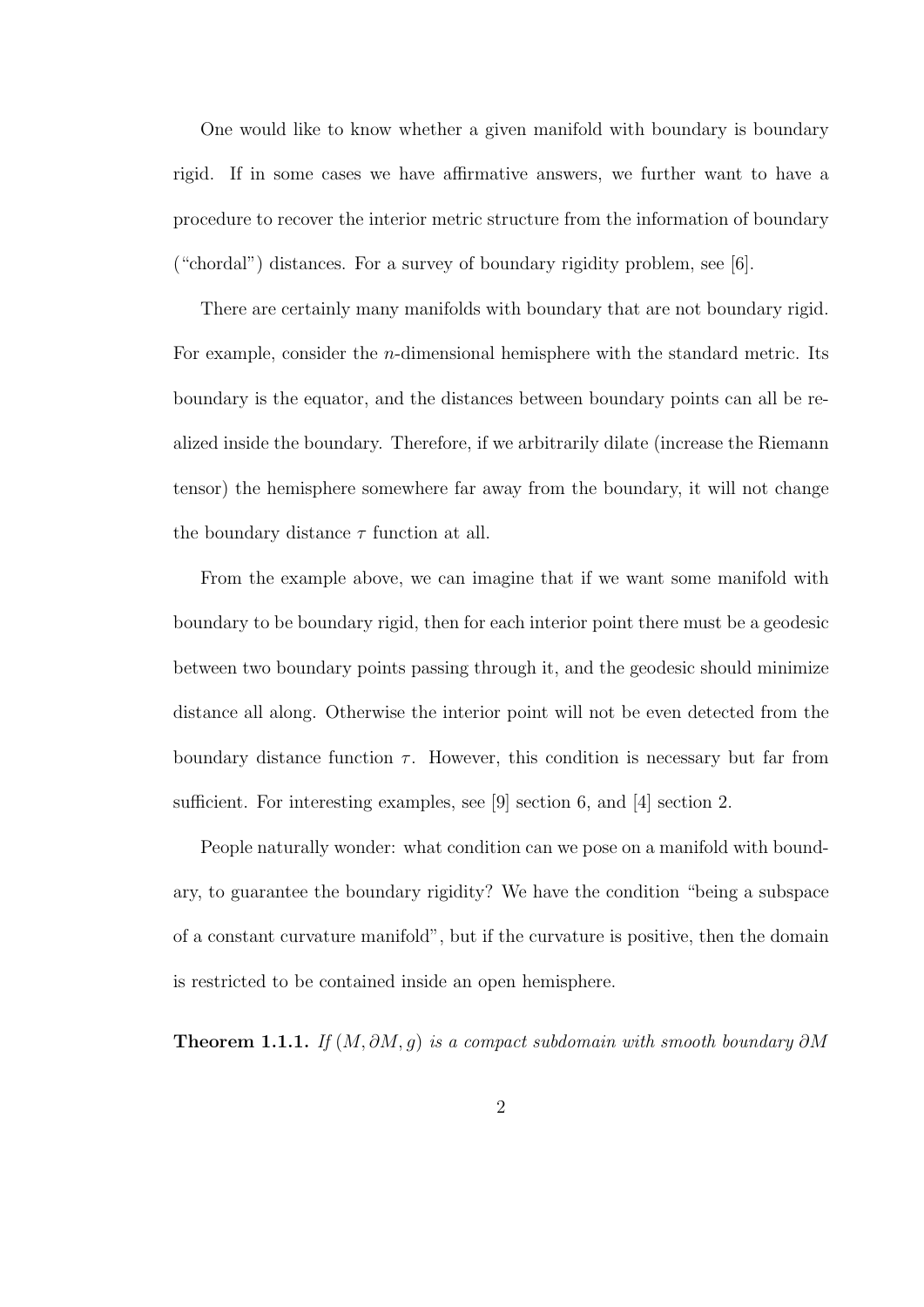of Euclidean space  $\mathbb{R}^n$ , hyperbolic space  $\mathbb{H}^n$ , or the open hemisphere of  $S^n$ , then  $(M, \partial M, g)$  is boundary rigid.

The proof of the hemisphere case can be found in [18], for Euclidean case see [12] or [4] section 6, and for hyperbolic case see [1].

It is also proved that manifolds with metrics which are sufficiently close to the flat metric are boundary rigid. See [2] for the following theorem.

**Theorem 1.1.2.** Let M be a compact domain in  $\mathbb{R}^n$  with a smooth boundary. There exists a  $C^2$ -neighborhood U of the Euclidean metric  $g_E$  such that, every  $g \in U$  is a minimal orientable filling and is boundary rigid.

Here "minimal orientable filling" leads us to an important technique to study boundary rigidity problem, and for the study of minimal periodic geodesic on manifolds without boundary, see [12] and [2].

Another rigidity result for generic metrics is [5], with main theorem the following:

**Theorem 1.1.3.** If  $(M, \partial M, q)$  is a compact, non-positively curved, SGM surface with boundary, then it is boundary rigid.

In the hypothesis above, SGM manifold is defined in [4]. Roughly speaking, to say a manifold with boundary to be SGM (Strong Geodesic Minimizing), means that all maximal non-constant geodesic hit the boundary on both ends, and all geodesics minimize the distance between any pair of its points. When a geodesic has infinite length (but may intersect the boundary tangentially), then we call it a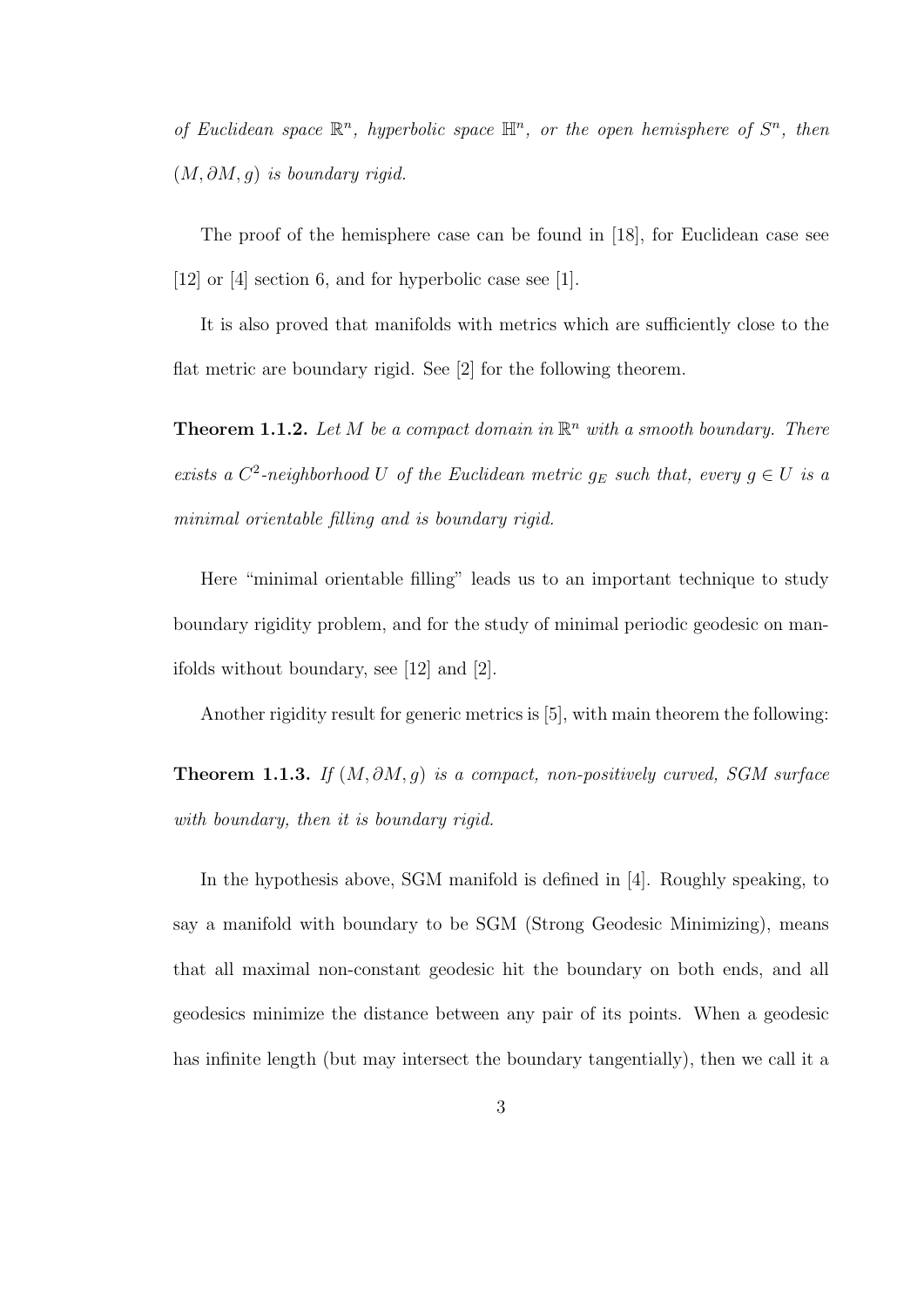"trapped" geodesic, and call the manifold "trapping". The SGM property can be defined completely using the boundary distance function  $\tau$ , see [4] Definition 1.1. It is conjectured that all SGM manifolds are boundary rigid.

A notion narrower than SGM is "simple". We say a manifold with boundary is simple, if the boundary is strictly convex, and there is a unique geodesics between any pair of boundary points. By looking at geodesics leaving a fixed point, we can show that the manifold is topologically a ball. R. Michel conjectured that simple manifolds are boundary rigid, see [18]. The best result about simple manifolds is in dimension 2, with the following theorem from [21].

Theorem 1.1.4. Two dimensional simple compact Riemannian manifolds with boundary are boundary rigid.

This proof uses the canonical (with an orientation) rotation by  $\frac{\pi}{2}$  angle, together with some integral geometry techniques, which translates the distance information into information about Dirichlet-to-Neumann map. In dimension 2, the Dirichlet-to-Neumann map will determine the conformal class of the Riemannian manifold, see [17]. Then the conformal class and the boundary distance function will determine the metric, see [20] or  $[6]$ . The last step can be proved using Santaló's formula and Hölder inequality. For more about integral geometry, see [22].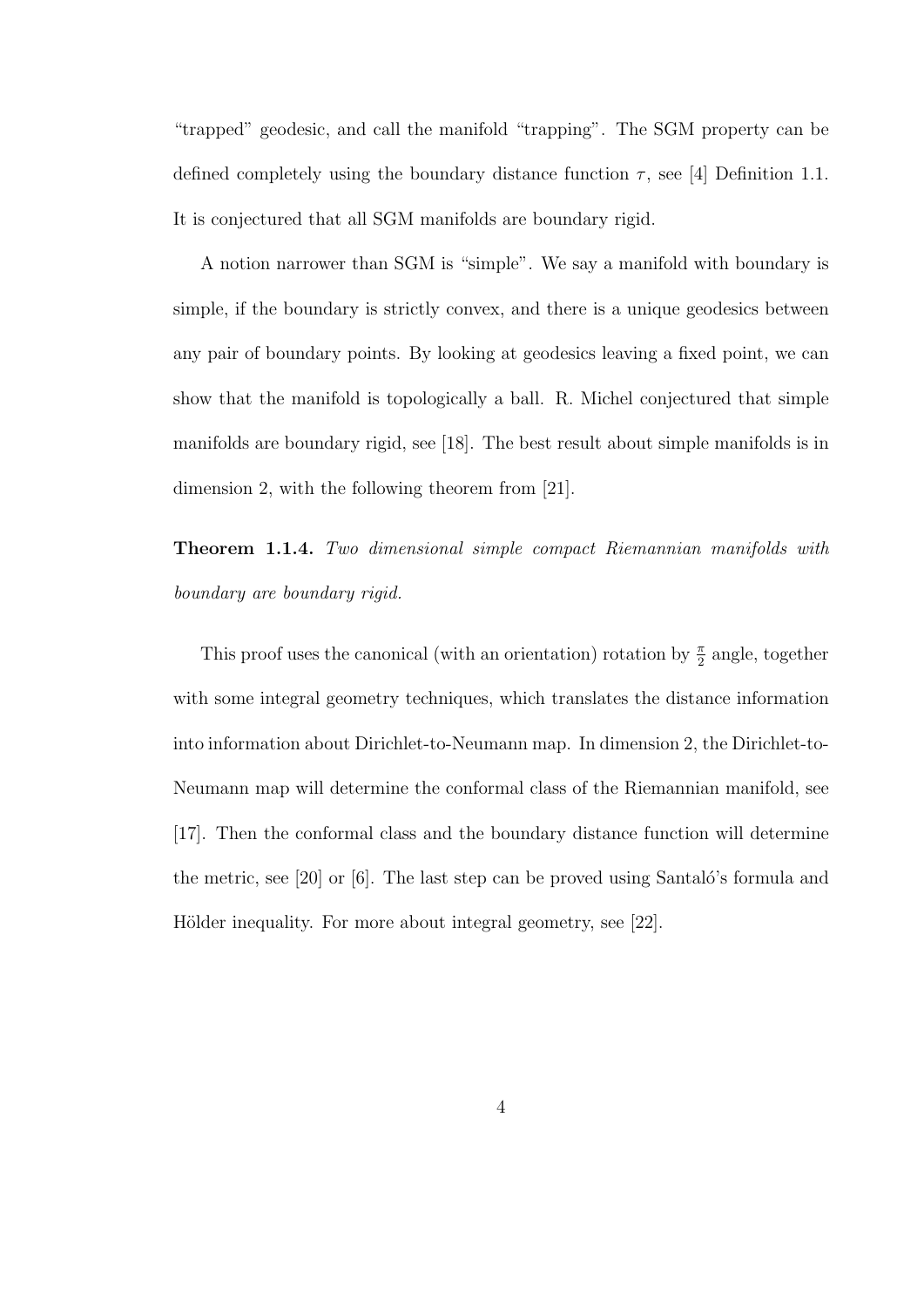#### 1.2 The  $C^{\infty}$  Jet

The  $C^{\infty}$  jet at a point of a Riemannian manifold is, roughly speaking, the Taylor series of the metric tensor at the point. Therefore to recover the  $C^{\infty}$  jet at boundary points is the first step of the recovery of the entire interior metric structure.

In arguments about the boundary rigidity problem, often one needs to extend  $(M, q)$  beyond its boundary, and here people care about the smoothness of the extension. An extension of g is smooth if and only if the  $C^{\infty}$  jets computed from both sides of the boundary agree, or strictly speaking, if  $(M, \partial M, g_M)$  and  $(N, \partial M, g_N)$ are Riemannian manifolds with the same (isometric) boundary  $\partial M$ , then the glued manifold without boundary  $(M \cup N)/\partial M$  has a smooth metric tensor which agrees with  $g_M$  on  $(M - \partial M)$  and  $g_N$  on  $(N - \partial M)$ , if and only if the  $C^{\infty}$  jets of  $\partial M$  in M and N are exactly the same in even orders and the same but with opposite signs in odd orders, computed under some common boundary normal coordinates. The definitions are provided in section 2.1. This will guarantee that, given  $M_1$  and  $M_2$ with isometric boundaries and the same  $C^{\infty}$  jets along the boundaries, if we can smoothly fit  $M_1$  into a larger outer manifold, then we can smoothly fit  $M_2$  into that same outer manifold as well.

There are results on the boundary determination of  $C^{\infty}$  jets. Michel [18] proved that boundary distances uniquely determine the Taylor series of g up to order 2, and in [19] he proved the same result without order limitations but with  $\dim(M) = 2$ , both with convex boundaries. Here convexity roughly means that the distance of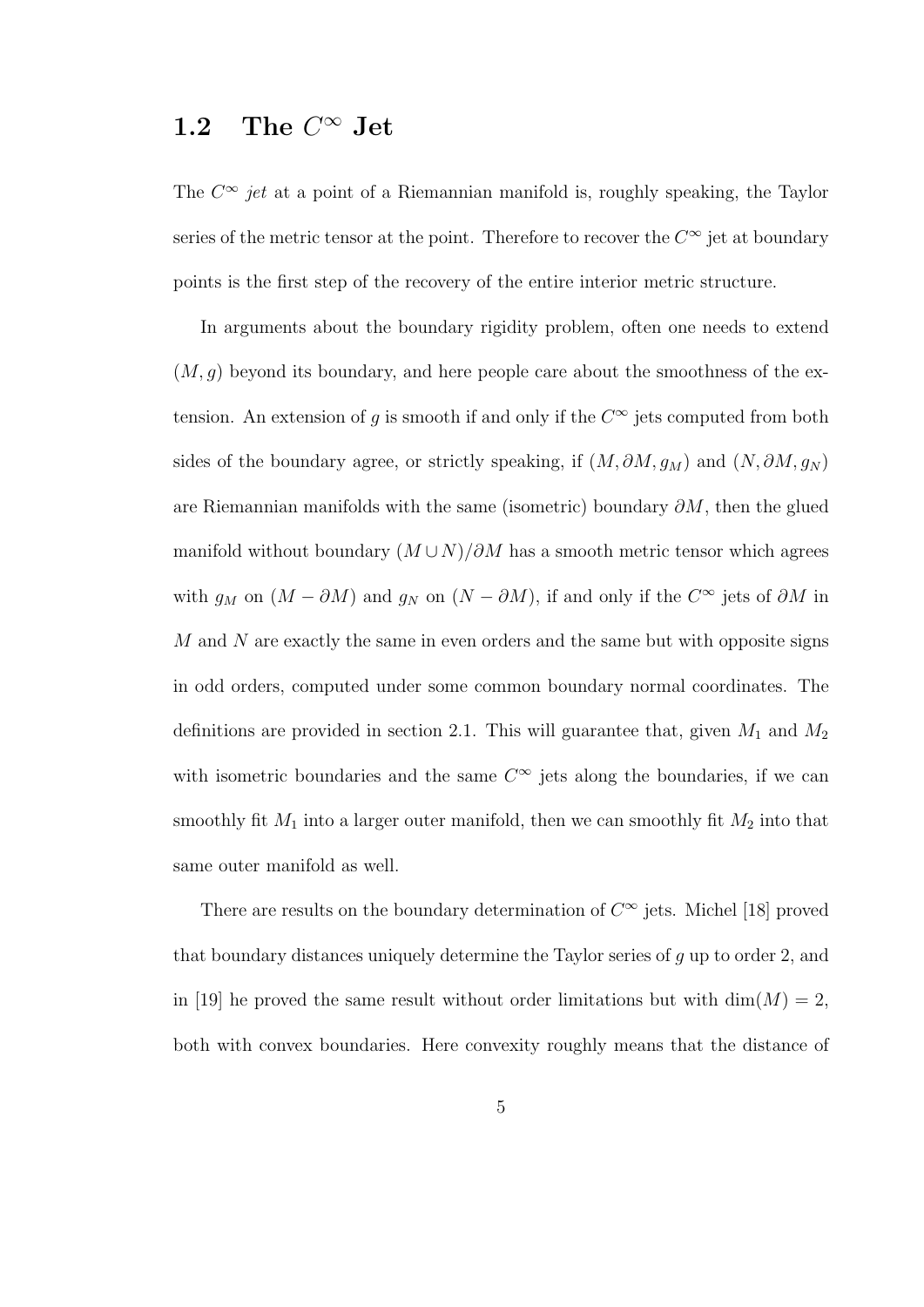two sufficiently close boundary points should be realized by a geodesic whose interior does not intersect the boundary. In [16] there is an elementary proof that the  $C^{\infty}$  jet is uniquely determined by the boundary distance function if the boundary is convex. However the results above are not constructive. In [25], Uhlmann and Wang applied the result of [23] and used a suitably chosen reference metric, and gave a recovery procedure of  $C^{\infty}$  jet on the boundary from localized boundary distance function. Here "localized" means we do not need to know  $\tau$  for all pairs of points in  $\partial M$ , but we only should know  $\tau$  restricted to an open neighborhood of the diagonal of  $\partial M \times \partial M$ , that is, the distance between close enough pairs. It should be noted that the arguments in [16] and [25] also apply to non-concave boundary (see Definition 2.1.1) without much modification.

Up to now, the only result for concave boundary is [24], Theorem 1. The statement is, if a geodesic segment  $\gamma$  is tangent to the boundary at one end p, and the other end  $q$  lies on the boundary, then under some generic no conjugate points condition, we can recover the  $C^{\infty}$  jet at p based on the lengths of geodesic segments in a neighborhood of  $\gamma$ . The proof is constructive because they gave an algorithm to find the derivatives of all orders. Our recovery procedure in this thesis is similar to [24].

In the next chapter of this thesis, we give the same results as in [25], that is, a procedure to recover the  $C^{\infty}$  jet at boundary points, but our argument is relatively elementary. We also directly adopt the weaker assumption that the boundary is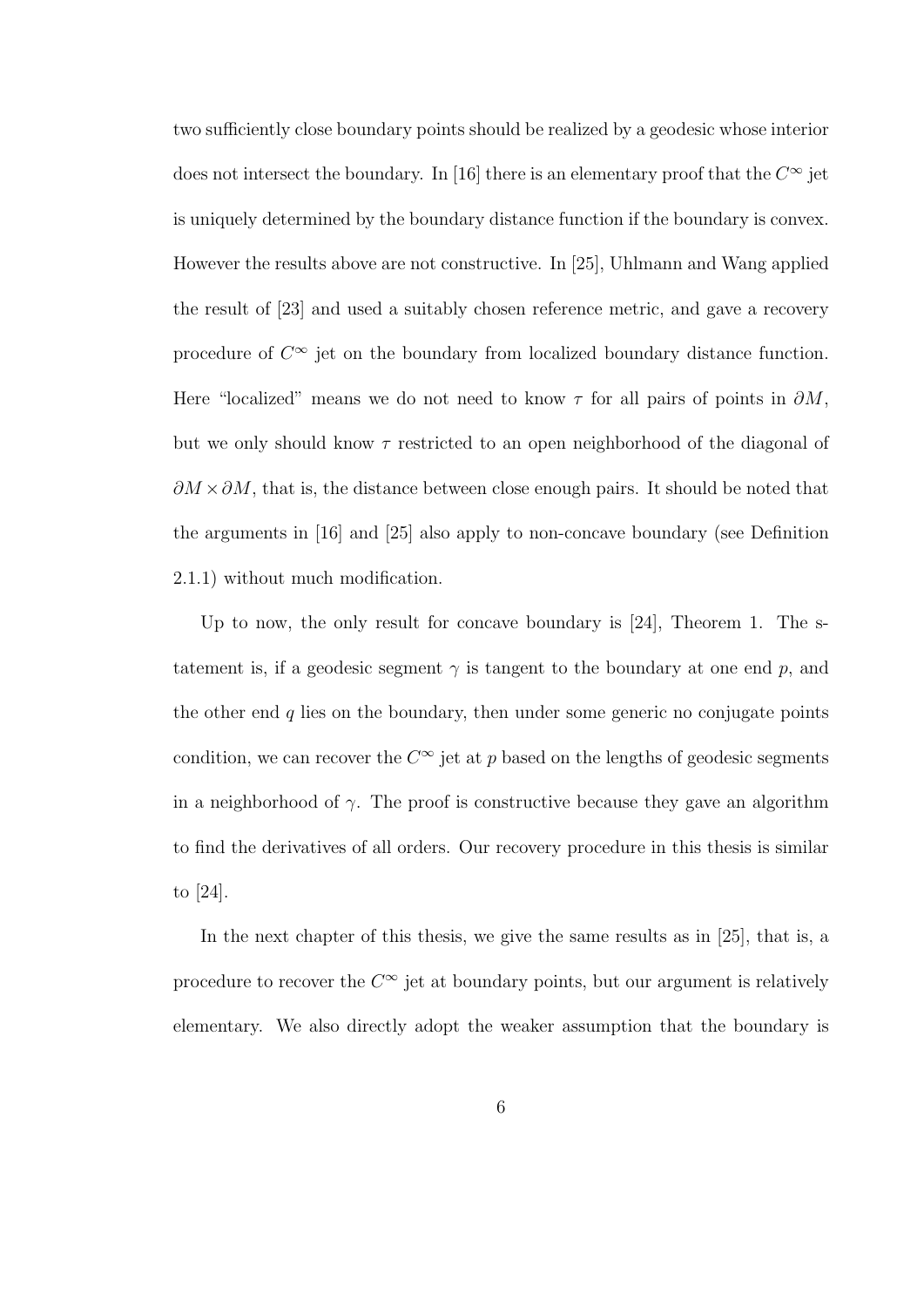non-concave, as opposed to "convex" as in previous results.

In chapter 3, we give the first known example that shows the lens data do not always determine the boundary  $C^{\infty}$  jet. Here "lens data" include the information of  $\tau|_{\partial M\times\partial M}$  and the lengths of all maximal geodesics, together with the locations and the directions whenever they hit the boundary (see Definition 3.1.1, or [24] section 1 for detail). So the results in [16], [25], and the first part of this thesis show that lens data uniquely determine  $C^{\infty}$  jet near non-concave points. Meanwhile, the results in [24] should imply: We can uniquely recover  $C^{\infty}$  jet near "generic" concave points, from the lens data of geodesics with bounded length, which are "almost" tangent to the boundary. In the example in section 3.1, the boundary is totally geodesic, and nearby geodesics have unbounded length, although each of them hits the boundary in finite time. In the example in section 3.2, the boundary is strictly concave, but every complete geodesic tangent to the boundary has infinite length. Therefore, the examples in this thesis fall in the gap between non-concave results (Theorem 2.2.8 of this thesis, [16], and [25]) and the concave result [24].

#### 1.3 Lens Rigidity of Surfaces

If the manifold with boundary is not simple or SGM, then certainly lens data carry essentially more information than the boundary distance function. If the manifold has no trapped geodesics (i.e., the manifold is non-trapping), then lens data seem to have gathered information in any direction at any point. However, if the manifold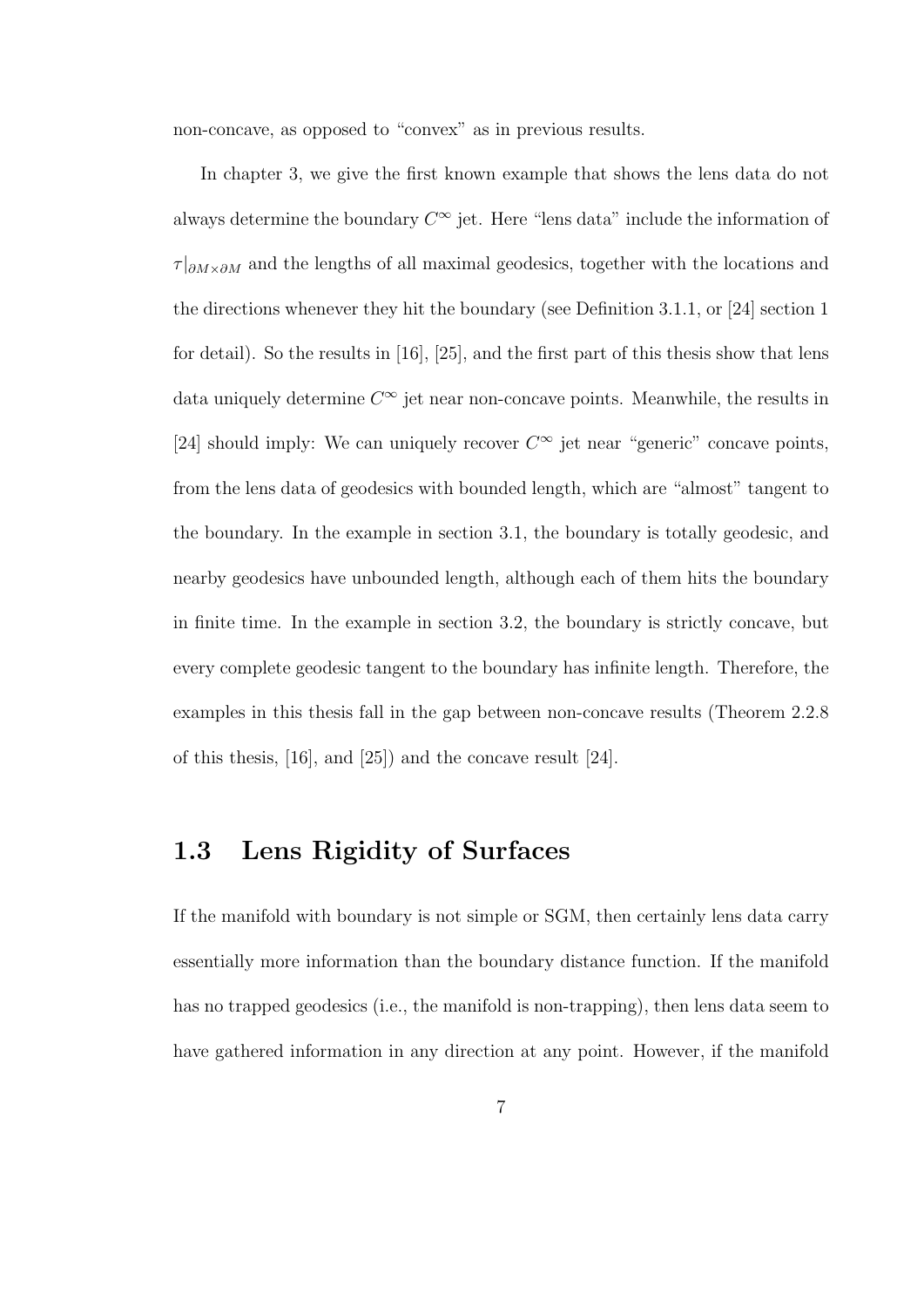has some trapped geodesic, then there are examples where the lens data cannot uniquely determine the metric, see [9].

A notable result can be found in [3], with the following theorem,

Theorem 1.3.1. If  $(M, \partial M, g)$  is lens rigid and has no trapped geodesics, and it admits a free action by a finite group  $\Gamma$  of isometries, then the quotient  $(M/\Gamma, \partial M/\Gamma, g)$ is also non-trapping and lens rigid.

In the same paper C. Croke also gave an example which shows that we cannot change the two appearances of "lens rigid" into "boundary rigid" in the theorem above.

In [24], Stefanov and Uhlmann generalized their local result for simple metrics to obtain a local lens rigidity result. In [26], Vargo proved a lens rigidity result in the category of analytic metrics. He used the result of [24] to determine the  $C^{\infty}$  jet, and uses the lens data to recover the metric under the assumption that the metric and boundary are both analytic.

In the last part of this thesis, we prove that if two metrics on the same surface with boundary are conformal, they give the same lens data, and neither of them has conjugate points or trapped geodesics, then the conformal factor is 1 everywhere. In this proof we use the techniques of integral geometry, i.e., Santaló's formula and Hölder inequality, see  $[8]$  and  $[4]$  for applications. We also use the result of  $[3]$  to lift the metric to a covering, where the lengths of geodesics are far smaller than the systole (see Definition 4.2.1, or  $|15|$ ). Finally, we apply the results from the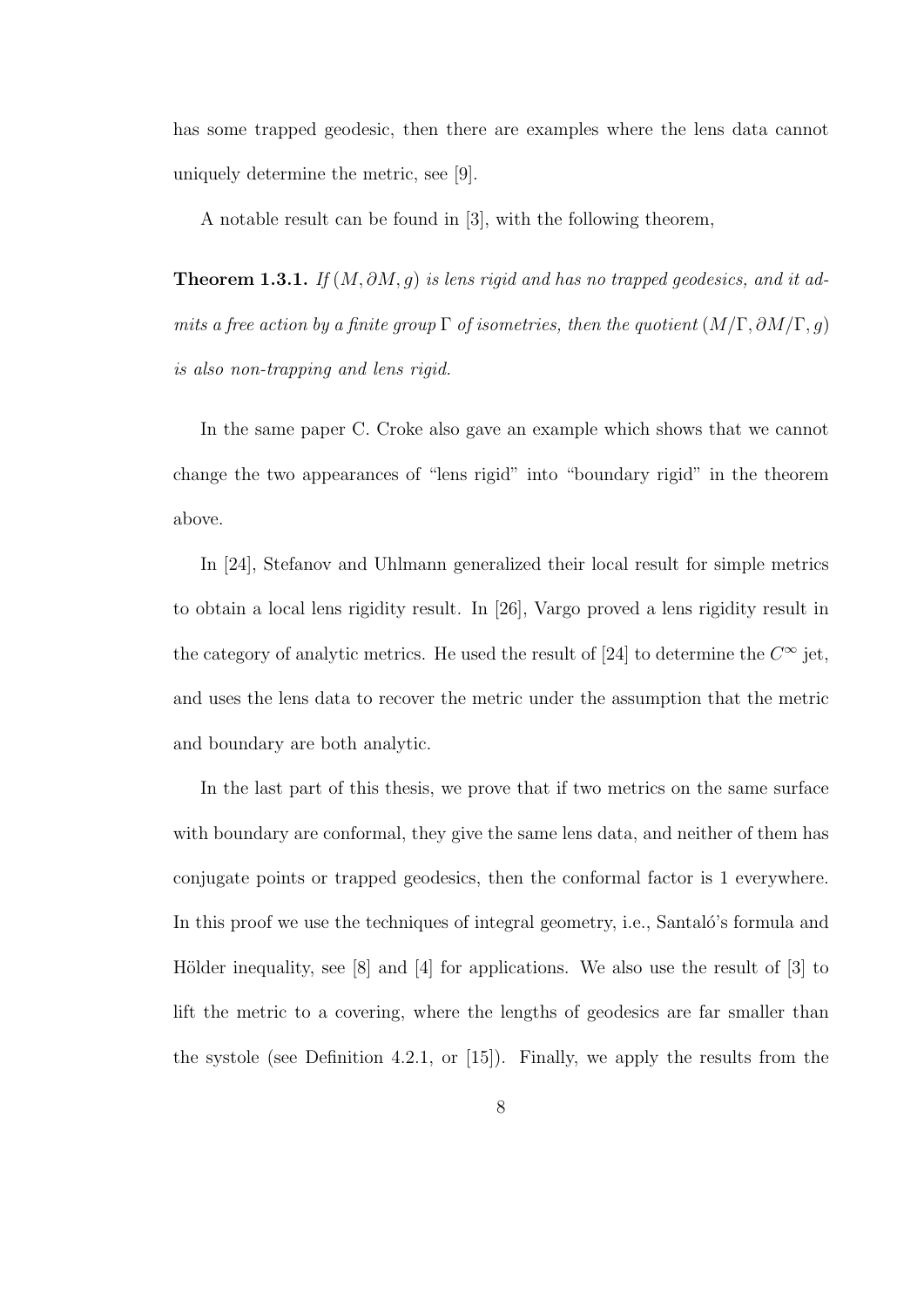unpublished paper [10], to drop the conformal assumption.

Notice that the lens rigidity problem is equivalent to the boundary rigidity problem, if the manifold is SGM or simple. Almost all results until now cannot avoid the assumption that the manifold has no trapped geodesics, i.e., all directions are contained in the image of geodesic flow of vectors originating from the boundary. The only result for a manifold with trapped geodesics is about  $D^n \times S^1$ , with a generalization, see [7]. Also see [11] for interesting examples.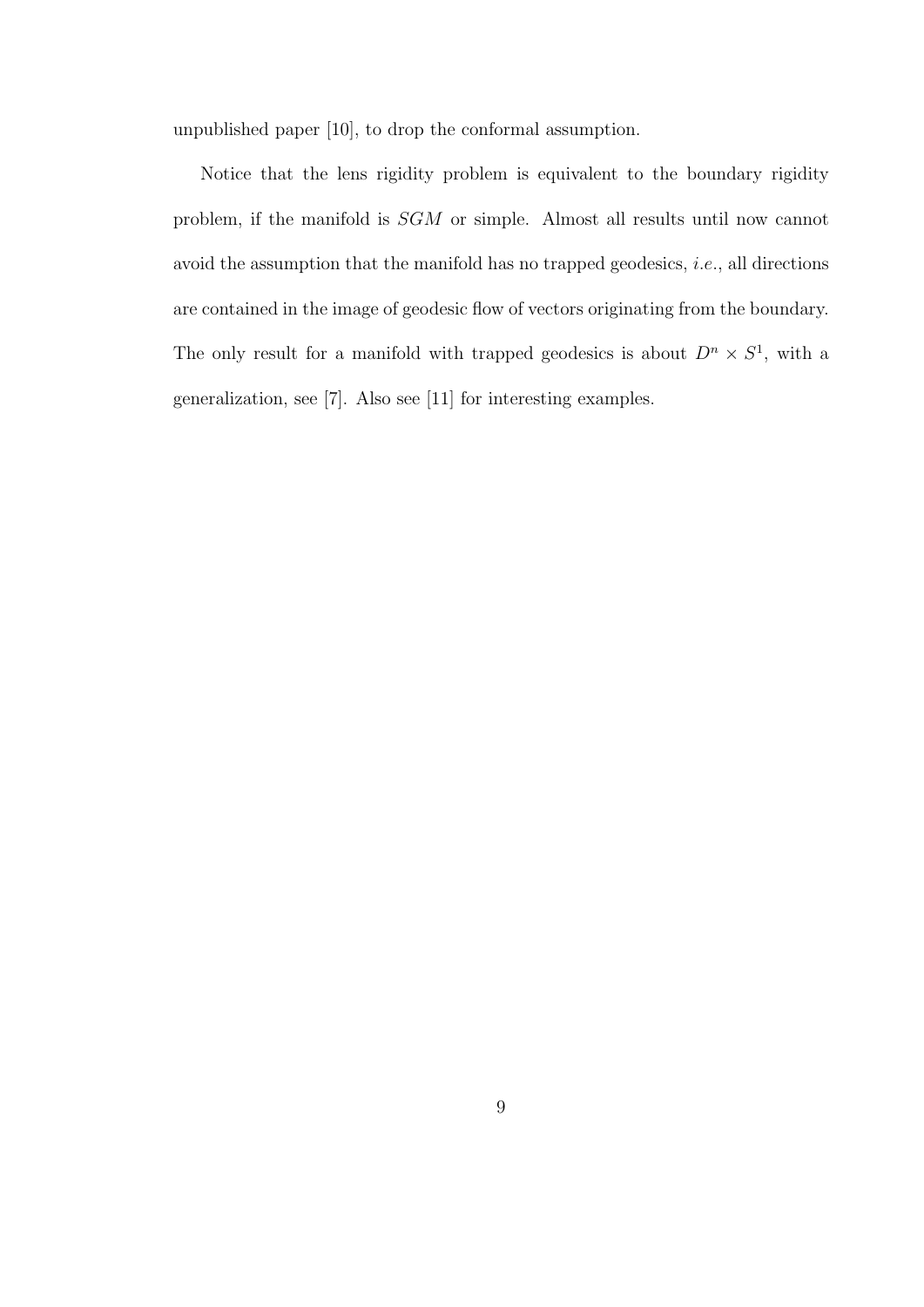### Chapter 2

# Recovery of the  $C^\infty$  Jet near Non-Concave Points

#### 2.1 Preliminaries

Throughout this paper we let  $(M, g)$  be a compact *n*-dimensional Riemannian manifold with smooth boundary  $\partial M$ . Let  $\tau$  be the distance function, and let  $\rho = \tau^2$ . We further introduce the notation  $\tau_x(\cdot) = \tau(\cdot, x)$ , and  $\rho_x(\cdot) = \rho(\cdot, x)$ . Notice that the distance might not be realized by a geodesic, and a curve realizing it can have non-geodesic parts in the boundary.

Let

$$
\mu: \partial M \times \partial M \to \mathbb{R} \tag{2.1.1}
$$

be the distance function on the Riemannian manifold  $(\partial M, g|_{\partial M})$ . Note that  $\mu$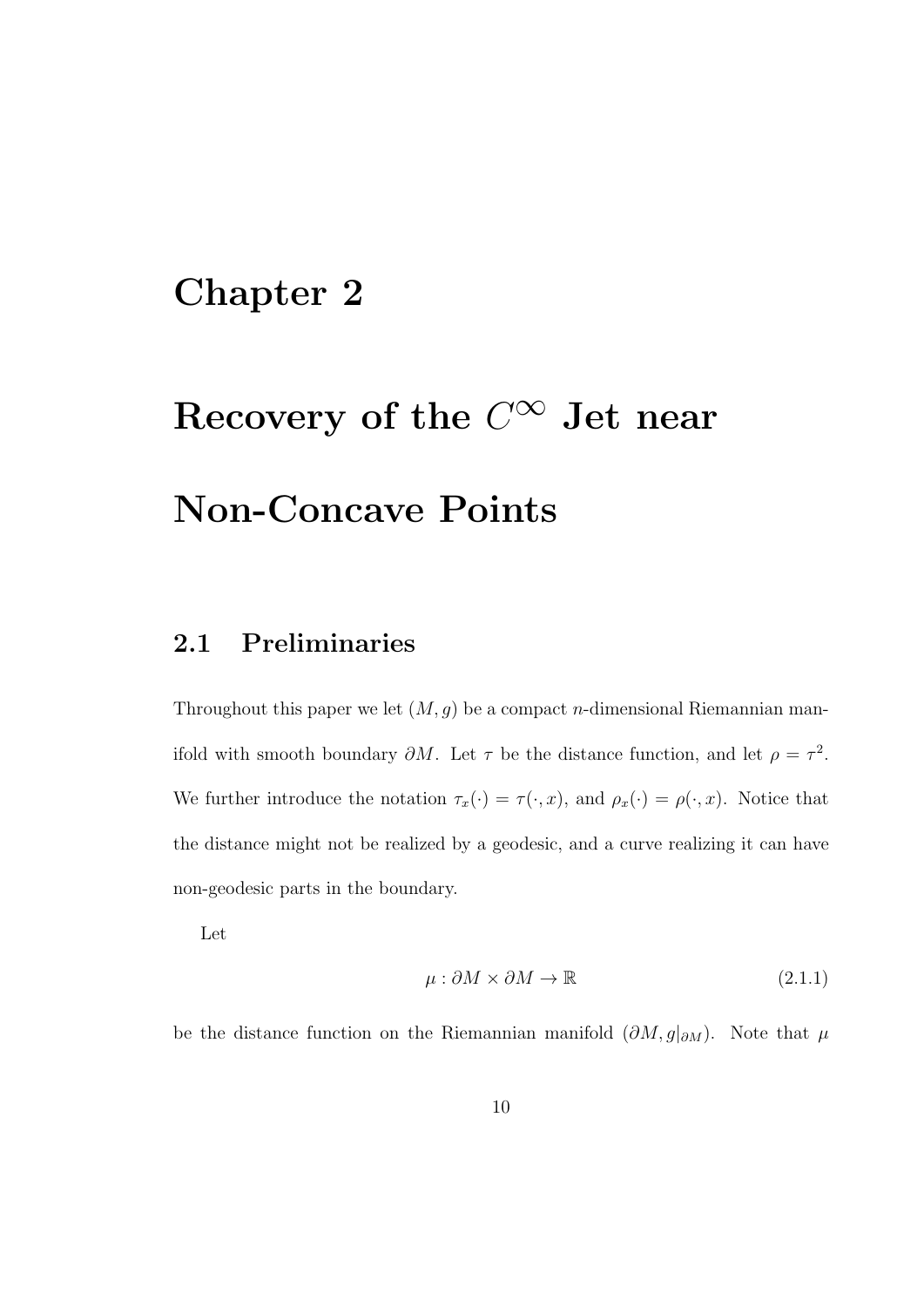is not  $\tau |_{\partial M}$  ( $\mu \geq \tau$  in general) although they may agree on some subset. Near "non-concave" points,  $\tau|_{\partial M}$  contains more information than  $\mu$ .

**Definition 2.1.1** (Concave and Non-Concave points). Let  $x \in \partial M$ . We say  $\partial M$  is concave at x if the second fundamental form of  $\partial M$  is negative semi-definite at x, with respect to  $\nu_x$  the inward-pointing unit normal vector. We call  $\partial M$  non-concave at  $x$  if it is not concave at  $x$ , that is, the second fundamental form has at least one positive eigenvalue.

In order to detect non-concave points from  $\tau|_{\partial M}$ , we state the following elementary proposition without proof.

**Proposition 2.1.2.** Let  $x \in \partial M$ . If  $\partial M$  is concave in an open neighborhood of x, then there exists  $\varepsilon > 0$  such that whenever  $p, q \in \partial M$  satisfy  $\mu(x, p) < \varepsilon$  and  $\mu(x,q) < \varepsilon$ , we have  $\tau(p,q) = \mu(p,q)$ . That means, for a pair of points close enough to x, the shortest path between them is along the boundary.

Since  $(M, g)$  is extendable, we fix a compact *n*-dimensional Riemannian manifold without boundary  $(\tilde{M}, \tilde{g})$ , such that  $\partial M$  is an  $(n-1)$ -dimensional submanifold, the interior of M is a connected component of  $\tilde{M} - \partial M$ , and g is the restriction of  $\tilde{g}$ .

Next we define boundary normal coordinates of M near  $\partial M$ . Let  $(x_1, \ldots, x_{n-1})$ be a coordinate chart on the manifold  $\partial M$ . For  $p \in M$  close enough to  $\partial M$ , there is a unique point  $y = (y_1, \ldots, y_{n-1}) \in \partial M$  that is closest to p. We then give p the coordinates  $(y_1, \ldots, y_{n-1}, y_n)$  where  $y_n$  is defined to be the distance from p to y.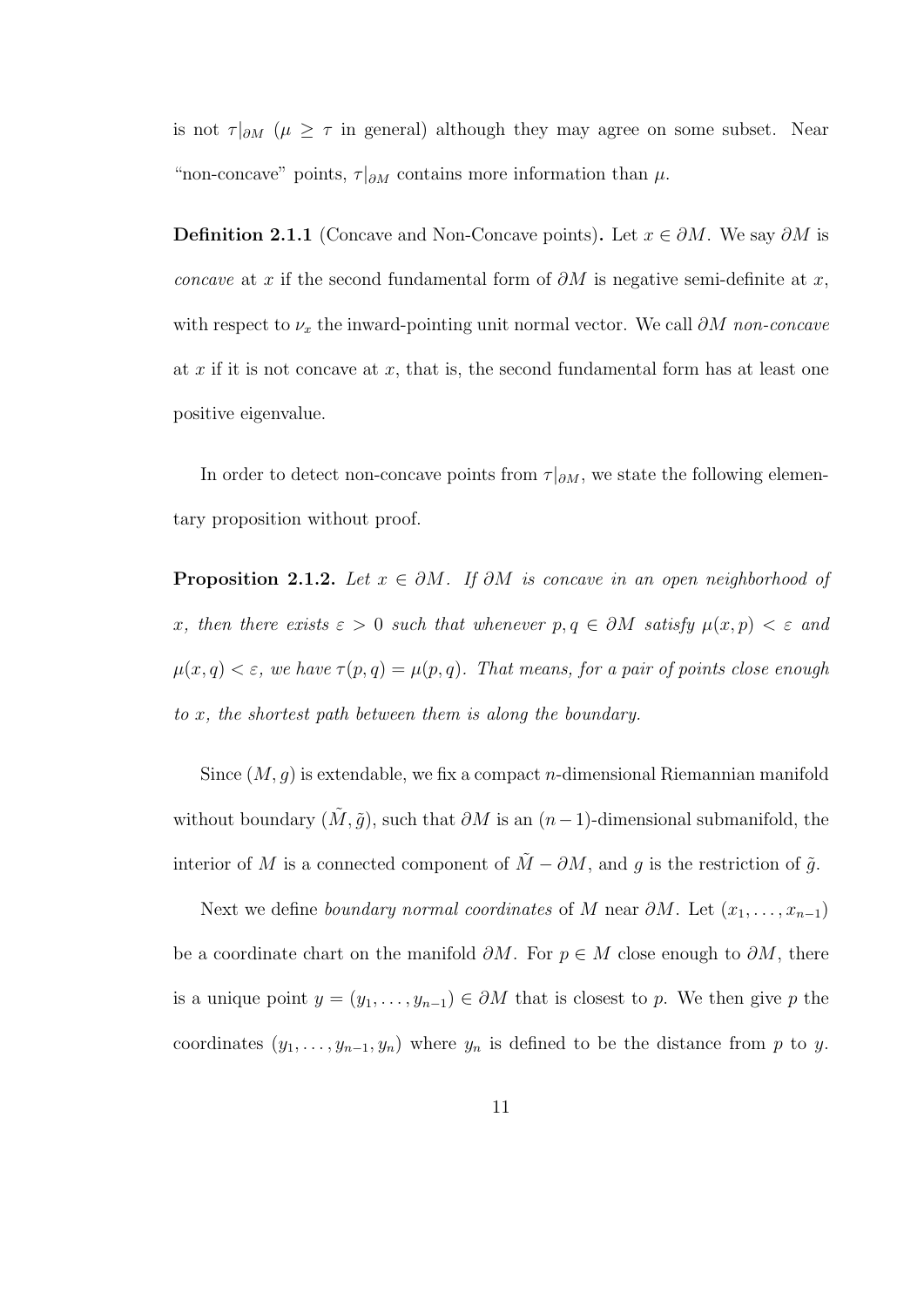In such coordinates,  $g_{in} = \delta_{in}$ , and the curves  $c(t) = (y_1, \ldots, y_{n-1}, t)$  are geodesics perpendicular to  $\partial M$  at  $t = 0$ .

Knowing the  $C^{\infty}$  jet of g on  $\partial M$  is equivalent to, with respect to a given boundary normal coordinates, knowing the derivatives

$$
\left.\frac{\partial^k}{\partial x_n^k}g_{ij}\right|_{\partial M}
$$

for all  $k \geq 0$  and indices  $i, j$ , where  $g_{ij} = g\left(\frac{\delta}{\partial n}\right)$  $\frac{\partial}{\partial x_i}, \frac{\partial}{\partial x_i}$  $\partial x_j$  . Clearly if we know the jet with respect to one choice of boundary normal coordinates, we are able to find the jet with respect to every choice of boundary normal coordinates, knowing the coordinate change on the boundary. For each integer  $l \geq 0$ , knowledge of  $C^{l}$  jet means knowledge of all the  $\frac{\partial^k}{\partial x^k}$  $\frac{\partial^{\kappa}}{\partial x_{n}^{k}} g_{ij}$  with  $k \leq l$ . In this paper we find the jet only under boundary normal coordinates, and see [16] Theorem 2.1 for the precise statement for general coordinates.

The key identity in the jet recovery procedure is the *Eikonal equation*,

$$
|\nabla \tau_p|=1, \ \ p\in M,
$$

wherever the function  $\tau_p$  is smooth. In coordinate charts the Eikonal equation is

$$
g^{ij}\frac{\partial \tau_p}{\partial x_i}\frac{\partial \tau_p}{\partial x_j} = 1.
$$

Here we adopt Einstein summation convention, where  $i, j$  ranges from 1 to n, and matrix  $(g^{ij})$  is the inverse of  $(g_{ij})$ . In boundary normal coordinates, this becomes

$$
g^{\alpha\beta} \frac{\partial \tau_p}{\partial x_\alpha} \frac{\partial \tau_p}{\partial x_\beta} + \left(\frac{\partial \tau_p}{\partial x_n}\right)^2 = 1, \tag{2.1.2}
$$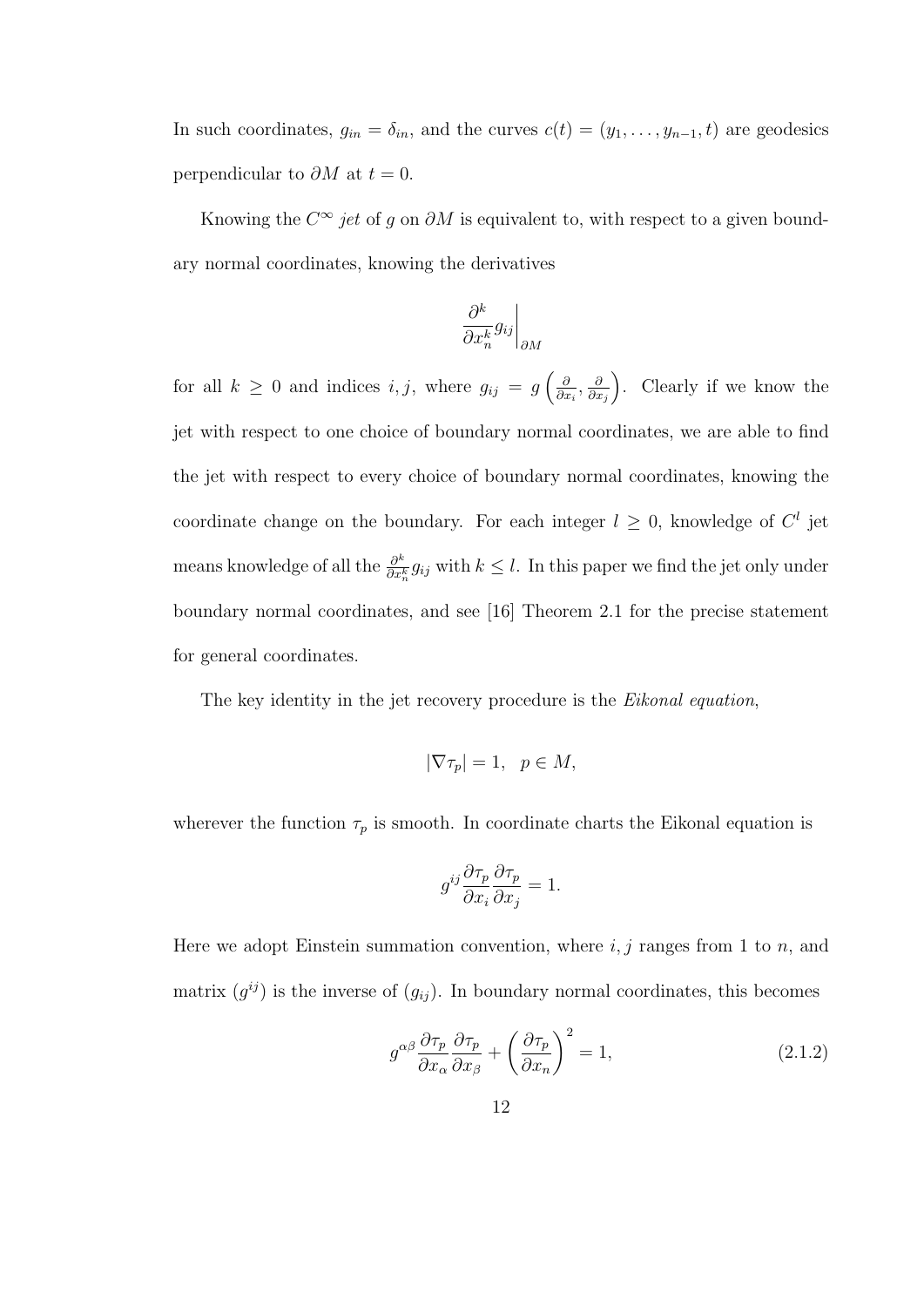where  $\alpha$  and  $\beta$  range from 1 to  $(n-1)$ .

We will use the convention that  $i, j$  range from 1 to n, and  $\alpha, \beta$  range from 1 to  $(n-1)$ . We assume we are always in boundary normal coordinates near  $\partial M$ . We will write  $\partial_{x_i}$  for  $\frac{\partial}{\partial x_i}$ , and  $\partial_{x_ix_j}$  for  $\frac{\partial^2}{\partial x_i \partial x_j}$  $\frac{\partial^2}{\partial x_i \partial x_j}$ , and so on. The reader should view the function  $\tau$  as  $\tau(x, y)$  and

$$
\tau(x_1,\ldots,x_n,y_1,\ldots,y_n),
$$

so that formulas like  $\partial_{x_i} \tau(p,q)$  and  $\partial_{y_i} \tau(p,q)$  will make sense. We treat  $\rho = \tau^2$ similarly.

#### 2.2 Recovery Algorithm

We have the following lemmas.

**Lemma 2.2.1.** Let  $V_{\varepsilon} \subset M \times M$  be the set of pairs  $(x, y)$  satisfying the following properties:  $\tau(x, y)$  is realized by a geodesic in M, and  $\tau(x, y) \leq \varepsilon$ .

Then there exists an  $\varepsilon > 0$  such that  $\rho$  is a smooth function on  $V_{\varepsilon}$ .

The lemma is easy to prove if M has no boundary. But when M has a boundary, we may first prove the property for the extension  $(\tilde{M}, \tilde{g})$  with its corresponding  $\tilde{\rho}$ , and use the fact that  $\rho|_{V_{\varepsilon}}$  is the same as  $\tilde{\rho}|_{V_{\varepsilon}}$ . Recall that a function being smooth in (a subset of) a manifold with boundary (and possibly corner) means the manifold together with the function can be extended into a bigger one without boundary such that the function is still smooth.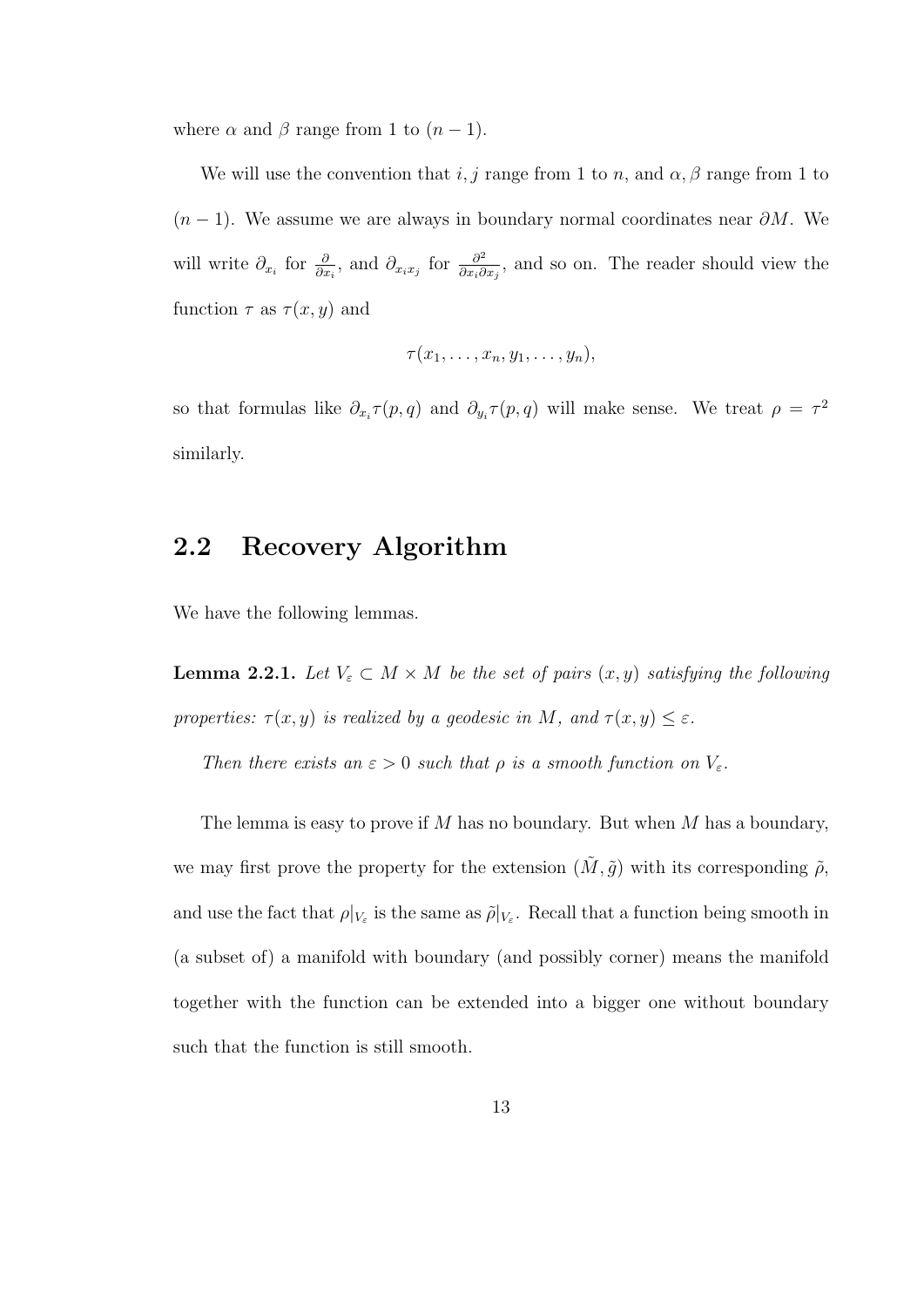Notice that we cannot replace  $\rho$  in the last lemma with  $\tau$ , because  $\tau$  is not smooth where  $x = y$ . Smoothness is the reason why we use distance squared rather than distance itself.

**Lemma 2.2.2.** Let  $c : (-\varepsilon, +\varepsilon) \to M$  be a smooth curve in M, which may intersect  $\partial M$ . If for each t the distance between  $c(t)$  and  $c(0)$  is realized by a minimizing geodesic of M, then we have

$$
2|c'(0)|^2 = \frac{\partial^2}{\partial t^2}\bigg|_{t=0} \rho(c(t), c(0)).
$$
\n(2.2.1)

*Proof.* If c is a geodesic the statement is clearly true. If  $c'(0) = 0$  the statement is also easy to prove.

Otherwise, we may think of  $c'(t)$  as coming from a vector field X in a neighborhood of  $c(0) \in M$ . This will give rise to a vector field  $\tilde{X} = (X, 0)$  in  $M \times M$ . Then we look at the right side,

$$
\frac{\partial^2}{\partial t^2}\Big|_{t=0} \rho(c(t), c(0)) = \tilde{X}(\tilde{X}\rho)
$$
  
=  $\text{Hess}_{\rho}(\tilde{X}, \tilde{X}) + (\nabla_{\tilde{X}}\tilde{X}) \rho$   
=  $\text{Hess}_{\rho}(\tilde{X}, \tilde{X}),$ 

where all expressions are evaluated at  $(c(0), c(0))$ , a critical point of  $\rho$ . However, Hess $\rho(\tilde{X}, \tilde{X})$  only depends on  $\tilde{X}$  at the point, which is  $(c'(0), 0)$ , so the right side of equation (2.2.1) only depends on  $c'(0)$ . This means we might as well assume c is  $\Box$ a geodesic.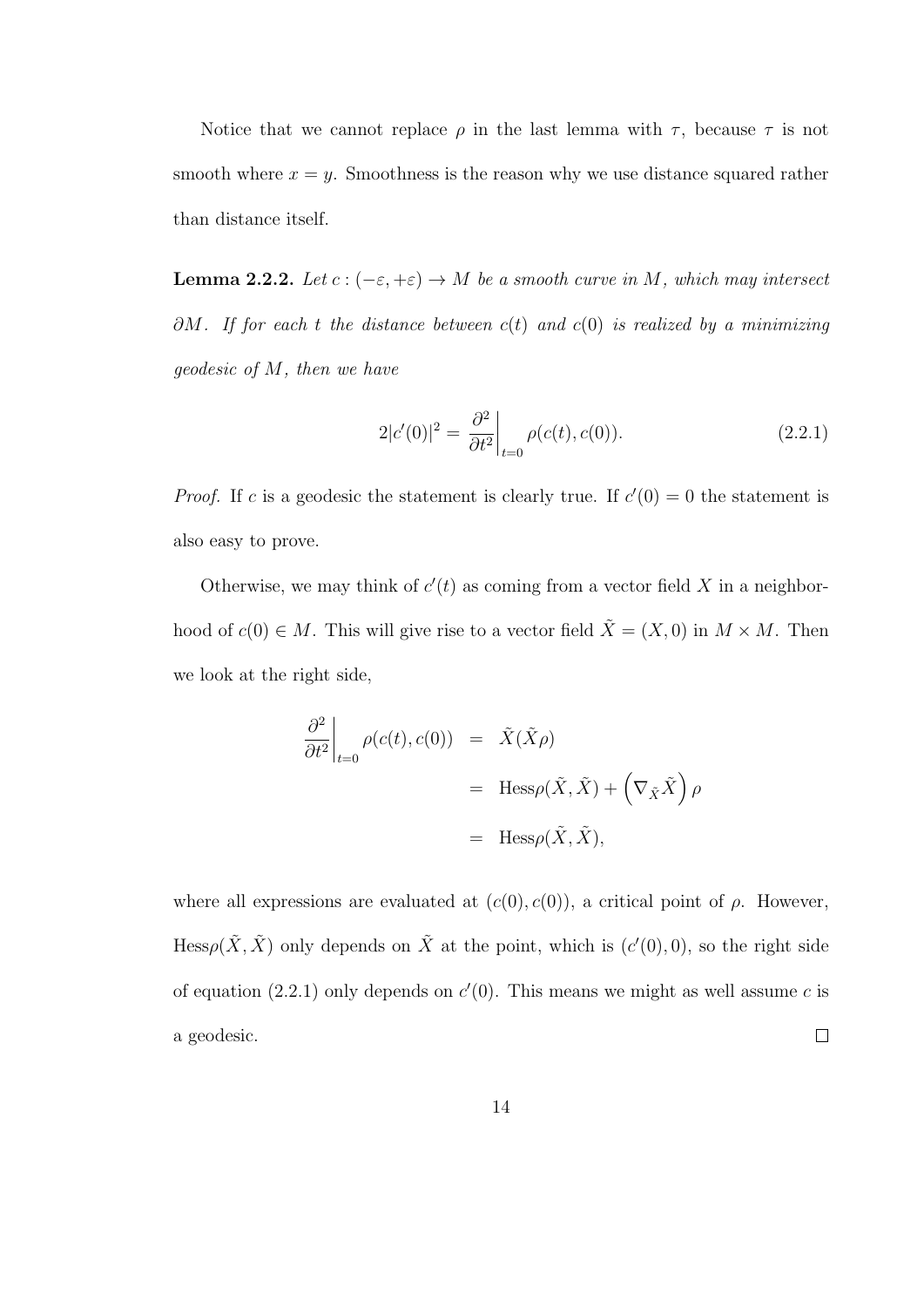Now we are ready to recover the jet from the localized boundary distance function. We present the recovery procedure in four steps, i.e. Proposition 2.2.3, 2.2.4, 2.2.6, and 2.2.7.

**Proposition 2.2.3.** We can recover the  $C^0$  jet from the localized boundary distance function.

This is easy because  $C^0$  jet is simply  $g_{ij}|_{\partial M}$  the Riemannian metric tensor. From the localized boundary distance function, we are able to compute the length of any smooth curve in  $\partial M$ . The curve lengths will tell us the metric tensor.

We start the recovery procedure for higher order jets. The idea underlying the proofs of the following propositions (Proposition 2.2.4, 2.2.6, and 2.2.7) is derived from [24], section 3.

**Proposition 2.2.4.** If  $\partial M$  is non-concave at y, then we can recover the  $C^1$  jet near  $y \in \partial M$  from the localized boundary distance function, with respect to a given boundary normal coordinates.

We need a definition for the proof of this proposition.

**Definition 2.2.5** (Convex direction). Let  $\xi$  be a vector tangent to  $\partial M$ . We can find a geodesic  $\gamma : (-\varepsilon, +\varepsilon) \to \partial M$  with  $\gamma'(0) = \xi$ . (Here  $\gamma$  may not be a geodesic in M.) Let  $\nabla$  be the covariant derivative in M, and  $\nu$  the inward-pointing unit normal at appropriate points in  $\partial M$ . We call  $\xi$  a convex direction if  $\langle \nabla_{\gamma'(0)} \gamma', \nu \rangle > 0$ .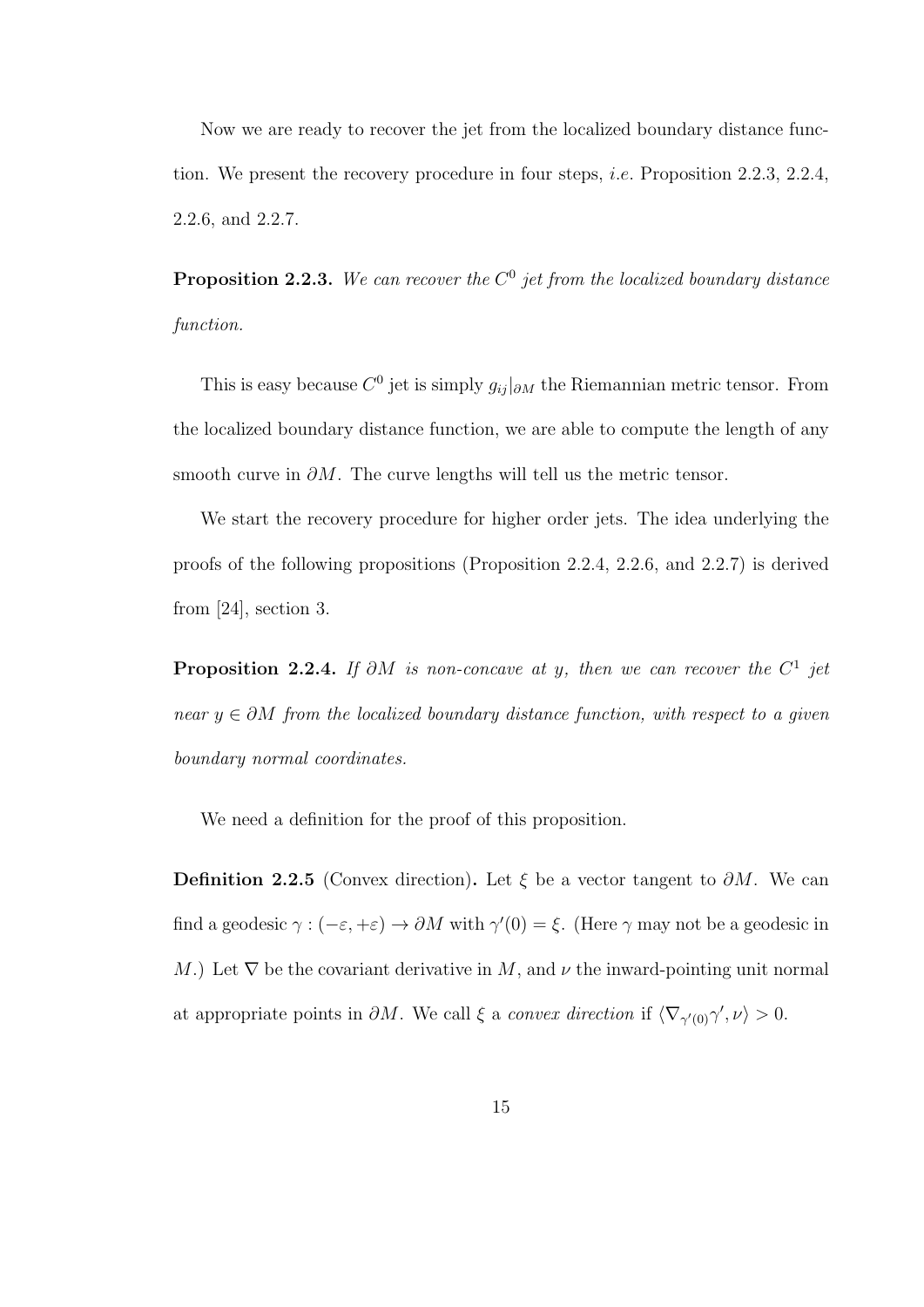Certainly the set of convex directions compose an open subset of  $T(\partial M)$ . By definition,  $\partial M$  is non-concave at y if and only if there is at least one, and hence a nonempty open set of convex directions based at y.

*Proof of Proposition 2.2.4*. After possibly changing coordinates, we assume  $\partial_{x_1}$  is a convex direction at y (and in a neighborhood too). Let  $c(t)$  be a curve in M such that  $c'(t) = \partial_{x_1}$ , which means its coordinates representation is  $(x_1 + t, x_2, \ldots, x_n)$ . Applying lemma 2.2.2 we know

$$
2g_{11}(p) = \partial_{x_1x_1} \rho(p, p), \qquad (2.2.2)
$$

where  $p$  is not assumed to be on the boundary. Clearly both sides of the equation are smooth functions of p. We now let the point p move in the direction  $\partial_{x_n}$  and take the derivative of equation (2.2.2),

$$
2\partial_{x_n} g_{11} = \partial_{x_n} \partial_{x_1 x_1} \rho + \partial_{y_n} \partial_{x_1 x_1} \rho
$$
  

$$
= \partial_{x_1 x_1} (\partial_{x_n} \rho + \partial_{y_n} \rho).
$$
 (2.2.3)

We let  $c:(-\varepsilon, +\varepsilon) \to \partial M$  be the curve in  $\partial M$  with  $c(0) = y$  and  $c' \equiv \partial_{x_1}$ . Since  $\partial_{x_1}$  is a convex direction, we may assume for any point x on c which is not the same point as  $y$ , the distance between  $y$  and  $x$  is realized by a geodesic segment whose interior does not intersect  $\partial M$ , and the geodesic is transversal to  $\partial M$  at both endpoints. So we know the value of  $(\partial_{x_n}\tau)(x, y)$  from first variation of arc length,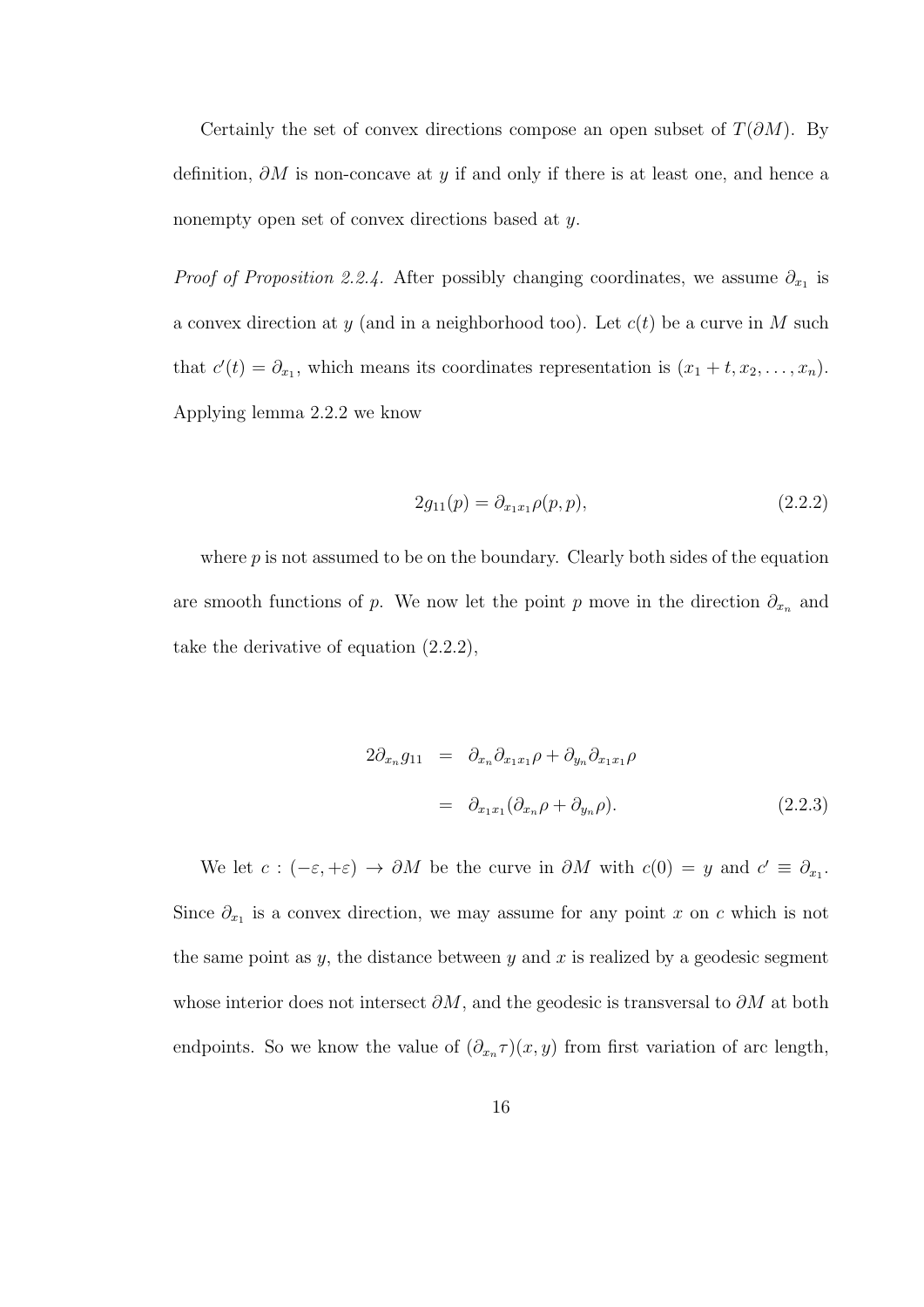and similarly  $(\partial_{y_n}\tau)(x, y)$ . The values  $(\partial_{x_n}\rho)(x, y)$  and  $(\partial_{y_n}\rho)(x, y)$  are then easily recovered from localized  $\tau|_{\partial M}$ .

Since  $\partial_{x_1x_1}(\partial_{x_n}\rho+\partial_{y_n}\rho)|_{(y,y)}$  only depends on the value of  $(\partial_{x_n}\rho+\partial_{y_n}\rho)(x,y)$ where x is along the curve c, from equation (2.2.3) we find  $\partial_{x_n} g_{11}|_y$ .

Now we use the fact that a symmetric  $n \times n$  tensor  $(f_{ij})$  can be recovered by knowledge of  $f_{ij}v_k^iv_k^j$  $\binom{n}{k}$  for  $N = n(n+1)/2$  "generic" vectors  $v_k$ ,  $k = 1, ..., N$ , and we can find such  $N$  vectors in any open set on the unit sphere.

We may choose appropriate N perturbations of  $\partial_{x_1}$ , say  $v_k$ , which are all convex directions at y. Letting  $(\partial_{x_n} g_{ij})$  be the tensor described above, We find the values of  $\partial_{x_n} g_{ij} v^i_k v^j_k$ <sup>*l*</sup><sub>k</sub> using the same method as above (change  $\partial_{x_1}$  into  $v_k$ ). They will tell us the values of  $\partial_{x_n} g_{ij} |_{y}$ .  $\Box$ 

Next we give the recovery procedure of  $C<sup>2</sup>$  jet, which applies Eikonal equation. The cases of higher order jets are essentially the same as  $C^2$  jet.

**Proposition 2.2.6.** If  $\partial M$  is non-concave at y, then we can recover the  $C^2$  jet near  $y \in \partial M$  from the localized boundary distance function, with respect to a given boundary normal coordinates.

*Proof.* Clearly being non-concave is an open property for points in  $\partial M$ , so we have already recovered  $C<sup>1</sup>$  jet near y by Proposition 2.2.4. Again we assume without loss of generality that  $\partial_{x_1}$  is a convex direction at y.

Now look at equation (2.2.2) again, and let p move in the direction  $\partial_{x_n}$ , but this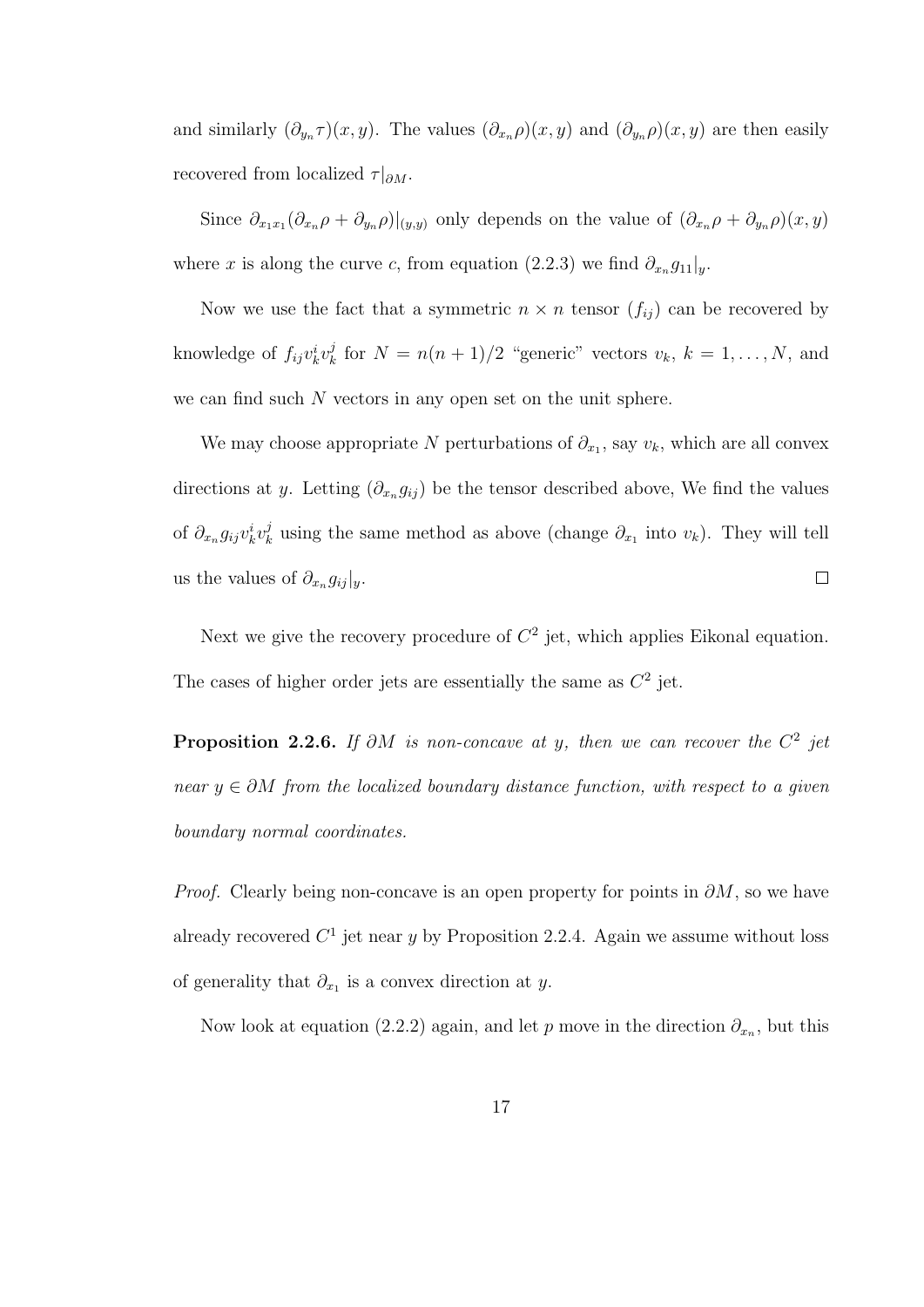time we look at the second derivative:

$$
2\partial_{x_nx_n}g_{11} = (\partial_{x_n} + \partial_{y_n})^2(\partial_{x_1x_1}\rho)
$$
  
=  $\partial_{x_1x_1}(\partial_{x_nx_n}\rho + 2\partial_{x_ny_n}\rho + \partial_{y_ny_n}\rho).$  (2.2.4)

Again we let c be a short enough curve in  $\partial M$  with  $c(0) = y$  and  $c' \equiv \partial_{x_1}$ . For the same reason as in the proof of Theorem 2.2.4, to compute the value of right side of equation (2.2.4) we only need to know  $(\partial_{x_n x_n} \rho + 2\partial_{x_n y_n} \rho + \partial_{y_n y_n} \rho)$  at  $(x, y)$  where x lies on c.

If  $x = y$ , it is easy to see the value of  $(\partial_{x_n x_n} \rho + 2\partial_{x_n y_n} \rho + \partial_{y_n y_n} \rho)$  at  $(x, y)$  is 0. If  $x \neq y$ , then we look at the Eikonal equation as in (2.1.2), in the following form,

$$
g^{\alpha\beta}(x)(\partial_{x_{\alpha}}\tau_y(x))(\partial_{x_{\beta}}\tau_y(x)) + (\partial_{x_n}\tau_y(x))^2 = 1.
$$
 (2.2.5)

Taking  $\partial_{x_n}$  we get (with all terms evaluated at x)

$$
\partial_{x_n} g^{\alpha\beta}(\partial_{x_\alpha}\tau_y)(\partial_{x_\beta}\tau_y) + 2g^{\alpha\beta}(\partial_{x_\alpha x_n}\tau_y)(\partial_{x_\beta}\tau_y) + 2(\partial_{x_n}\tau_y)(\partial_{x_n x_n}\tau_y) = 0. \qquad (2.2.6)
$$

In equation (2.2.6), the term  $\partial_{x_n} g^{\alpha\beta}$  we already know because  $(g^{\alpha\beta})$  is the inverse of  $(g_{\alpha\beta})$  and we know  $g_{\alpha\beta}$  and  $\partial_{x_n} g_{\alpha\beta}$ . Also we know  $\partial_{x_\alpha} \tau_{q_2}$  from the localized boundary distance function. We know  $\partial_{x_\alpha x_n} \tau_y$  because from the first variation formula we know  $\partial_{x_n} \tau_y$  in a neighborhood of x along the boundary.

Therefore, so far the only term in equation (2.2.6) we do not know is  $\partial_{x_n x_n} \tau_y(x) =$  $\partial_{x_nx_n}\tau(x,y)$ , whose coefficient is  $2\partial_{x_n}\tau_y(x)$ , a nonzero number because of the transversality of the segment between x and y to  $\partial M$ . We can now immediately find value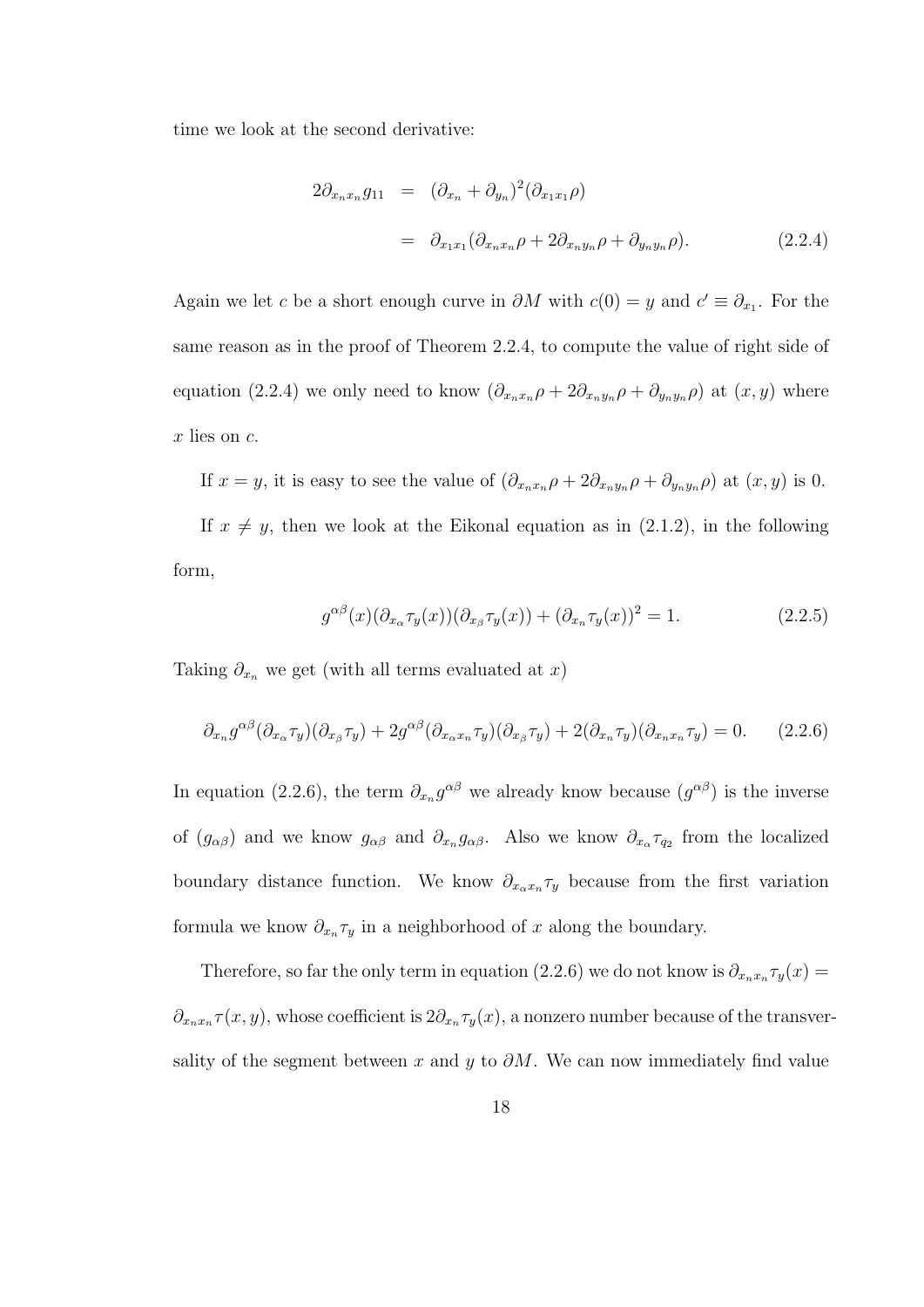of  $\partial_{x_nx_n}\tau(x,y)$  from the other terms. Then, we can find  $\partial_{x_nx_n}\rho(x,y)$ .

If we interchange the roles of x and y, we can find  $\partial_{y_ny_n}\rho(x, y)$ . As for  $\partial_{x_ny_n}\rho(x, y)$ , we simply take derivative of equation  $(2.2.5)$  with respect to  $y_n$ , that is, let y move away from the boundary, and get (assuming all are taken at  $(x, y)$ )

$$
2(\partial_{x_\alpha y_n}\tau)(\partial_{x_\beta}\tau) + 2\partial_{x_n y_n}\tau \partial_{x_n}\tau = 0,
$$

where we know all but  $\partial_{x_ny_n}\tau(x,y)$ . So we can find the value of  $\partial_{x_ny_n}\tau(x,y)$  and hence  $\partial_{x_ny_n}\rho(x,y)$ .

Up to now, we have computed  $(\partial_{x_nx_n}\rho + 2\partial_{x_ny_n}\rho + \partial_{y_ny_n}\rho)$  at  $(x, y)$  with  $x \in c$ , so by equation (2.2.4), we can find  $\partial_{x_nx_n}g_{11}|_y$ .

Once again, we perturb  $\partial_{x_1}$  a little to get sufficiently many vectors  $v_k$  with convex directions. Carry out the procedure for every  $v_k$  to know  $(\partial_{x_n x_n} g_{ij}) v_k^i v_k^j$  $k^j$ , and combine the values all together to find out all the  $\partial_{x_n x_n} g_{ij} |_{y}$ .  $\Box$ 

We may now proceed by induction.

**Proposition 2.2.7.** Let  $k \geq 3$ . If we have recovered the  $C^{k-1}$  jet in an open neighborhood of  $y \in \partial M$ , then with respect to a given boundary normal coordinates, we can recover the  $C^k$  jet of the same neighborhood from localized boundary distance function.

*Proof.* We let p in equation  $(2.2.2)$  move towards the nth direction and take the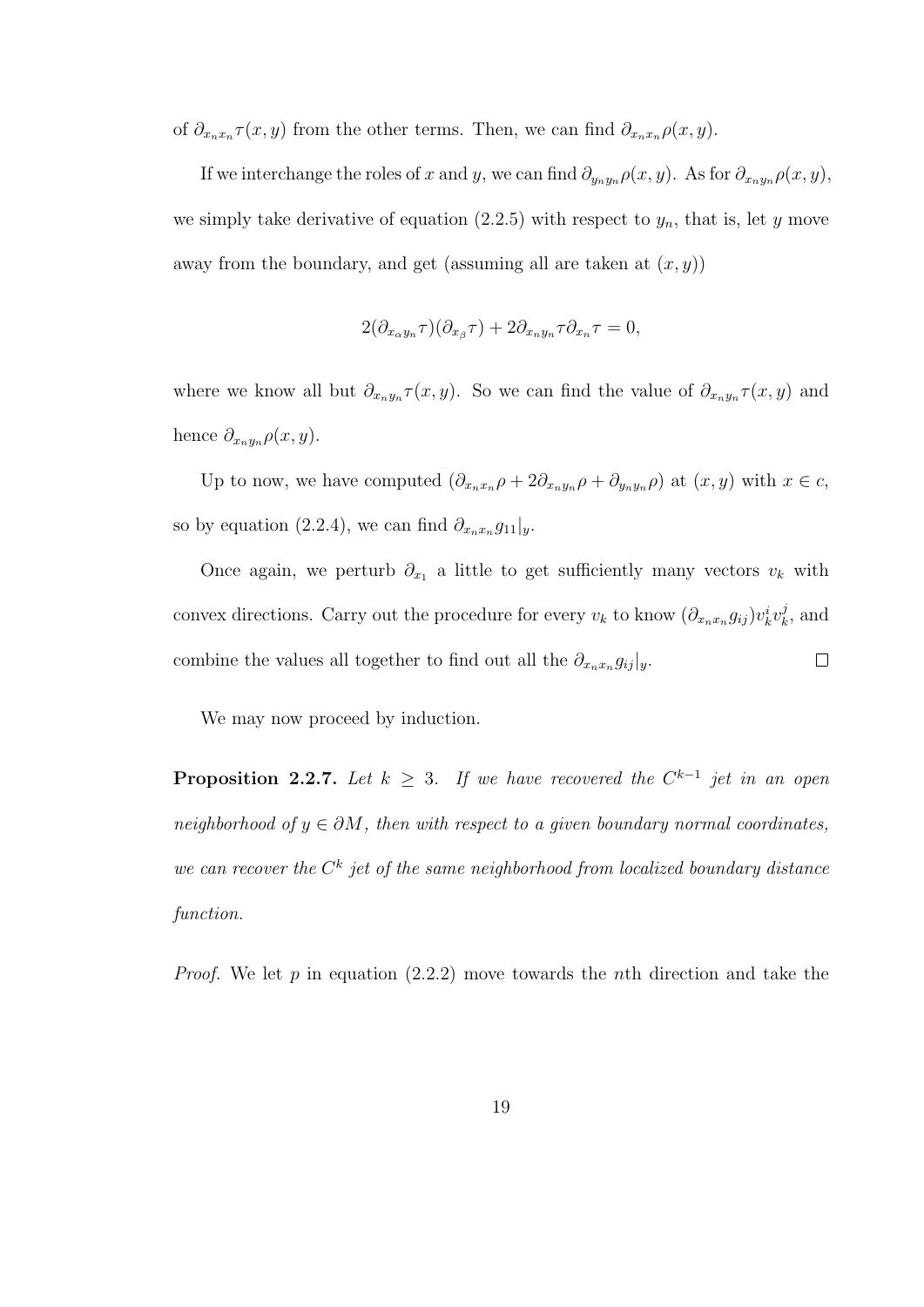kth derivative, and get the following equation,

$$
2\partial_{x_n}^k g_{11}|_p = (\partial_{x_n} + \partial_{y_n})^k (\partial_{x_1 x_1} \rho)|_{(p,p)} \qquad (2.2.7)
$$

$$
= \partial_{x_1x_1} \left( \sum_{i=0}^k \binom{k}{i} \partial_{x_n}^i \partial_{y_n}^{k-i} \rho \right)_{(p,p)}.
$$
 (2.2.8)

Here we borrow notation from Theorem 2.2.6. The right side of equation (2.2.8) evaluated at  $(y, y)$  only depends on

$$
\partial_{x_n}^i \partial_{y_n}^{k-i} \rho(x, y), \tag{2.2.9}
$$

where x lies on the curve c, and  $i = 0, 1, \ldots, k$ .

If  $x = y$  all are simple to compute, and the values do not even depend on the manifold.

If  $x \neq y$ , We first solve the problem when  $i = k$ . We apply the operator  $\partial_{x_n}^{k-1}$ to equation (2.2.5), recalling the Eikonal equation holds wherever the gradient is smooth. The resulting equation has terms involving  $g^{\alpha\beta}$ ,  $\partial_{\alpha}\tau_y$ ,  $\partial_{\beta}\tau_y$ , and  $\tau_{q_2}$ , and each of them may carry the operator  $\partial_{x_n}$  at most  $(k-1)$  times, except the last term

$$
2(\partial_{x_n}\tau_y)(\partial_{x_n}^k \tau_y),
$$

where  $\partial_{x_n} \tau_y$  is nonzero at x by transversality. Since  $x \neq y$  (which means  $\tau \neq$ 0), knowing the derivatives of  $\rho$  up to order  $(k-1)$  is equivalent to knowing the derivatives of  $\tau$  up to order  $(k-1)$ . It is also okay to move x along the boundary (*i.e.* take  $\partial_{x_\alpha}$ ) because all procedures work in some open neighborhoods, with a change of coordinates if necessary. So by the inductive hypothesis, we know  $g^{\alpha\beta}$ ,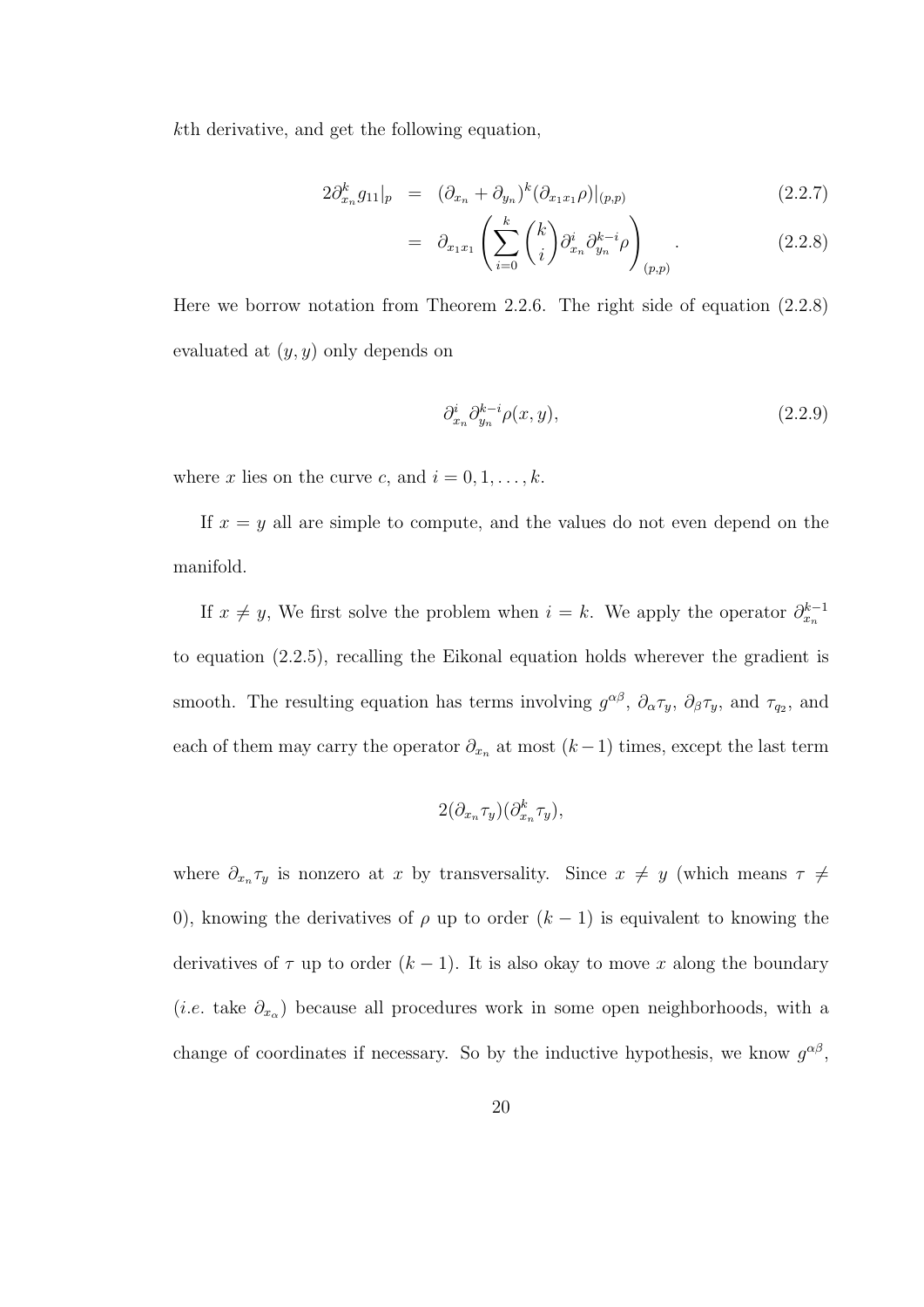$\partial_{x_\alpha}\tau$ ,  $\partial_{x_\beta}\tau$ , and  $\tau$ , along with their derivatives involving  $\partial_{x_n}$  up to  $(k-1)$  times. Therefore, we can compute  $\partial_{x_n}^k \tau$ , and hence  $\partial_{x_n}^k \rho$ . Now we have finished the case  $i = k$ .

If  $i = 0$ , we do the same procedure after interchanging x and y.

Finally, if  $0 < i < k$ , we have at least one  $\partial_{x_n}$  and one  $\partial_{y_n}$  applied to  $\rho$  in formula (2.2.9). To proceed, we can apply  $\partial_{x_n}^{i-1} \partial_{y_n}^{k-i}$  to Eikonal equation (2.2.5). We then use the same method as in the case  $i = k$ . Note that  $\partial_{y_n} g^{\alpha\beta}(x) \equiv 0$ , because  $\partial_{y_n}$ does not move point x.

So far we have found  $\partial_{x_n}^k g_{11}|_y$ .

We perturb  $\partial_{x_1}$  a little to get sufficiently many vectors v with convex directions. Carry out the procedure for every such v to know  $(\partial_{x_n}^k g_{ij})v^iv^j$ , and put the results all together to determine all the  $\partial_{x_n}^k g_{ij}|_y$ .  $\Box$ 

If we combine the results of Proposition 2.2.4, Proposition 2.2.6, and Proposition 2.2.7, we have the following

**Theorem 2.2.8.** Suppose ∂M is non-concave at y, and  $D \subset \partial M \times \partial M$  is an open neighborhood of  $(y, y)$ . Then we can recover the  $C^{\infty}$  jet of g at y based on the information of  $\tau|_D$ .

If we want to weaken the assumption in the theorem, we can try to detect non-concave points of  $\partial M$  by information about  $\tau|_{\partial M}$  only. The contrapositive statement of Proposition 2.1.2 is, if in any open neighborhood of y in  $\partial M$ , we can find  $x_1, x_2$  with  $\tau(x_1, x_2) < \mu(x_1, x_2)$ , then y is not in the interior of the (closed) set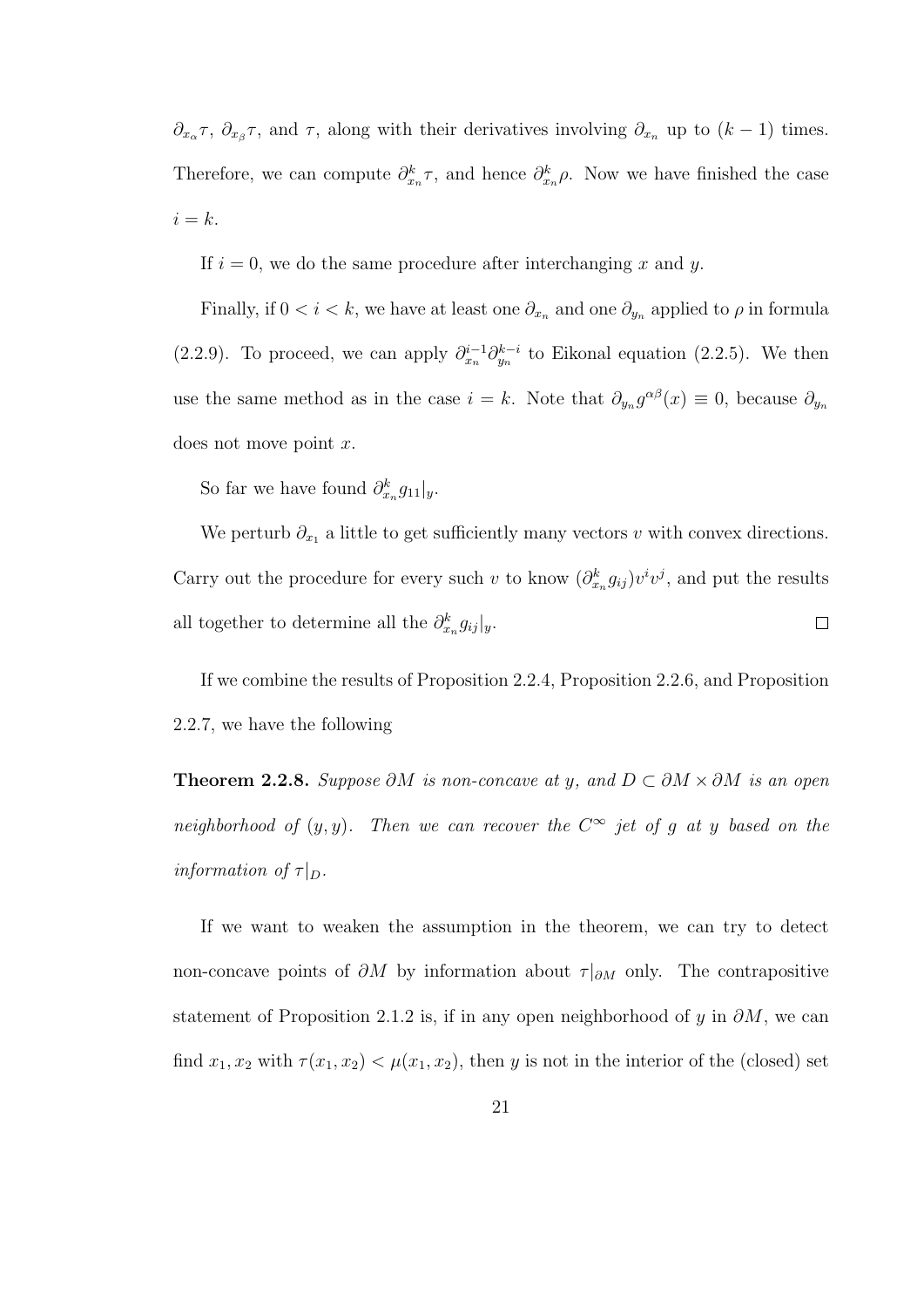of concave points, *i.e.*,  $y$  is in the closure of non-concave points. But we can recover  $C^{\infty}$  jets near non-concave points, and jets are continuous (because g is extendable), so we know the jet at y.

**Theorem 2.2.9.** Suppose  $y \in \partial M$ . If for every neighborhood D of  $(y, y) \in \partial M \times$  $\partial M$ , we have  $\tau|_D$  and  $\mu|_D$  do not entirely agree, then we can recover  $C^{\infty}$  jet of g at  $y$ .

This can help us know the interior metric structure if we a priori assume the manifold, metric, and boundary are analytic. Observe that the set of non-concave points is open, and we have the following

Theorem 2.2.10. Suppose  $(M, \partial M, g)$  is analytic. If for any connected component of ∂M, we have a point y satisfying the hypothesis of Theorem 2.2.8, then we can recover the  $C^{\infty}$  jet of g at all points of  $\partial M$ .

This can lead to lens rigidity results in the category of analytic metrics, with some assumptions such as "every unit speed geodesic hits the boundary in finite time", see [26].

In Theorem 2.2.9 and 2.2.10, the hypothesis is simply "the localized chordal distance function at the boundary does not agree with the localized in-boundary distance function". One is tempted to remove the words "localized", which means we now have the question: for an analytic Riemannian manifold with boundary, if  $\tau$  does not entirely agree with  $\mu$ , can we compute the  $C^{\infty}$  jet? The answer is negative, because of the examples described in chapter 3.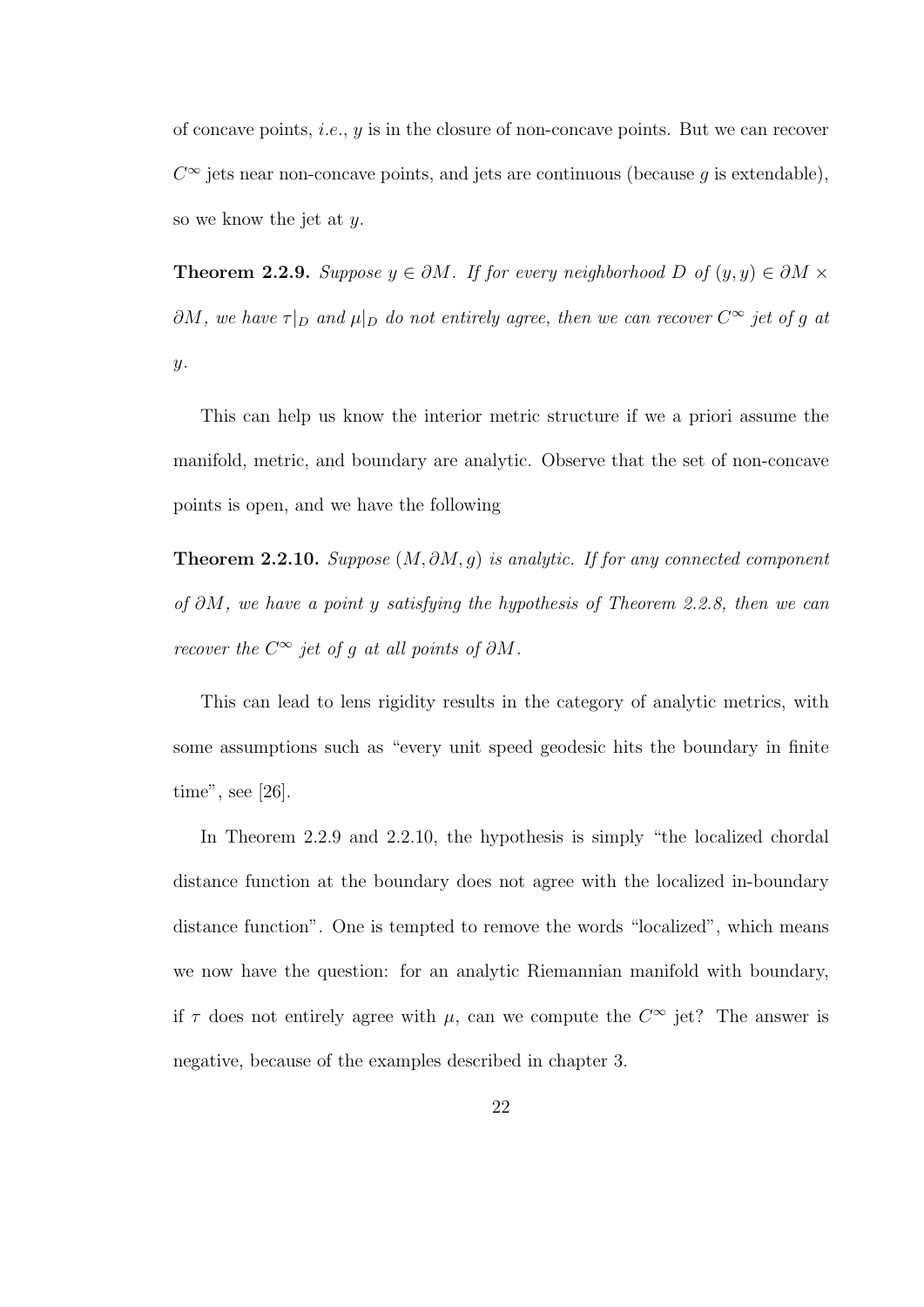Before we move on to the examples, we will implement this recovering procedure on the standard disk as a submanifold  $D^n$  of  $\mathbb{R}^n$ , with the Euclidean metric. The fact that  $D^n$  has the highest degree of symmetry makes our calculation easy enough with bare hands.

# 2.3 Algorithm Validation on the Standard Disk up to Order 3

In this section we use the algorithm we just designed, to recover the  $C^{\infty}$  jet of a standard ball  $D^n \in \mathbb{R}^n$ . We should forget about any structure we know about the ball, but only use the distance function between boundary points. After we find out the jet, we compare it with the real jet which we find using the standard ball structure, and they should match. Since the computation blows up quickly, we only compute up to the  $C^3$  jet.

First let's see what results we should reach. We fix a geodesic normal coordinates near a point or the boundary  $S^{n-1}$ . Since all directions are equivalent, we only need to compute one. Let  $\theta$  be the (unit-speed) parameter along the first coordinate. Then  $\theta$  is also the angle between the points involved, because the ball has unit radius, and from now on we view  $\theta$  in this way. Let the *n* stand for the direction perpendicular to  $S<sup>n</sup>$ , where increasing the *n*-th coordinate means going towards the center. We expand the coordinate system to boundary normal coordinates described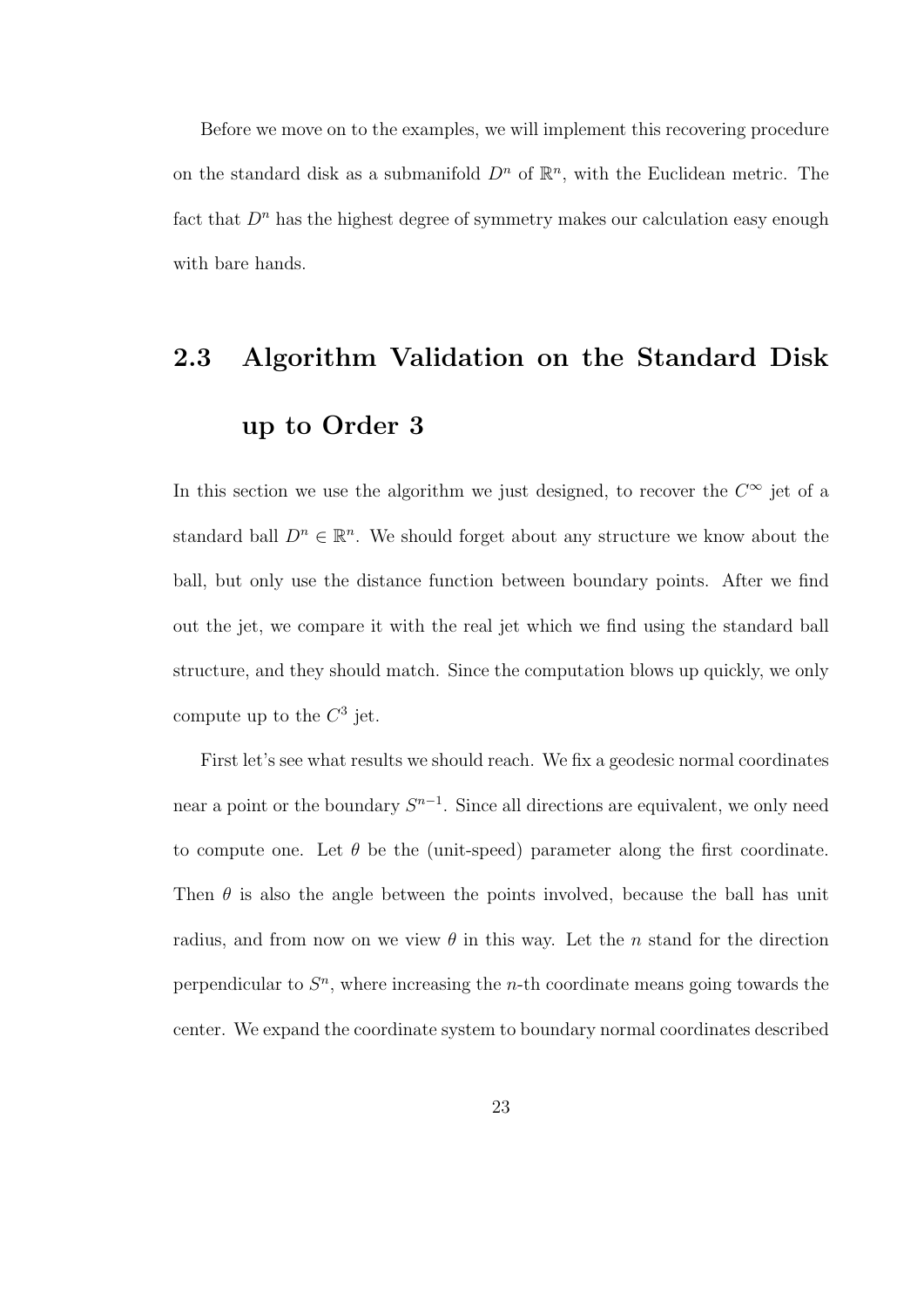before.

$$
g_{\alpha\beta} = (1 - x_n)^2 \cdot \delta_{\alpha\beta},
$$

so at the boundary, where  $x_n = 0$ ,

$$
\partial_{x_n} g_{11} = -2, \tag{2.3.1}
$$

$$
\partial_{x_n}^2 g_{11} = 2, \tag{2.3.2}
$$

$$
\partial_{x_n}^3 g_{11} = 0, \tag{2.3.3}
$$

and all higher derivatives are all zero.

From now on, we forget the equations  $(2.3.1)$ ,  $(2.3.1)$ , and  $(2.3.1)$ . Instead, we will recover them from the fact that the chordal distance between two points which are  $\theta$  apart along the boundary, is indeed  $2 \sin \frac{\theta}{2}$ . We have

$$
2\partial_n g_{11} = \partial_\theta^2 (\partial_{x_n} \rho + \partial_{y_n} \rho). \tag{2.3.4}
$$

Because  $\tau = 2 \sin \frac{\theta}{2}$ , we have  $\rho = 4 \sin^2 \frac{\theta}{2}$ . Therefore

$$
\partial_{\theta}\tau = \cos\frac{\theta}{2},
$$
  

$$
\partial_{x_n}\tau = -\sin\frac{\theta}{2},
$$
\n(2.3.5)

so

$$
\partial_{x_n} \rho = 2\tau \cdot \partial_{x_n} \tau = -4 \sin^2 \frac{\theta}{2},
$$
  

$$
\partial_{y_n} \rho = -4 \sin^2 \frac{\theta}{2},
$$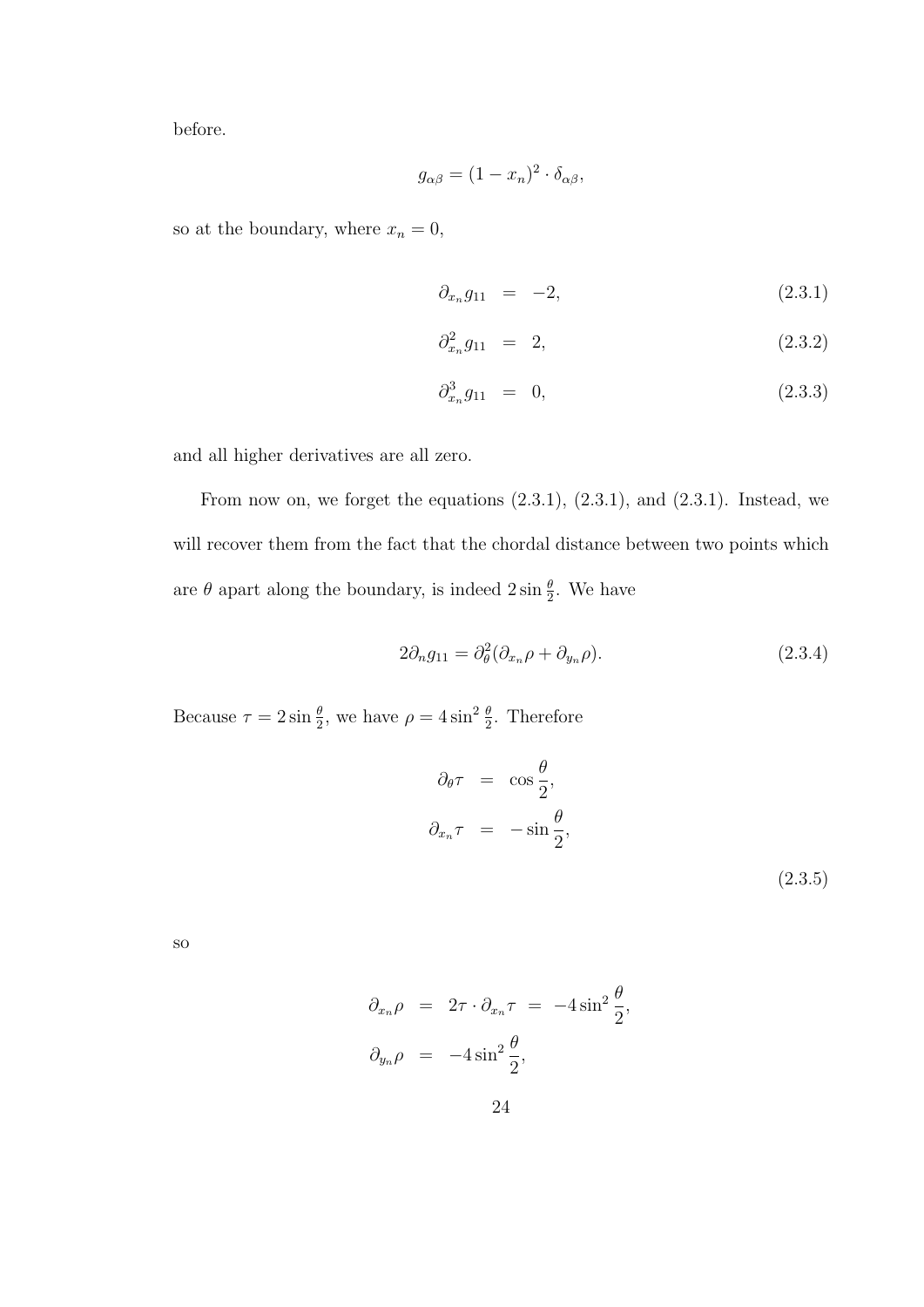and from (2.3.4) we get

$$
\partial_{x_n} g_{11} = \frac{1}{2} \cdot \partial_{\theta}^2 \left( -4 \sin^2 \frac{\theta}{2} - 4 \sin^2 \frac{\theta}{2} \right)
$$
  
\n
$$
= \frac{1}{2} \cdot \left( -4 \cos^2 \frac{\theta}{2} + 4 \sin^2 \frac{\theta}{2} \right)
$$
  
\n
$$
= -2 \cos^2 \frac{\theta}{2} + 2 \sin^2 \frac{\theta}{2} = -2 \cos \theta.
$$
 (2.3.6)

When  $\theta = 0$ , the equation above has the form

$$
\partial_{x_n} g_{11} = -2.
$$

This coincides with the equation  $(2.3.1)$ . We now have finished recovering the  $C<sup>1</sup>$ jet.

For  $C^2$  jet, we have

$$
2\partial_{x_n}^2 g_{11} = \partial_\theta^2 \left( \partial_{x_n}^2 \rho + \partial_{y_n}^2 \rho + 2\partial_{x_n y_n} \rho \right). \tag{2.3.7}
$$

We have

$$
\partial_{x_n}^2 \rho = \partial_{x_n} (\partial_{x_n} \rho)
$$
  
=  $\partial_{x_n} (2\tau \cdot \partial_{x_n} \tau)$   
=  $2\tau \cdot \partial_{x_n}^2 \tau + 2(\partial_{x_n} \tau)^2$  (2.3.8)

In the last expression, we know everything except  $\partial_{x_n}^2 \tau$ . So we now find it:

$$
g^{\alpha\beta}\partial_{\alpha}\tau \cdot \partial_{\beta}\tau + (\partial_{x_n}\tau)^2 = 1.
$$
\n(2.3.9)

Applying  $\partial_{x_n}$  to the above equation, we have

$$
\partial_{x_n} g^{\alpha \beta} \cdot \partial_{\alpha} \tau \cdot \partial_{\beta} \tau + 2g^{\alpha \beta} \partial_{\alpha} (\partial_n \tau) + 2 \partial_n \tau \cdot \partial_{x_n}^2 \tau = 0 \tag{2.3.10}
$$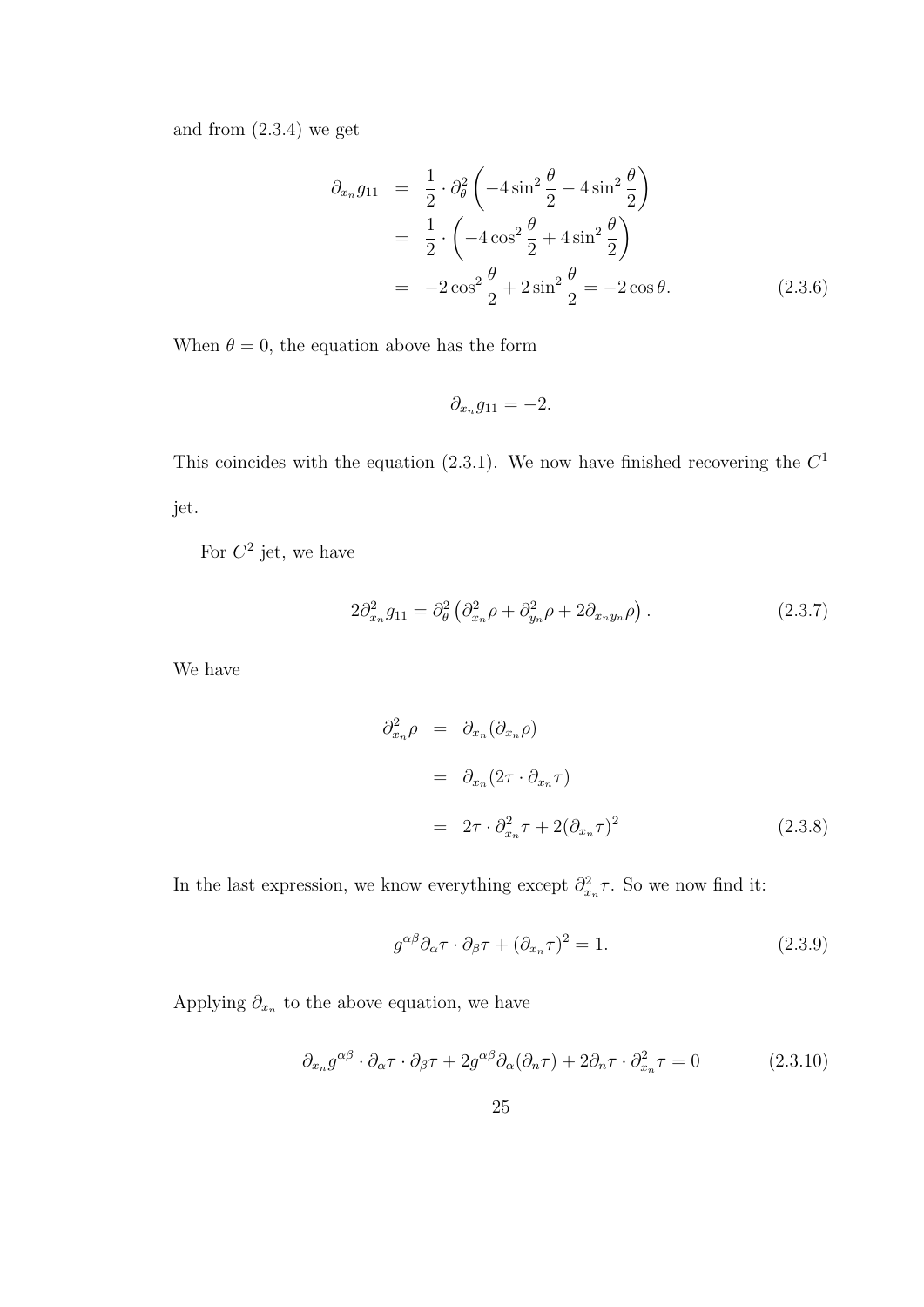Because the two points involved are along the first coordinate axis and the coordinate system is normal, the derivative  $\partial_{\alpha}\tau$  ( $\partial_{\beta}\tau$ ) is zero unless  $\alpha = 1$  ( $\beta = 1$ ). So for  $g^{\alpha\beta}$ , we only need to consider  $g^{11}$ . Since  $g_{\alpha\beta} = \delta_{\alpha\beta}$ , and  $g_{11} = -2$ , the entry of the inverse matrix  $g^{11} = 2$ . The equation now translates into

$$
2 \cdot \cos^2 \frac{\theta}{2} + 2 \left( -\frac{1}{2} \cos \frac{\theta}{2} \right) \cdot \cos \frac{\theta}{2} + \left( -2 \sin \frac{\theta}{2} \right) \cdot \partial_{x_n}^2 \tau = 0.
$$

Solving this equation for  $\partial_{x_n}^2 \tau$ , we have

$$
\partial_{x_n}^2 \tau = \frac{\cos^2 \frac{\theta}{2}}{2 \sin \frac{\theta}{2}}.\tag{2.3.11}
$$

Plug this equation into equation (2.3.8), and then we have

$$
\partial_{x_n}^2 \rho = 2\cos^2\frac{\theta}{2} + 2\sin^2\frac{\theta}{2} = 2. \tag{2.3.12}
$$

and  $\partial_{y_n}^2 \rho = 2$ .

Now we find  $\partial_{x_ny_n}\rho$ . We have

$$
\partial_{x_n y_n} \rho = \partial_{y_n} (2\tau \cdot \partial_{x_n} \tau)
$$
  
=  $2\tau \cdot \partial_{x_n y_n} \tau + 2 \cdot \partial_{x_n} \tau \cdot \partial_{y_n} \tau.$  (2.3.13)

Apply  $\partial_{y_n}$  to the Eikonal equation (2.3.9), we have

$$
2g^{\alpha\beta} \cdot \partial_{x_{\alpha}y_n}\tau \cdot \partial_{x_{\beta}}\tau + 2\partial_{x_n}\tau \cdot \partial_{x_ny_n}\tau = 0.
$$

This now translates into

$$
2\left(-\frac{1}{2}\cos\frac{\theta}{2}\right)\cos\frac{\theta}{2} + \left(-2\sin\frac{\theta}{2}\right)\cdot\partial_{x_ny_n}\tau = 0.
$$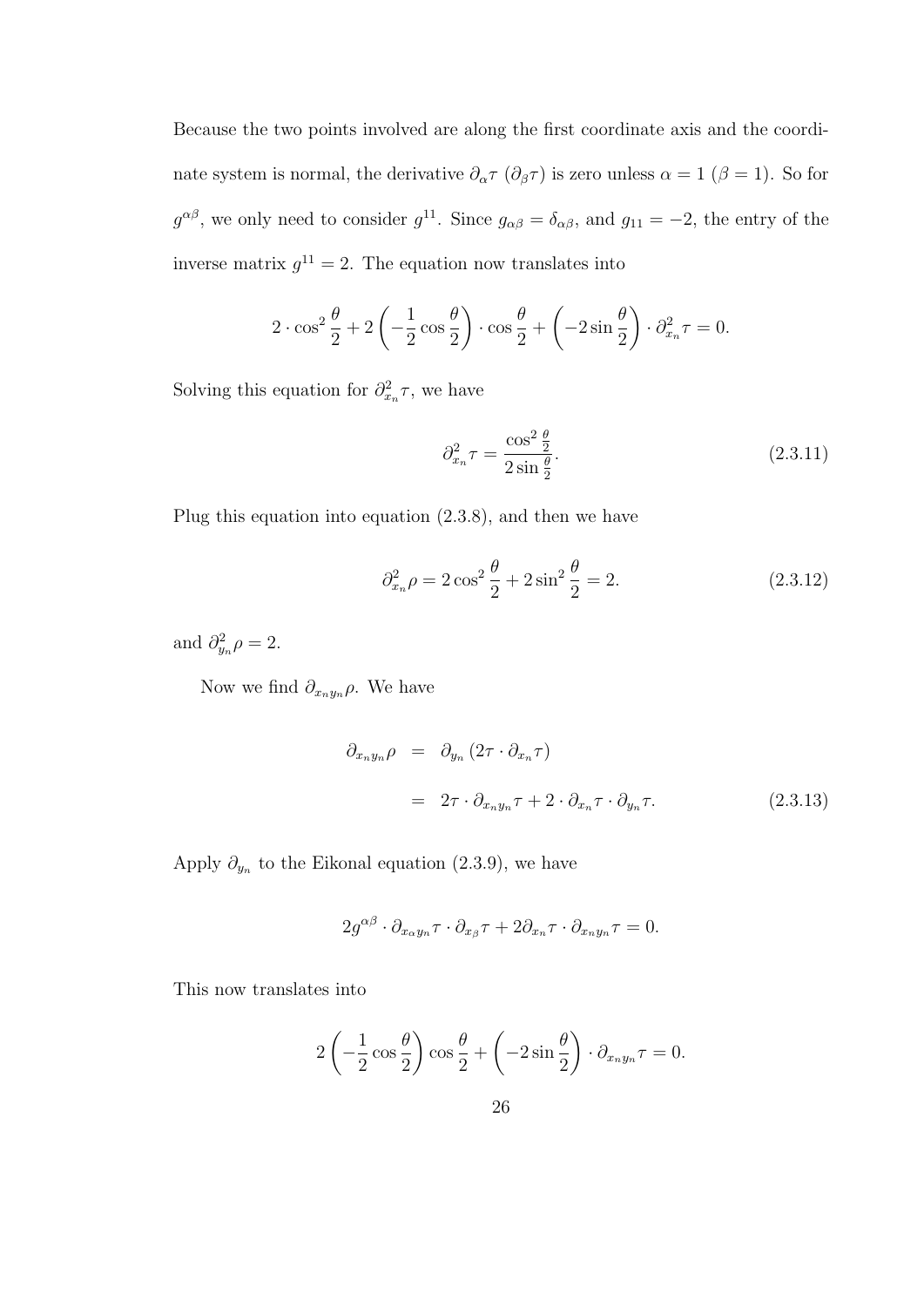so

$$
\partial_{x_n y_n} \tau = -\frac{\cos^2 \frac{\theta}{2}}{2 \sin \frac{\theta}{2}}.
$$

and

$$
\partial_{x_n y_n} \rho = 4 \sin \frac{\theta}{2} \left( -\frac{\cos^2 \frac{\theta}{2}}{2 \sin \frac{\theta}{2}} \right) + 2 \sin^2 \frac{\theta}{2}
$$

$$
= -2 \cos^2 \frac{\theta}{2} + 2 \sin^2 \frac{\theta}{2}
$$

$$
= -2 \cos \theta.
$$

Now equation (2.3.7) becomes

$$
2\partial_{x_n}^2 g_{11} = \partial_{\theta}^2 (2 + 2 - 4\cos\theta)
$$

$$
= 4\cos\theta.
$$

If we let  $\theta = 0$ , we get  $\partial_{x_n}^2 g_{11} = 2$ . This result agrees with equation (2.3.2). Now we finished recovering the  $C^2$  jet.

For  $C^3$  jet, the base equation is

$$
2\partial_{x_n}^3 g_{11} = \partial_{\theta}^2 \left( \partial_{x_n}^3 + \partial_{y_n}^3 + 3\partial_{x_n}^2 \partial_{y_n} + 3\partial_{y_n}^2 \partial_{x_n} \right) \rho. \tag{2.3.14}
$$

The relation between the derivatives of  $\rho$  and of  $\tau$  is

$$
\partial_{x_n}^3 \rho = \partial_{x_n} \left( 2\tau \cdot \partial_{x_n}^2 \tau + 2(\partial_{x_n} \tau)^2 \right)
$$
  
=  $2\tau \cdot \partial_{x_n}^3 \tau + 6 \cdot \partial_{x_n} \tau \cdot \partial_{x_n}^2 \tau.$  (2.3.15)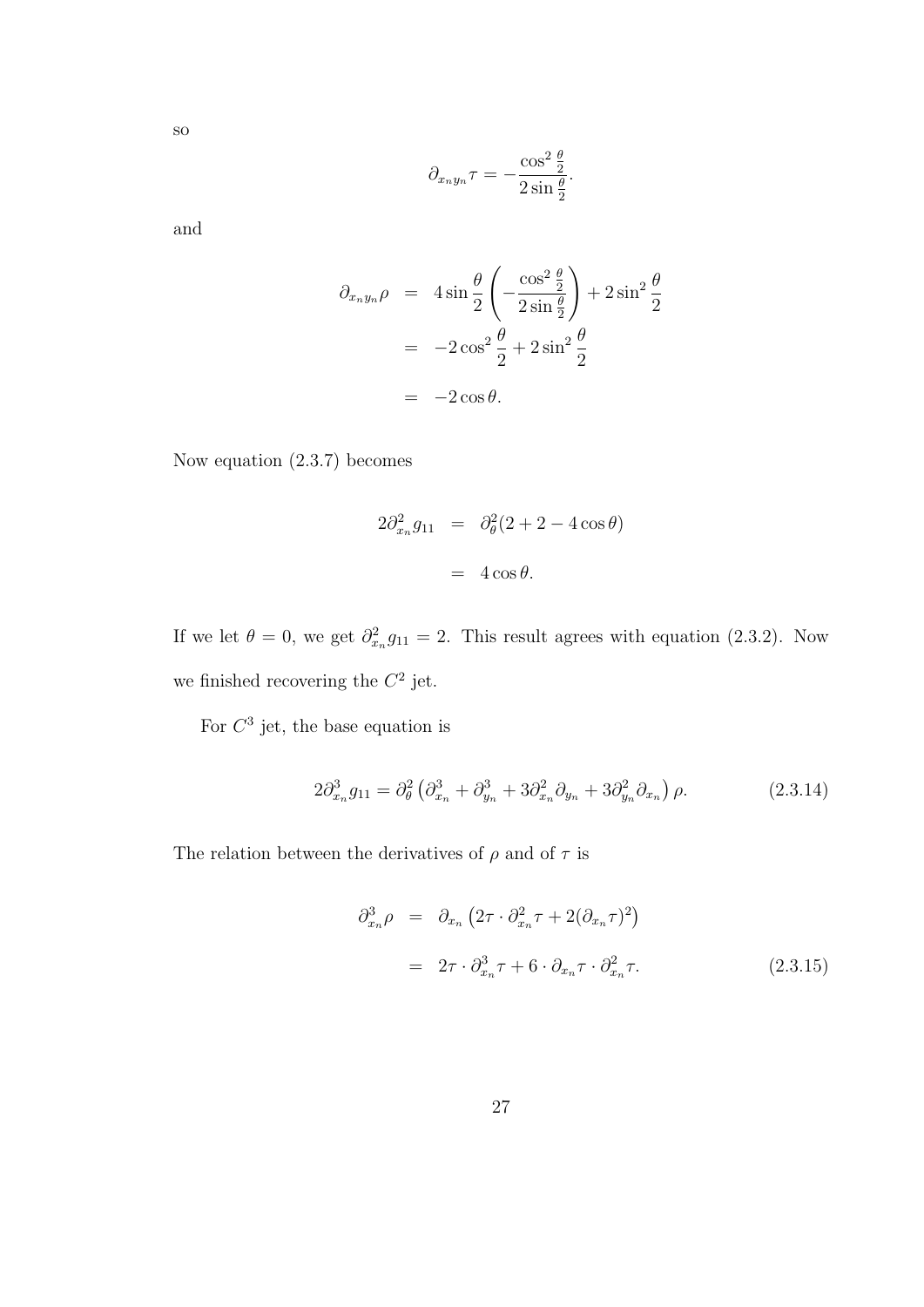We will find  $\partial_{x_n}^3 \tau$ . We apply  $\partial_{x_n}$  to equation (2.3.10), and get

$$
\partial_{x_n}^2 g^{\alpha \beta} \cdot \partial_{\alpha} \tau \cdot \partial_{\beta} \tau + 4 \partial_{x_n} g^{\alpha \beta} \cdot \partial_{x_\alpha x_n} \tau \cdot \partial_{x_\beta} \tau
$$

$$
+ 2g^{\alpha \beta} \cdot \partial_{x_\alpha} \partial_{x_n}^2 \tau \cdot \partial_{x_\beta} \tau
$$

$$
+ 2g^{\alpha \beta} \cdot \partial_{x_\alpha x_n} \tau \cdot \partial_{x_\beta x_n} \tau + 2(\partial_{x_n}^2 \tau)^2 + 2\partial_{x_n} \tau \cdot \partial_{x_n}^3 \tau = 0. \qquad (2.3.16)
$$

We again can restrict our sights to  $\alpha = 1$  and  $\beta = 1$ , because otherwise the corresponding terms will be zero. So the equation above has the following form.

$$
\partial_{x_n}^2 g^{11} \cdot (\partial_{\theta} \tau)^2 + 4 \partial_{x_n} g^{11} \cdot \partial_{\theta} \partial_{x_n} \tau \cdot \partial_{\theta} \tau
$$

$$
+ 2g^{11} \cdot \partial_{\theta} \partial_{x_n}^2 \tau \cdot \partial_{\theta} \tau
$$

$$
+ 2g^{11} \cdot (\partial_{\theta} \partial_{x_n} \tau)^2 + 2(\partial_{x_n}^2 \tau)^2 + 2 \partial_{x_n} \tau \cdot \partial_{x_n}^3 \tau = 0. \qquad (2.3.17)
$$

We already know that  $g_{\alpha\beta}$ ,  $\partial_{x_n} g_{\alpha\beta}$ , and  $\partial_{x_n}^2 g_{\alpha\beta}$  all are multiples of the identity matrix, so an easy computation will give us the equation  $\partial_{x_n}^2 g^{11} = 6$ . Then we plug in all known expressions into equation (2.3.17), and have the following.

$$
6 \cdot \cos^2 \frac{\theta}{2} + 4 \cdot 2 \cdot \left( -\frac{1}{2} \cos \frac{\theta}{2} \right) \cdot \cos \frac{\theta}{2}
$$

$$
+ 2 \cdot \left( -\frac{1}{2} \cos^2 \frac{\theta}{2} - \frac{1}{4} \frac{\cos^4 \frac{\theta}{2}}{\sin^2 \frac{\theta}{2}} \right)
$$

$$
+ 2 \cdot \frac{1}{4} \cos^2 \frac{\theta}{2} + 2 \cdot \frac{1}{4} \frac{\cos^4 \frac{\theta}{2}}{\sin^2 \frac{\theta}{2}} + 2 \left( -\sin \frac{\theta}{2} \right) \cdot \partial_{x_n}^3 \tau = 0.
$$

Solve for  $\partial_{x_n}^3 \tau$ , and we have

$$
\partial_{x_n}^3 \tau = \frac{1}{2\sin\frac{\theta}{2}} \left(\frac{3}{2}\cos^2\frac{\theta}{2}\right) = \frac{3}{4}\frac{\cos^2\frac{\theta}{2}}{\sin\frac{\theta}{2}},
$$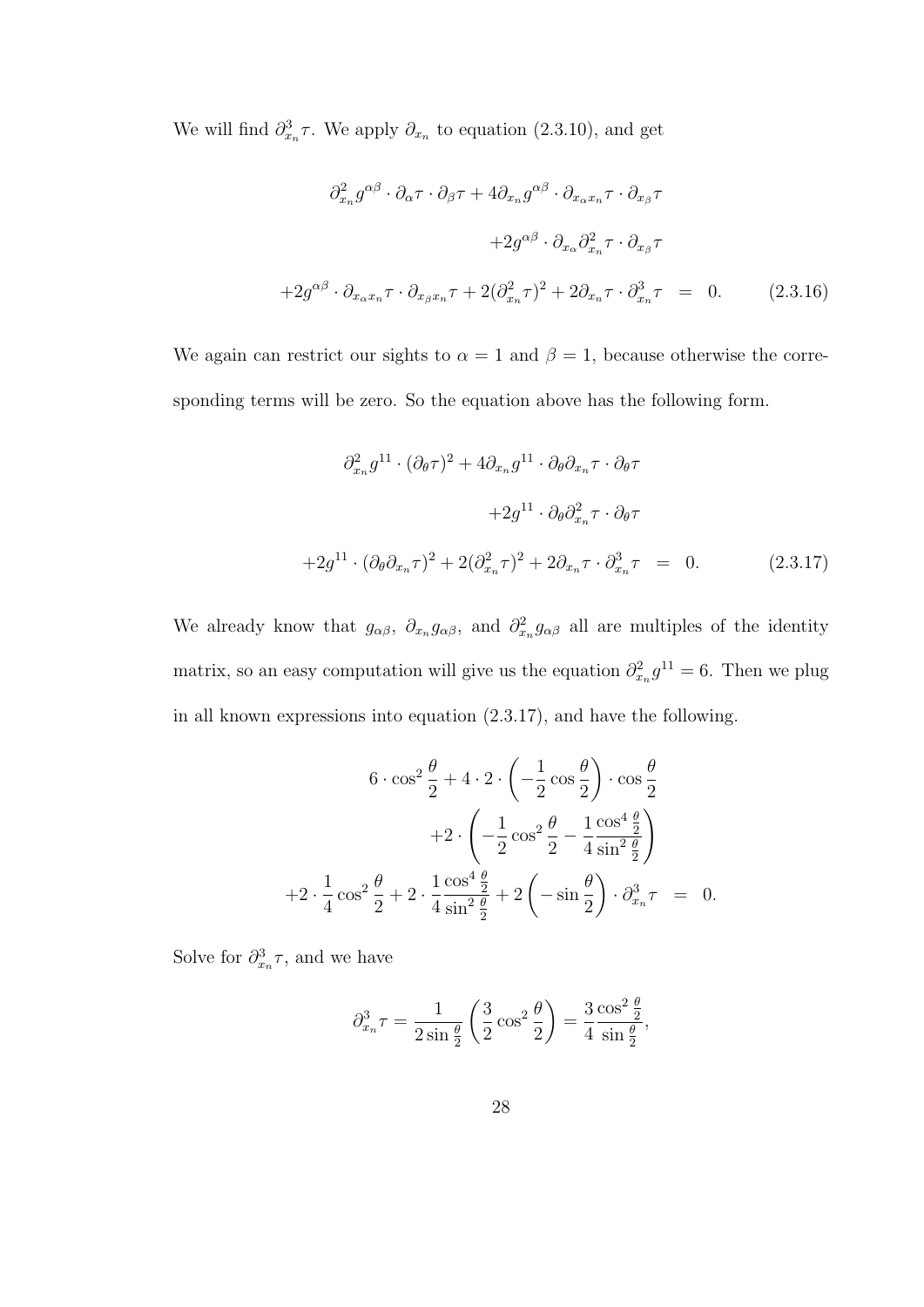and  $\partial_{y_n}^3 \tau = \frac{3}{4}$ 4  $\frac{\cos^2 \frac{\theta}{2}}{\sin \frac{\theta}{2}}$ . Therefore

$$
\partial_{x_n}^3 \rho = 4 \sin \frac{\theta}{2} \cdot \frac{3}{4} \frac{\cos^2 \frac{\theta}{2}}{\sin \frac{\theta}{2}} + 6 \left( -\sin \frac{\theta}{2} \right) \frac{\cos^2 \frac{\theta}{2}}{2 \sin \frac{\theta}{2}}
$$
  
= 0,

and  $\partial_{y_n}^3 \rho = 0$ , too.

To find  $\partial_{x_n}^2 \partial_{y_n} \tau$ , we apply  $\partial_{y_n}$  to equation (2.3.10), and get

$$
2\partial_{x_n} g^{\alpha\beta} \cdot \partial_{x_\alpha y_n} \tau \cdot \partial_{x_\beta} \tau + 2g^{\alpha\beta} \cdot \partial_{x_\alpha x_n y_n} \tau \cdot \partial_{x_\beta} \tau + 2g^{\alpha\beta} \cdot \partial_{x_\alpha x_n} \tau \cdot \partial_{x_\beta y_n} \tau + 2\partial_{x_n y_n} \tau \cdot \partial_{x_n}^2 \tau + 2\partial_{x_n} \tau \cdot \partial_{x_n}^2 \partial_{y_n} \tau = 0.
$$
 (2.3.18)

Again, take  $\alpha$  and  $\beta$  to be 1, and plug in all known expressions. We have

$$
2 \cdot 2 \left(-\frac{1}{2}\cos\frac{\theta}{2}\right) \cdot \cos\frac{\theta}{2} + 2 \cdot \left(\frac{1}{2}\cos^2\frac{\theta}{2} + \frac{1}{4}\frac{\cos^4\frac{\theta}{2}}{\sin^2\frac{\theta}{2}}\right) + 2 \cdot \frac{1}{4}\cos^2\frac{\theta}{2} + 2 \cdot \left(-\frac{1}{4}\frac{\cos^4\frac{\theta}{2}}{\sin^2\frac{\theta}{2}}\right) - 2\sin\frac{\theta}{2} \cdot \partial_{x_n}^2 \partial_{y_n} \tau = 0.
$$
 (2.3.19)

Solve for  $\partial_{x_n}^2 \partial_{y_n} \tau$ , and we get

$$
\partial_{x_n}^2 \partial_{y_n} \tau = \frac{1}{2 \sin \frac{\theta}{2}} \left( -\frac{1}{2} \cos^2 \frac{\theta}{2} \right) = -\frac{1}{4} \frac{\cos^2 \frac{\theta}{2}}{\sin \frac{\theta}{2}}.
$$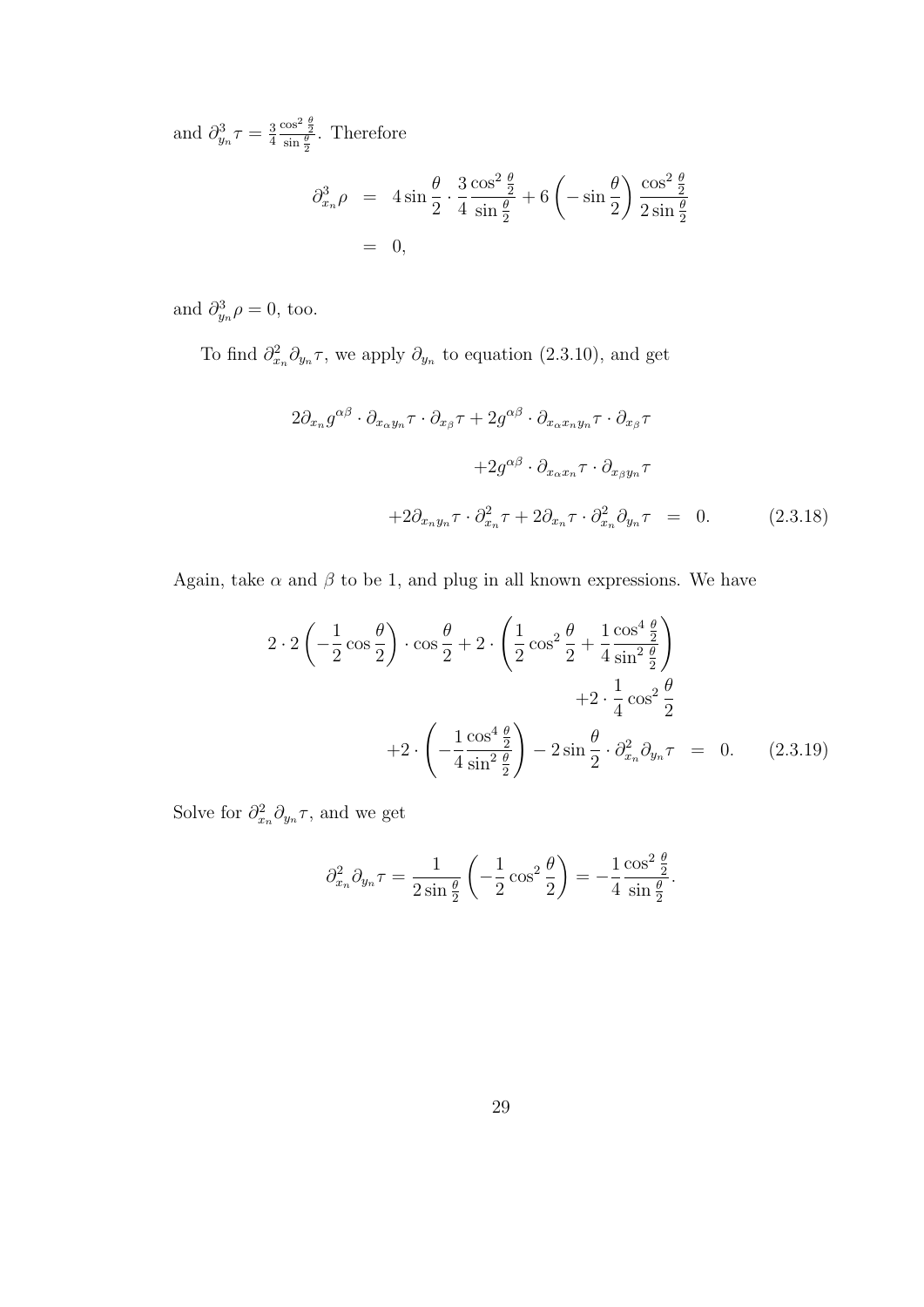The corresponding derivative of  $\rho$  is

$$
\partial_{x_n}^2 \partial_{y_n} \rho = \partial_{y_n} \left( 2\tau \cdot \partial_{x_n}^2 \tau + 2(\partial_{x_n} \tau)^2 \right)
$$
  
\n
$$
= 2\partial_{y_n} \tau \cdot \partial_{x_n}^2 \tau + 2\tau \cdot \partial_{x_n}^2 \partial_{y_n} \tau + 4\partial_{x_n} \tau \cdot \partial_{x_n y_n} \tau
$$
  
\n
$$
= 2\left( -\sin{\frac{\theta}{2}} \right) \frac{\cos^2{\frac{\theta}{2}}}{2\sin{\frac{\theta}{2}}} + 4\sin{\frac{\theta}{2}} \left( -\frac{1}{4} \frac{\cos^2{\frac{\theta}{2}}}{\sin{\frac{\theta}{2}}} \right)
$$
  
\n
$$
+ 4\left( -\sin{\frac{\theta}{2}} \right) \left( -\frac{\cos^2{\frac{\theta}{2}}}{2\sin{\frac{\theta}{2}}} \right)
$$
  
\n
$$
= 0.
$$
 (2.3.20)

By symmetry, we also have

$$
\partial_{y_n}^2 \partial_{x_n} \rho = 0
$$

We put everything back into equation (2.3.14), which is

$$
2\partial_{x_n}^3 g_{11} = \partial_{\theta}^2 \left( \partial_{x_n}^3 \rho + \partial_{y_n}^3 \rho + 3 \partial_{x_n}^2 \partial_{y_n} \rho + 3 \partial_{y_n}^2 \partial_{x_n} \rho \right) = 0.
$$

This agrees with the equation  $(2.3.3)$ , and now we finished the recovery of  $C<sup>3</sup>$  jet.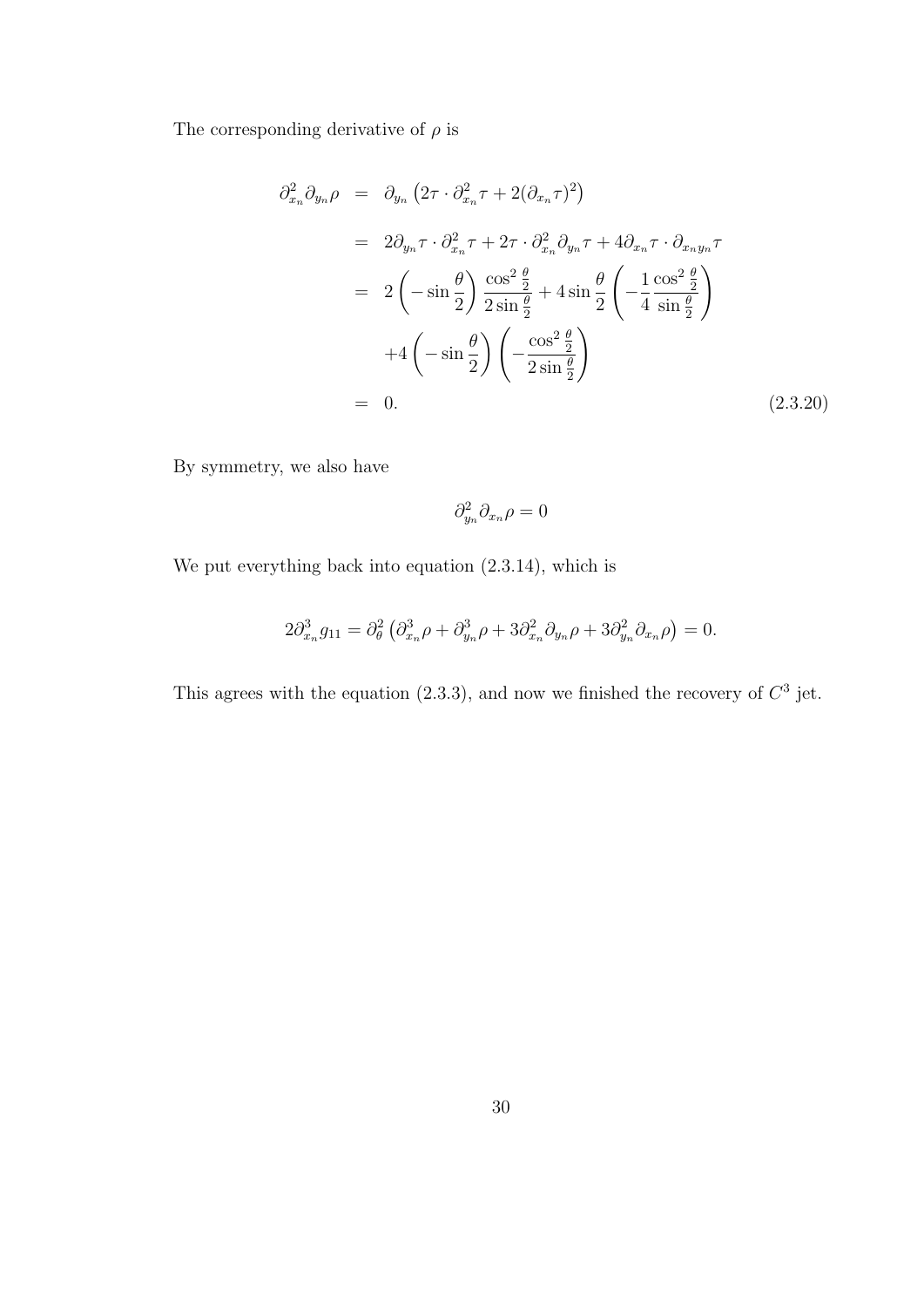# Chapter 3

# Counter-Examples of Lens Rigidity

#### 3.1 Examples of Different  $C^2$  Jets

In this section we are going to give an example of two manifolds which have the same boundary and the same lens data but different  $C^{\infty}$  jets. The idea of the example is borrowed from [4] section 2, and [9] section 6. The idea in [4] and [9] is, if we have a surface of revolution with two circles as boundary, then in some sense, the lens data only depends on the measures of the sublevel sets of radius function along a meridian. We can find distinct smooth functions  $f_1, f_2$  both with domain  $[a, b]$ , such that they have the same measure for every sublevel set.

Before giving the example, we give the definition of lens data and lens equiva-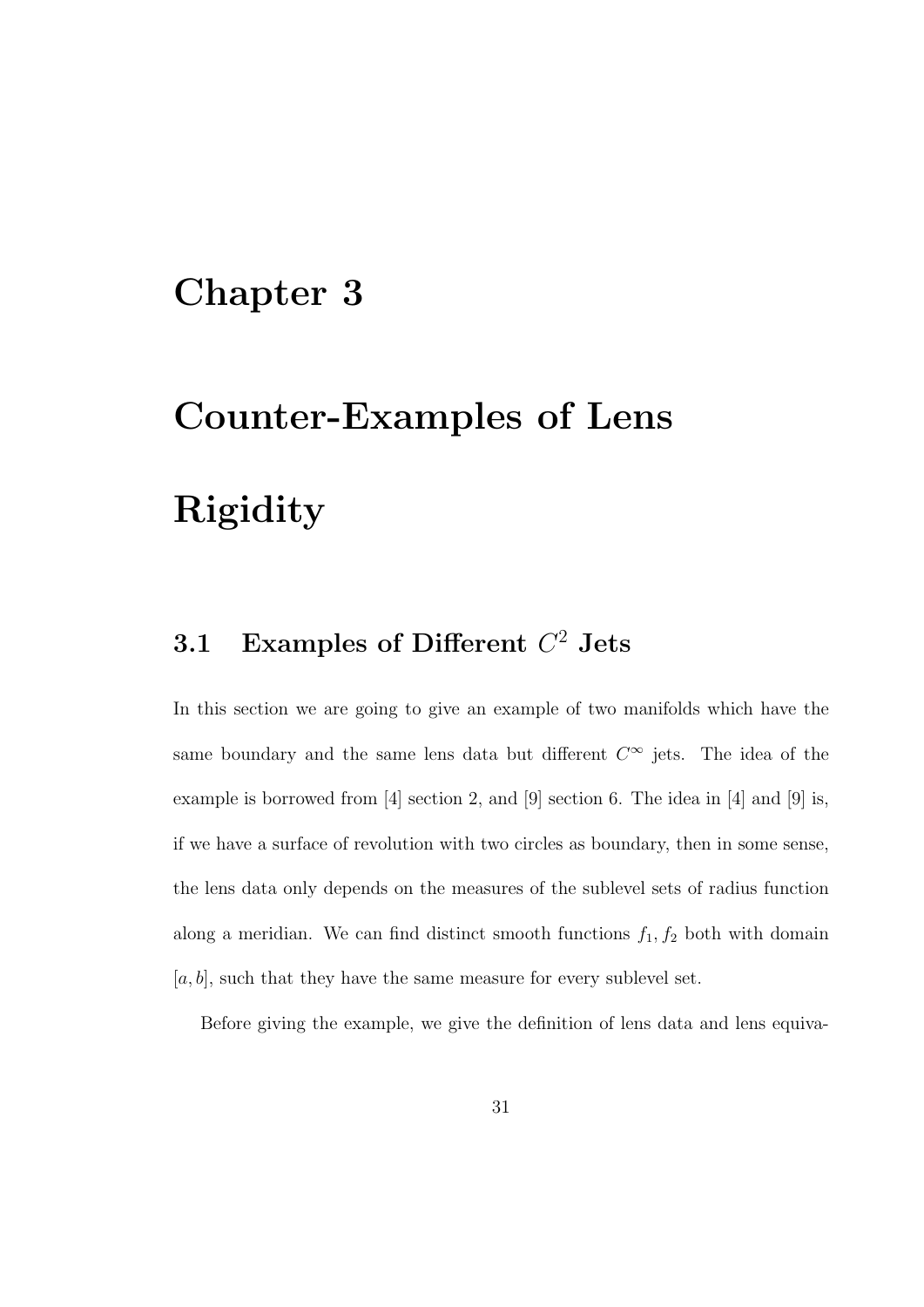lence.

**Definition 3.1.1.** Let  $(M, \partial M, g)$  be a Riemannian manifold with boundary, and let  $\partial(SM)$  be the set of unit vectors with base point at boundary. Define set  $\Omega \subset \partial(SM) \times \partial(SM) \times \mathbb{R}^+$  to be the set of 3-tuples  $(\gamma'(0), \gamma'(T), T)$  that satisfies: (1)  $\gamma$  is a unit speed geodesic, (2)  $\langle \gamma'(0), \nu \rangle > 0$  *i.e.*  $\gamma'(0)$  points inwards, and (3) T is the first moment at which  $\gamma$  hits  $\partial M$  again. The description above depends on the interior structure, so we orthogonally project  $\partial(SM)$  to  $\overline{B(\partial M)}$  the closed ball bundle on  $\partial M$ . This projection maps  $\Omega$  to  $\Omega' \subset B(\partial M) \times \overline{B(\partial M)} \times \mathbb{R}^+$ .

We define lens data to be the information of  $\Omega'$  and  $\tau|_{\partial M}$ . We say two Riemannian manifolds with boundary are lens equivalent if they have the same boundary and the same lens data *i.e.* the same  $\Omega'$  and  $\tau|_{\partial M}$ . We say a manifold is lens rigid, if all lens equivalence between this manifold and another one can be represented as an isomorphism which fixes every boundary point.

Consider the strip S defined as  $\mathbb{R} \times [0, L]$ , with standard coordinates  $(x, y)$  where  $0 \leq y \leq L$ . Obviously S has a natural structure of manifold with boundary. Define a Riemannian metric g on S as

$$
g_{yy} = 1
$$
,  $g_{xy} = 0$ ,  $g_{xx} = f(y)$ .

Here  $f : [0, L] \to \mathbb{R}$  is a smooth function, such that  $f(0) = f(L) = 1$  and  $f(y) \ge 1$ for all  $y \in (0, L)$ . Under certain circumstances, this manifold can be viewed as the universal cover of a surface of revolution in  $\mathbb{R}^3$ .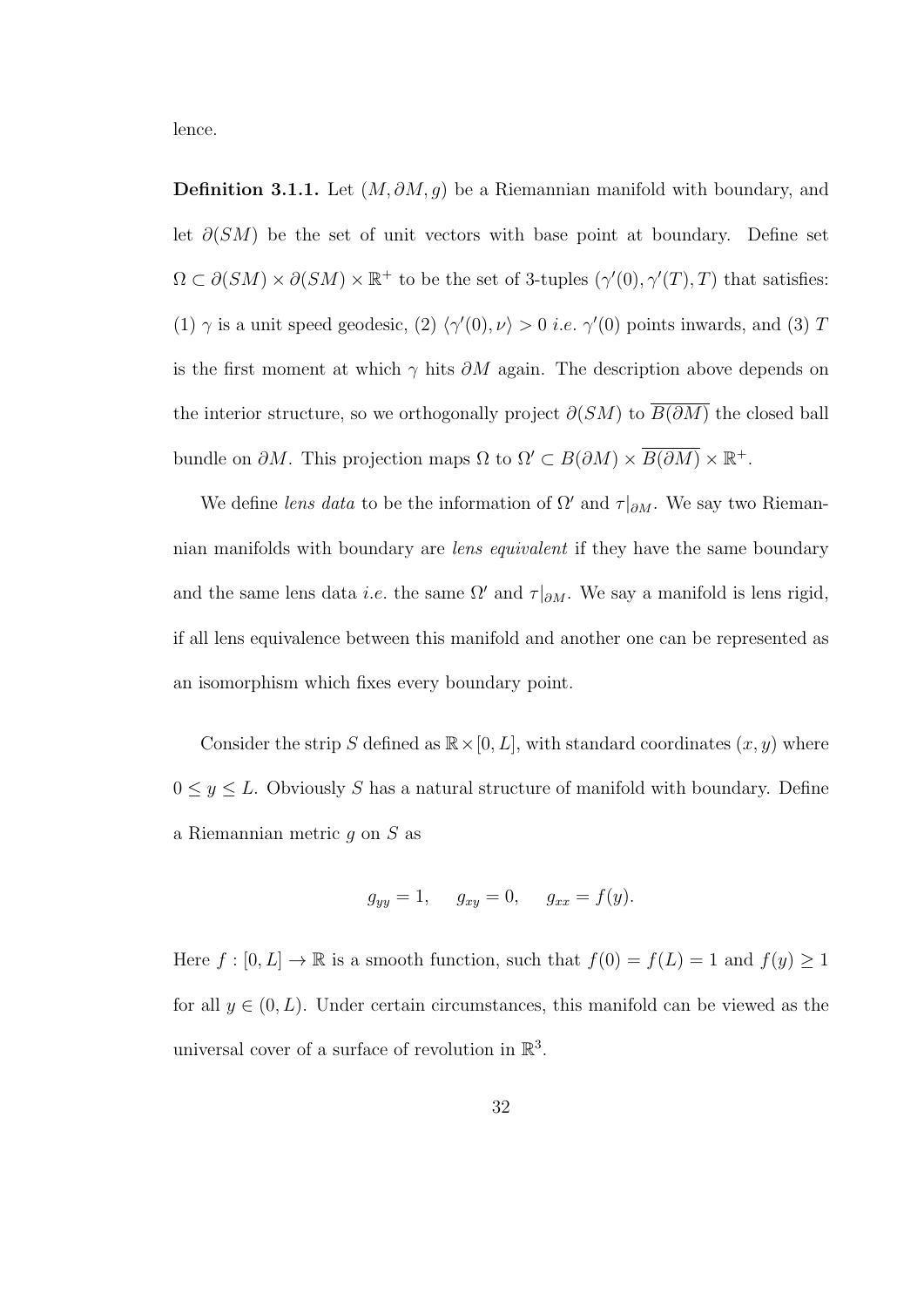Obviously the curves  $\gamma_0(t) = (x_0, t)$  and  $\gamma_L(t) = (x_0, L - t)$  are unit speed geodesics, for any  $x_0 \in \mathbb{R}$ . So the normal (*i.e.* "*n*-th" in previous sections) direction is simply the y direction, and the  $C^{\infty}$  jet of S is determined by

$$
\frac{\partial^k f}{\partial y^k}, \ k = 1, 2, \dots
$$

If we let index 1 stand for  $x$  and 2 for  $y$ , a straightforward computation of Christoffel symbols shows

$$
\Gamma_{22}^2 = \Gamma_{12}^2 = \Gamma_{22}^1 = \Gamma_{11}^1 = 0, \quad \Gamma_{11}^2 = -\frac{1}{2}f'(y), \quad \Gamma_{12}^1 = \frac{1}{2}\frac{f'(y)}{f(y)}.
$$

Let  $(x(t), y(t))$  be a geodesic of S parameterized by arc length. Then it will satisfy the second order system

$$
\frac{d^2x_k}{dt^2} + \sum_{i,j} \Gamma_{ij}^k \frac{dx_i}{dt} \frac{dx_j}{dt}, \quad k = 1, 2,
$$

where  $i, j$  ranges over 1, 2, and  $x_1 = x, x_2 = y$ .

**Lemma 3.1.2.** Along a geodesic,  $\frac{dx}{dt} \cdot f(y)$  is constant.

Proof.

$$
\frac{d}{dt}\left(\frac{dx}{dt}\cdot f(y)\right) = \frac{dx}{dt}\cdot\frac{d}{dt}f(y) + \frac{d^2x}{dt^2}\cdot f(y)
$$
\n
$$
= \frac{dx}{dt}\frac{dy}{dt}f'(y) - f(y)\cdot\sum_{i,j}\Gamma_{ij}^1\frac{dx_i}{dt}\frac{dx_j}{dt}
$$
\n
$$
= \frac{dx}{dt}\frac{dy}{dt}f'(y) - f(y)\cdot 2\Gamma_{12}^1\frac{dx}{dt}\frac{dy}{dt}
$$
\n
$$
= \frac{dx}{dt}\frac{dy}{dt}f'(y) - f(y)\cdot\frac{f'(y)}{f(y)}\frac{dx}{dt}\frac{dy}{dt}
$$
\n
$$
= 0.
$$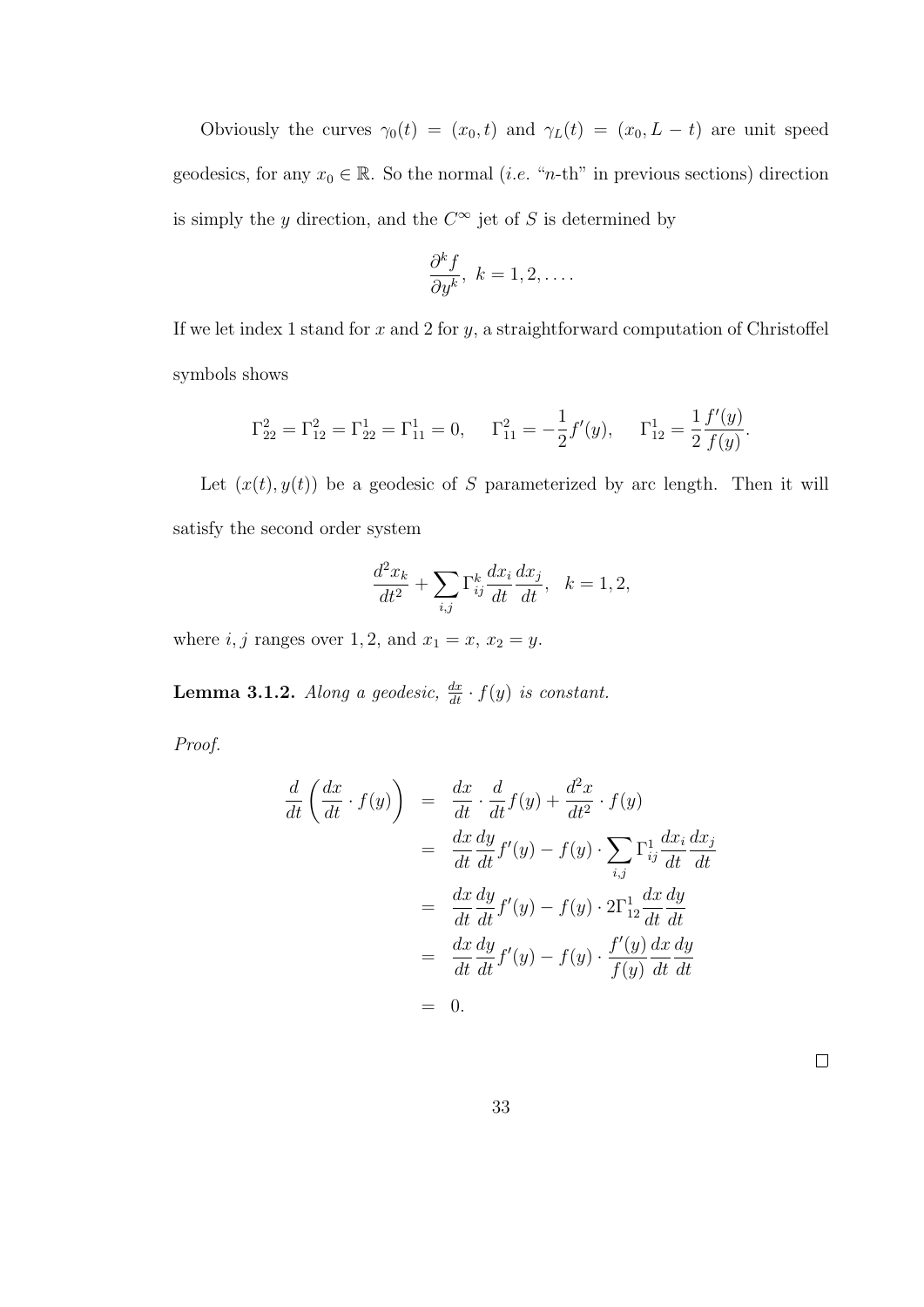The Lemma above is Clairaut's relation when S is a surface of revolution. The Lemma does not require that the geodesic is unit speed, but from now on we assume all geodesics in discussion are of unit speed.

Since  $f(y)$  is never 0, we know either  $\frac{dx}{dt}$  is constant zero or never changes sign. Since  $g_{ij} = \delta_{ij}$  at the boundary, we know each geodesic leaves S at the same angle as when it enters S. Also, in each geodesic,  $\left| \frac{dx}{dt} \right|$  $\frac{dx}{dt}$  assumes its maximum on the boundary because  $f(y)$  is minimal there. Therefore, since

$$
\left(\frac{dy}{dt}\right)^2 + \left(\frac{dx}{dt}\right)^2 g_{xx} = 1,
$$

we know  $\frac{dy}{dt}$  never changes sign in the interior. This means each entering geodesic transversal to the boundary goes all the way to the other component of the boundary, and hits the boundary with the "same" direction as it entered.

Suppose  $(x(t), y(t))$ ,  $t \in [0, T]$  is such a maximal geodesic, and without loss of generality we assume  $\frac{dy}{dt} > 0$  which is equivalent to the geodesic entering S at  $y = 0$ and leaving S at  $y = L$ . Since  $\frac{dy}{dt}$  is positive and smooth, we have

$$
T = \int_0^L \frac{dt}{dy} dy
$$
  
=  $\int_0^L \left(\frac{dy}{dt}\right)^{-1} dy$   
=  $\int_0^L \left(1 - x'(t)^2 \cdot f(y)\right)^{-\frac{1}{2}} dy$   
=  $\int_0^L \left(1 - \frac{x'(0)^2}{f(y)}\right)^{-\frac{1}{2}} dy$ ,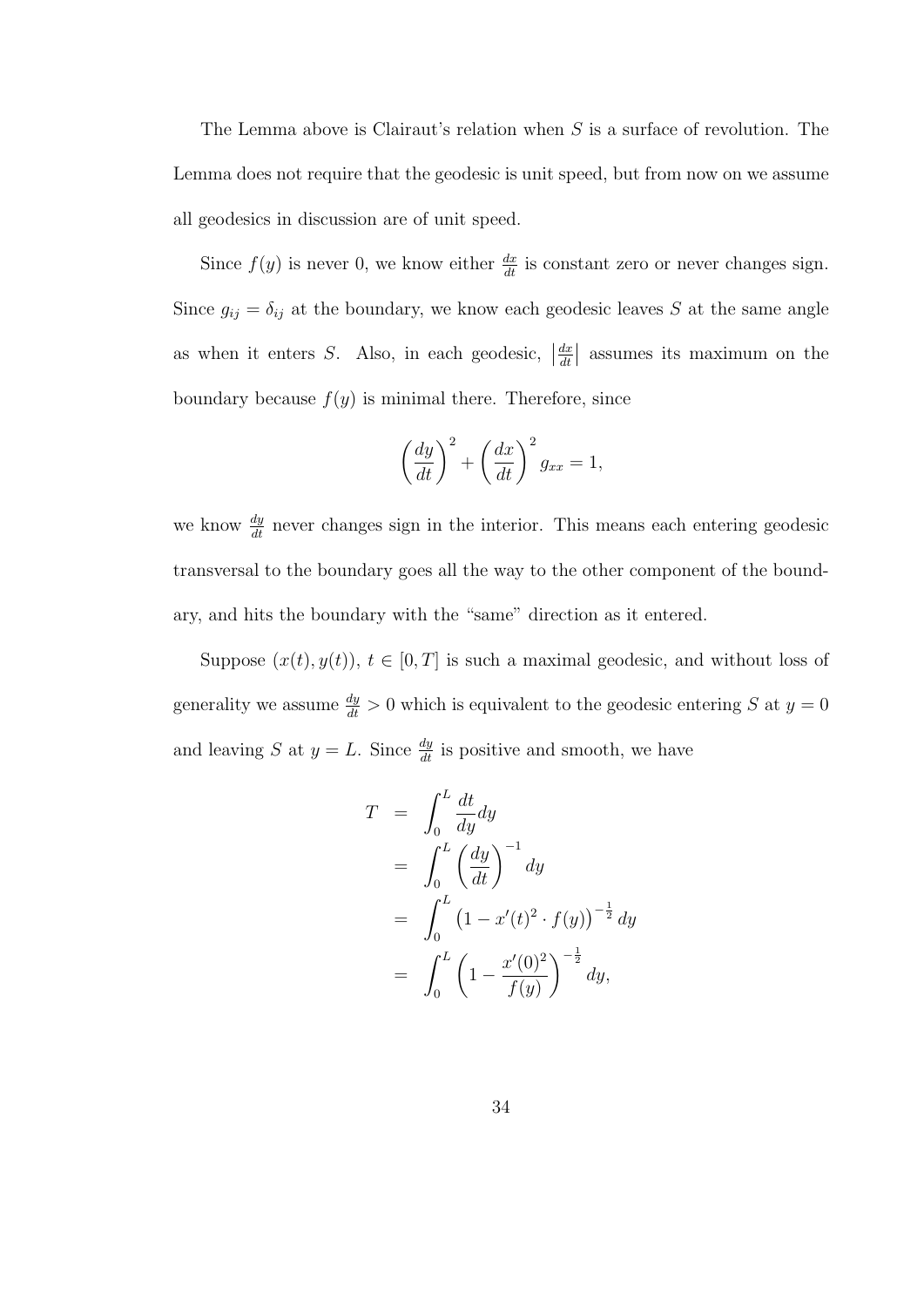and

$$
x(T) - x(0) = \int_0^L \frac{dx}{dy} dy
$$
  
= 
$$
\int_0^L \frac{dx}{dt} \left(\frac{dy}{dt}\right)^{-1} dy
$$
  
= 
$$
\int_0^L \frac{x'(0)}{f(y)} \left(1 - \frac{x'(0)^2}{f(y)}\right)^{-\frac{1}{2}} dy,
$$

Now let's consider two different strips of this kind,  $S_1, S_2$  with  $L = 2\pi$  and

$$
f_1(y) = 2 - \cos(y),
$$
  
\n $f_2(y) = 2 - \cos(2y).$ 

Consider a geodesic in  $S_1$  and one in  $S_2$  entering them at the same location and same direction, *i.e.*,  $x_1(0) = x_2(0)$  and  $x'_1(0) = x'_2(0)$ . Then obviously  $T_1 = T_2$  and  $x_1(T_1) = x_2(T_2)$ , because for each real number r, the sublevel sets  $\{f_1 \leq r\}$  and  ${f_2 \leq r}$  have the same measure.

If we take quotients of  $S_1$  and  $S_2$ , both by x-axis slides of multiples of 100, we have two cylinders with identical lens data but different  $C^{\infty}$  jets. Furthermore, both are compact and analytic. If we want the boundary to be connected, we can take the quotients of the cylinders by an orientation-reversing involution, which gives us two Möbius bands.

Theorem 3.1.3. There is an example of two analytic Riemannian manifolds with isometric boundaries and identical lens data, but different  $C^{\infty}$  jets at the boundaries.

The examples  $S_1$  and  $S_2$  have same lens data, same  $C^1$  jet, but different  $C^2$  jet. If one wants a pair of examples of different  $C<sup>1</sup>$  jets, then the idea still works, but to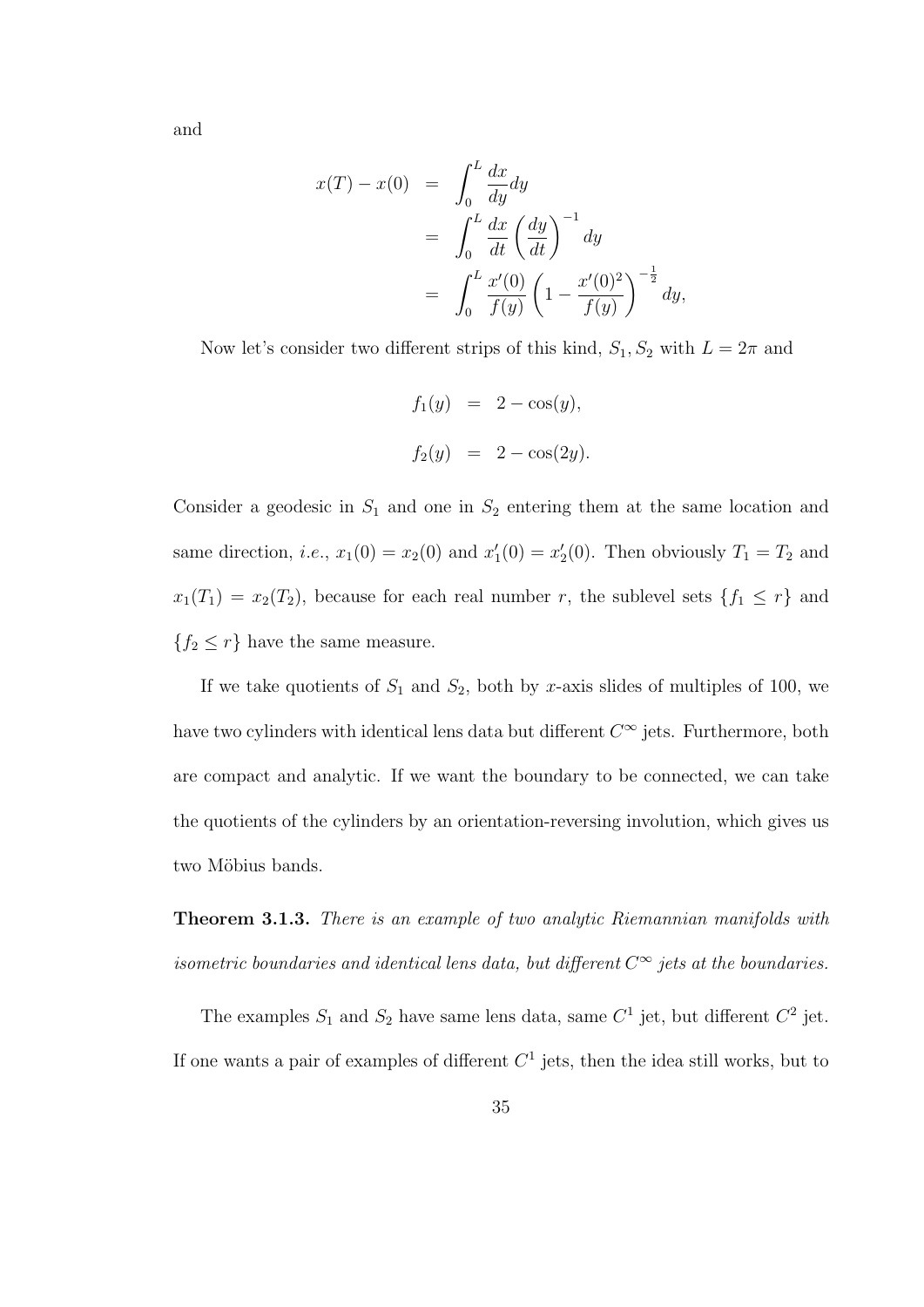construct an example we need to care about the smoothness at the peaks and the smooth extendability at boundary, as in the following section.

#### $3.2$  Examples of Different  $C^1$  Jets

In this section we give an example of two manifolds which have the same boundary and the same lens data but different  $C^1$  jets. Knowledge of the  $C^1$  jet is equivalent to knowledge of the second fundamental form of the boundary as a submanifold, so different  $C<sup>1</sup>$  jet means different "shape" of the embedding.

The setup is the same as in the previous section. The only modifications are the functions  $f_1$  and  $f_2$ . Let  $L = 14$ .

Let  $f_1 : [0, 14] \to \mathbb{R}$  be a smooth function that satisfies the following properties:

$$
f_1(x) = x + 1, \text{ if } 0 \le x \le 1;
$$
  
\n
$$
f'_1(x) > 0, \text{ if } x \in [1,3), \text{ and } f'_1(3) = 0;
$$
  
\n
$$
f_1(3 + t) = f_1(3 - t) \text{ if } t \in [0,1];
$$
  
\n
$$
f'_1(x) < 0, \text{ if } x \in (3,6);
$$
  
\n
$$
f_1(x) = 1, \text{ if } 6 \le x \le 7;
$$
  
\n
$$
f_1(7 + t) = f_1(7 - t) \text{ if } t \in [0,7].
$$

We have some freedom of choice here, but it is crucial and possible to make  $f_1$ smooth. Intuitively,  $f_1$  starts at 1 and increases linearly in the first time period, near the peak  $f_1$  is symmetric, then it smoothly decreases to the constant function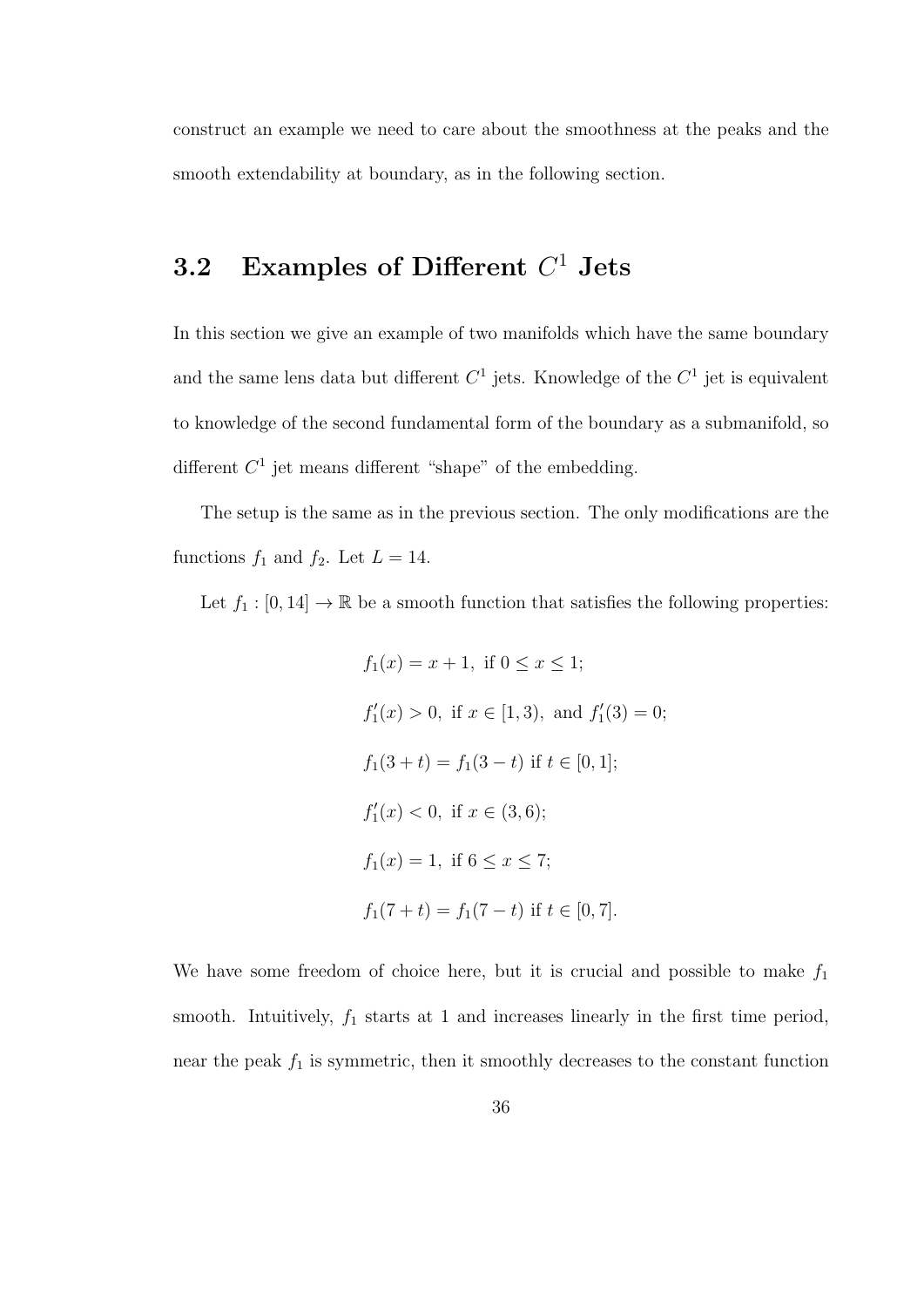1, and later it copies its own mirror image.

In order to define  $f_2$ , we define the non-increasing function  $H : [1, +\infty) \to [0, 6]$ ,

$$
H(y) = m(\{x \in [0,6] \mid f_1(x) \ge y\}),
$$

where  $m(\cdot)$  is the Lebesgue measure.

We think of  $f_2$  as the "horizontal central lineup" of  $f_1$ . That is,  $f_2 : [0, 14] \rightarrow L$ should satisfy the following:

if 
$$
x \in [0, 3)
$$
, then  $f_2(x) = y$  if and only if  $x = 3 - \frac{H(y)}{2}$ ;  
\n $f_2(3) = f_1(3)$ ;  
\n $f_2(3 + t) = f_2(3 - t)$ , if  $t \in [0, 3]$ ;  
\n $f_2(x) = 1$ , if  $x \in [6, 7]$ ;  
\n $f_2(7 + t) = f_2(7 - t)$  if  $t \in [0, 7]$ .

Obviously  $f_2$  is uniquely determined by  $f_1$ , and they have the same measure for every sublevel set. The only possibilities of non-smoothness of  $f_2$  are at  $0, 3, 6, 8, 11, 14$ . We have  $f_2 = f_1$  near 3 and 11 from the symmetry of  $f_1$  near the peaks. It is not hard to see  $f_2$  is smooth at 6, because the graph of  $f_2$  near  $(6, 1)$  is a linear transformation of that of  $f_1$  near the same point. The smoothness near 8 is guaranteed for the same reason. Finally, from the symmetry of  $f_2$ , the smooth extendability of  $f_2$  at 0 and 14 immediately follows.

Observe that  $f_1'(0) = 1 = -f_1'(14)$  but  $f_2'(0) = f_2'(14) = 0$ , *i.e.*, the boundary is concave in  $S_1$  but totally geodesic in  $S_2$ . We now use the same argument as in last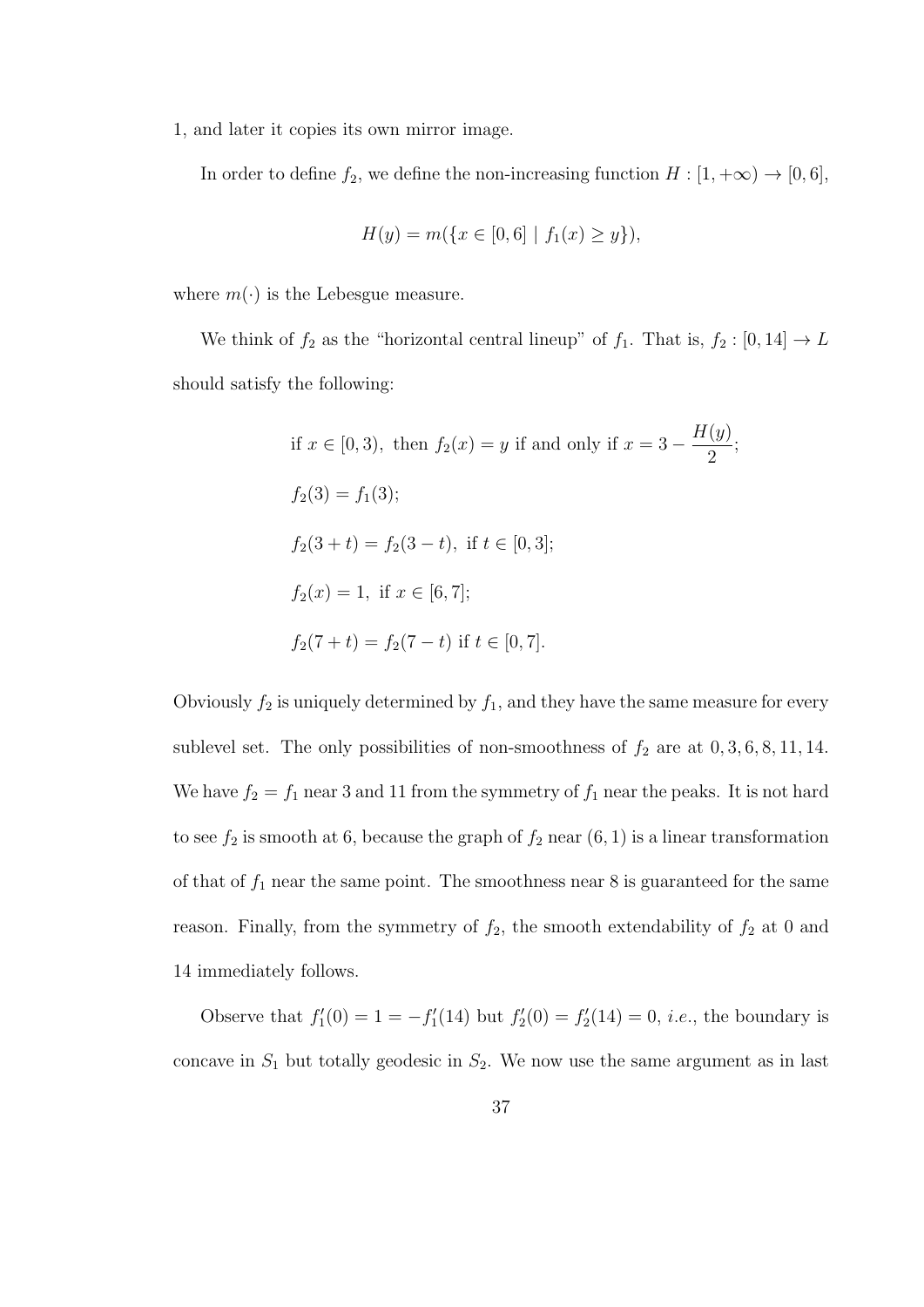section. The strips  $S_1, S_2$  defined by  $f_1, f_2$  are lens equivalent, but have different  $C^1$ jets. If we want, we can take quotients to make the strips compact, and to make the boundaries connected, as in the last section.

Theorem 3.2.1. There is an example of two Riemannian manifolds with isometric boundaries and identical lens data, but different  $C<sup>1</sup>$  jets at the boundaries.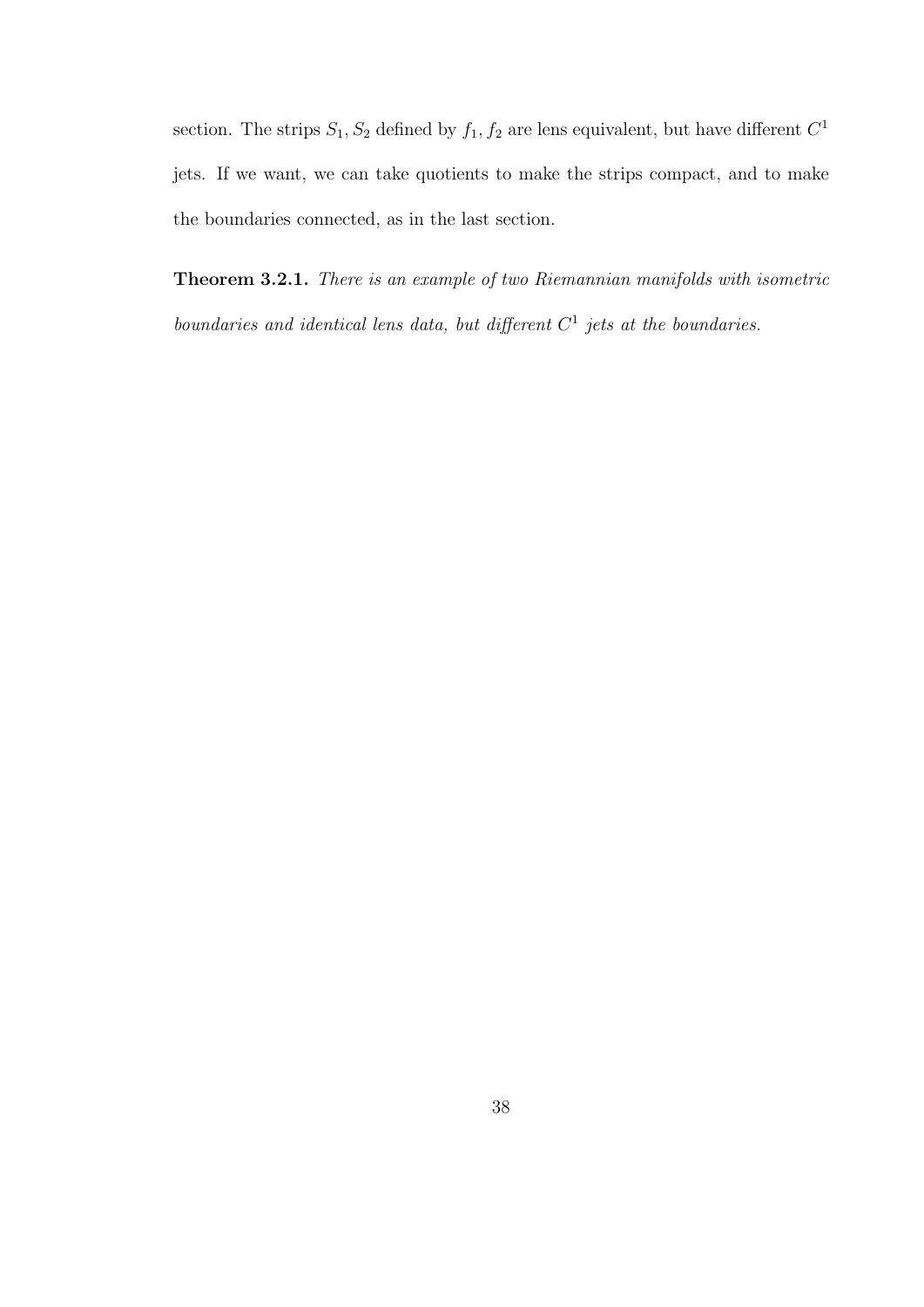# Chapter 4

## Lens Rigidity of Surfaces

#### 4.1 Preliminaries

In this chapter we prove the following theorem.

**Theorem 4.1.1.** Let  $(M, \partial M, g)$  be a compact surface with boundary, which has no trapped geodesics or conjugate points. Then M is lens rigid.

For the definition of lens data, lens equivalence, and lens rigidity, see Definition 3.1.1.

We need the following statements.

**Proposition 4.1.2.** If compact surfaces  $(M_1, \partial M, g_1)$  and  $(M_2, \partial M, g_2)$  are lens equivalent, and if neither of them has trapped geodesics, then there exists a diffeomorphism  $f : M_1 \to M_2$  which fixes every boundary point.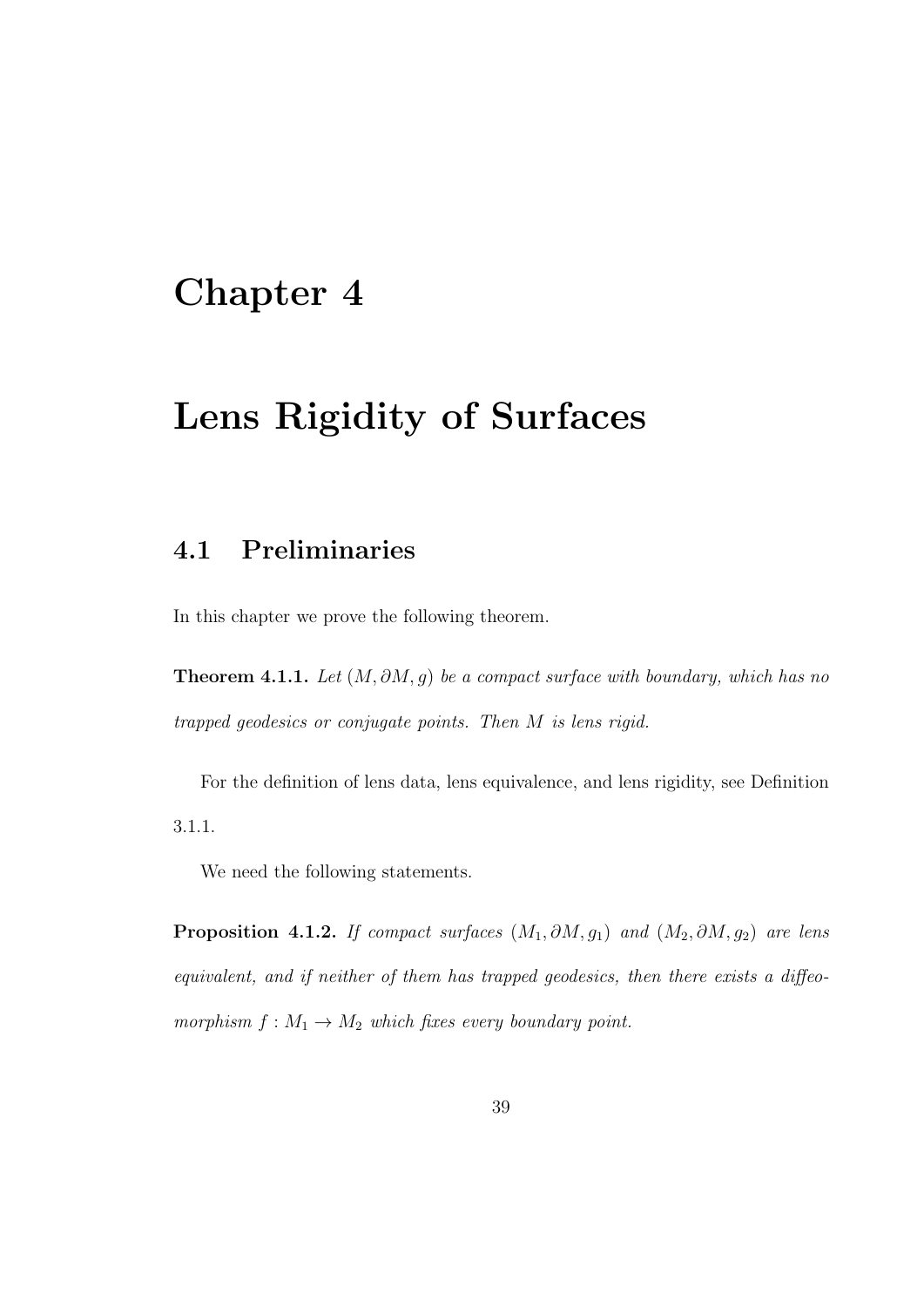Proof. See [3], section 3. We illustrate the idea here. Since none of the manifolds has trapped geodesics, there is a homeomorphism between  $UM_1$  and  $UM_2$  the unit vector bundles, which (is defined as the only map that) fixes all boundary unit vectors and preserve the geodesic flow. This homeomorphism gives a group isomorphism between  $\pi_1(UM_1)$  and  $\pi_1(UM_2)$ , and this isomorphism descends to an isomorphism between  $\pi_1(M_1)$  and  $\pi_1(M_2)$  because the respective kernels  $(\pi_1(S^1))$ can be matched along the boundary  $\partial M$ . Since 2-dimensional smooth manifolds with boundary can be characterized by their fundamental groups, there is a diffeomorphism between  $M_1$  and  $M_2$ . It is not hard to see that if this diffeomorphism respect the previous isomorphism between the fundamental groups, then we can  $\Box$ make the diffeomorphism preserve all the boundary points.

**Proposition 4.1.3.** If compact surfaces  $(M_1, \partial M, g_1)$  and  $(M_2, \partial M, g_2)$  are lens equivalent, and suppose  $M_1$  has no trapped geodesics or conjugate points, then  $M_2$ has no trapped geodesics or conjugate points either.

Proof. Obviously a trapped geodesic can be detected from lens data, because the presence of a trapped geodesic is equivalent to the length of geodesics starting at boundary points having no upper bounds. For the absence of conjugate points, see [10], Proposition 16.  $\Box$ 

The following theorem can be found after Corollary 10 of [10].

**Theorem 4.1.4.** For a compact surface with boundary, the lens data determines the metric up to conformal factor and isometry. That is, if  $(M, \partial M)$  is a surface,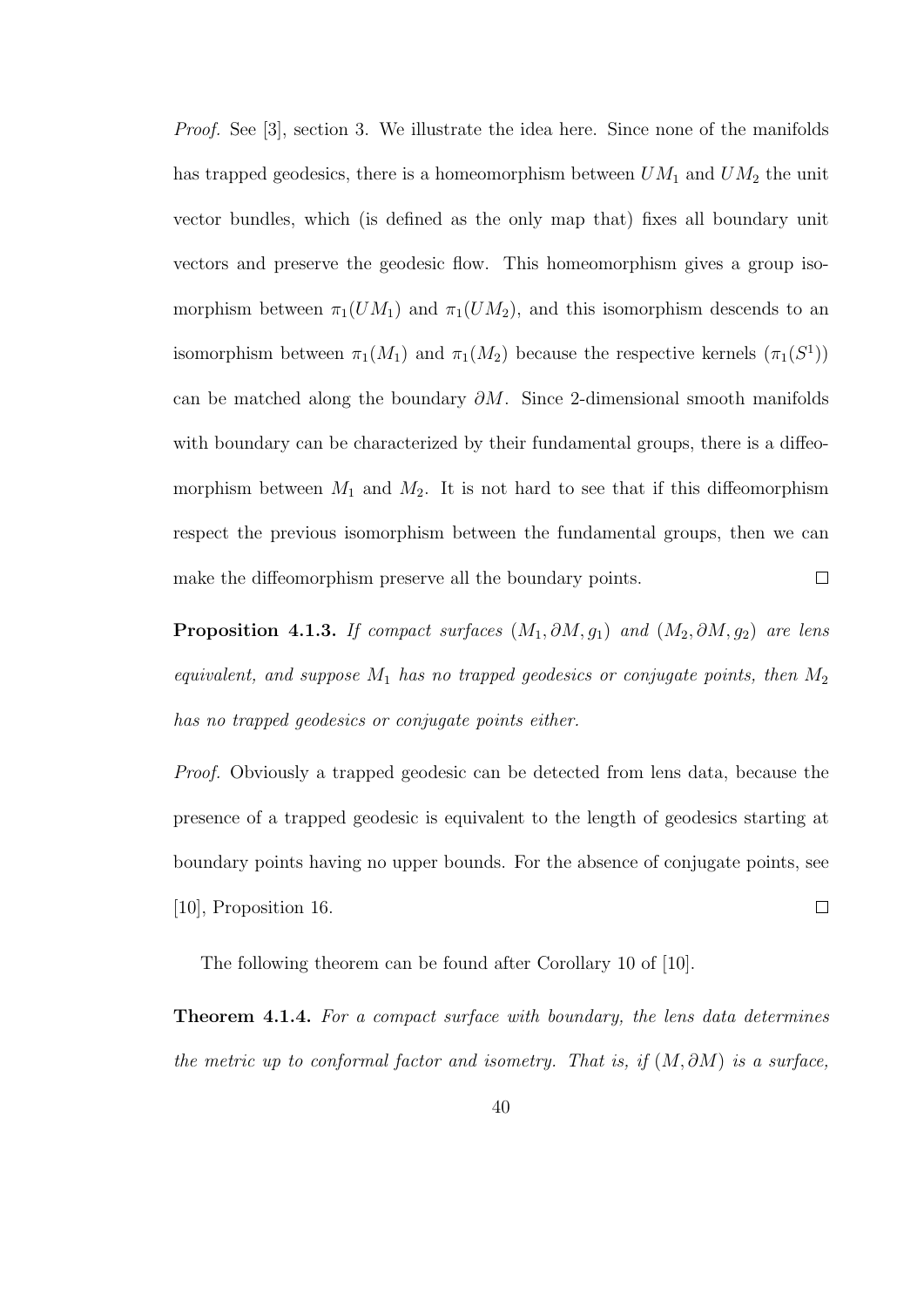and two metrics  $g_1$  and  $g_2$  of M give rise to the same lens data, then there exist a smooth positive function  $\rho$  on M which equals 1 on  $\partial M$ , and a diffeomorphism  $f: M \to M$  which is identity on  $\partial M$ , such that  $g_1 = \rho^2 \cdot f^*(g_2)$ .

The following theorem can be found as Proposition 17 of [10].

**Theorem 4.1.5.** Let M be a compact surface with or without boundary. Suppose M has no conjugate points. Let  $\gamma$  be a geodesic joining x and y in M. Then, for any curve  $\tau$  joining x and y that is path-homotopic to  $\gamma$ , we have  $L(\gamma) \leq L(\tau)$ . Here L stands for the arc length.

#### 4.2 The Systole Approach

In this section we prove Theorem 4.1.1.

We first introduce the notion of *systole* and then prove a lemma about it.

Definition 4.2.1 (Systole). For a manifold with or without boundary, if its fundamental group is non-trivial, then its systole is defined as the greatest lower bound of the lengths of non-contractible loops. Write the systole of M as  $Sys(M)$ . We define the systole of a simply connected manifold to be  $+\infty$ .

We have the following lemma about systole. For the definition and properties of normal covering spaces, see [13] section 1.3.

**Lemma 4.2.2.** Let M be a compact surface with or without boundary. Then for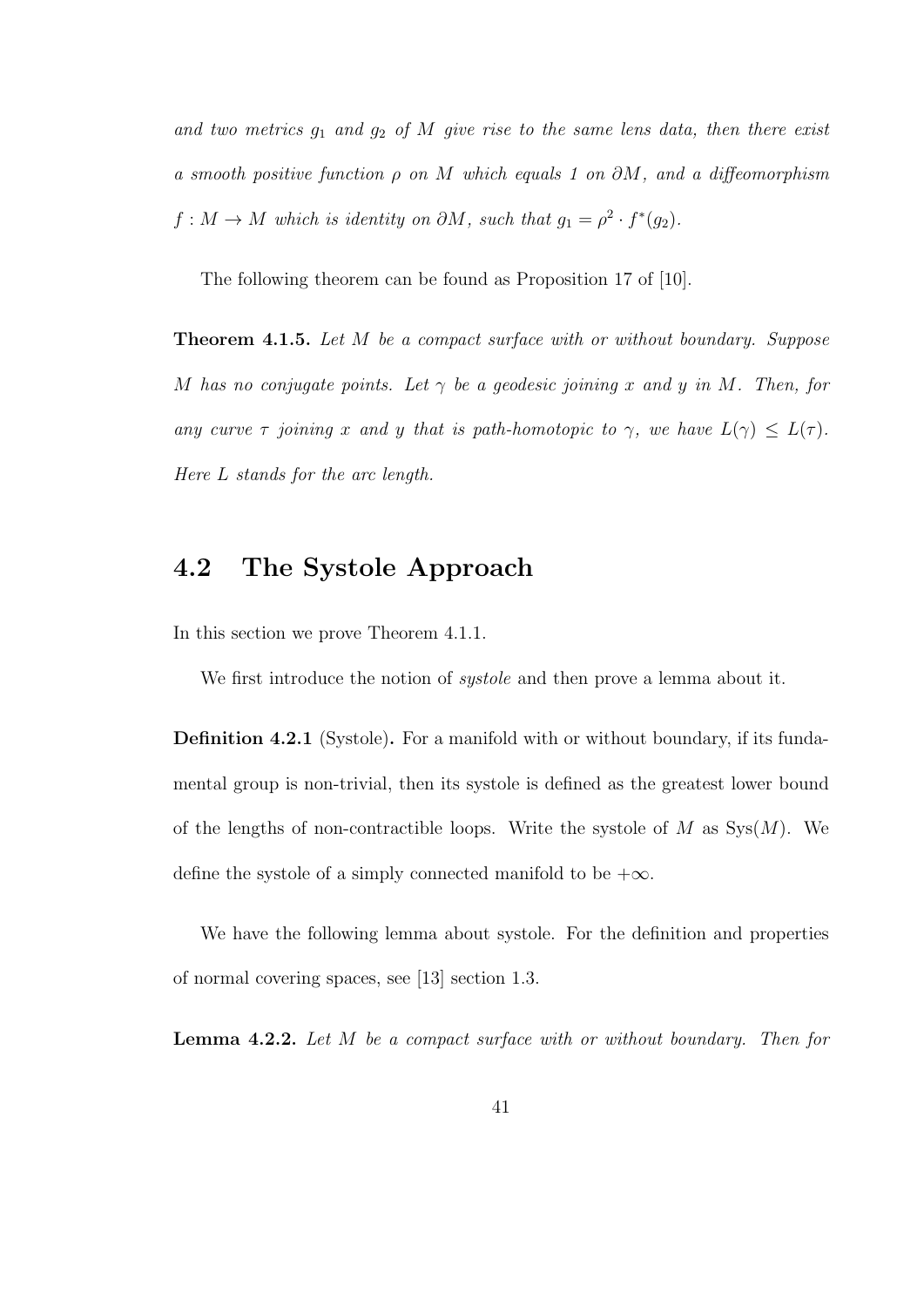any positive number C, we can find a compact normal covering space  $\widetilde{M}$  of M, such that  $Sys\left(\widetilde{M}\right) > C.$ 

*Proof.* Let  $\widehat{h} : \widehat{M} \to M$  be the universal covering of M, and let  $\widehat{p}$  be a fixed point of  $\widehat{M}$ . Let  $p = \widehat{h}(\widehat{p})$ . Then every covering space of M corresponds to a subgroup of  $\pi_1(M,p).$ 

Let D be the diameter of M. We define the finite set  $\widehat{P}$  to be

$$
\{\widehat{q} \in \widehat{M} \mid \widehat{h}(\widehat{q}) = p \text{ and } \widehat{d}(\widehat{q}, \widehat{p}) \le C + 2D\},\
$$

where  $\widehat{d}(\cdot, \cdot)$  is the distance function on  $\widehat{M}$ . The set  $\widehat{P}$  corresponds to a finite subset of  $\pi_1(M, p)$ , which we call Γ.

By the result of [14], we know the fundamental groups of surfaces are residually finite, which means for each non-identity element in the group, there is a normal subgroup of finite index not containing that element. For each element  $\alpha \in \Gamma$ , we can find a  $\Phi_{\alpha}$  which is a finite-index normal subgroup of  $\pi_1(M, p)$  not containing  $\alpha$ . Now let

$$
\Phi=\bigcap_{\alpha\in\Gamma}\Phi_\alpha.
$$

As a finite intersection of finite-index normal subgroups,  $\Phi$  is again a finite-index normal subgroup of  $\pi_1(M, p)$ . Now  $\Phi$  corresponds to a normal covering of  $(M, p)$ , say  $(\widetilde{M}, \widetilde{p})$ . The claim is Sys  $(\widetilde{M}) > C$ .

Let  $\gamma : [0,1] \to \widetilde{M}$  be a loop with length less than or equal to C. Let  $\widetilde{d}(\cdot,\cdot)$  be the distance function on  $\widetilde{M}$ . Since D is the diameter of M, we can find a lift of p,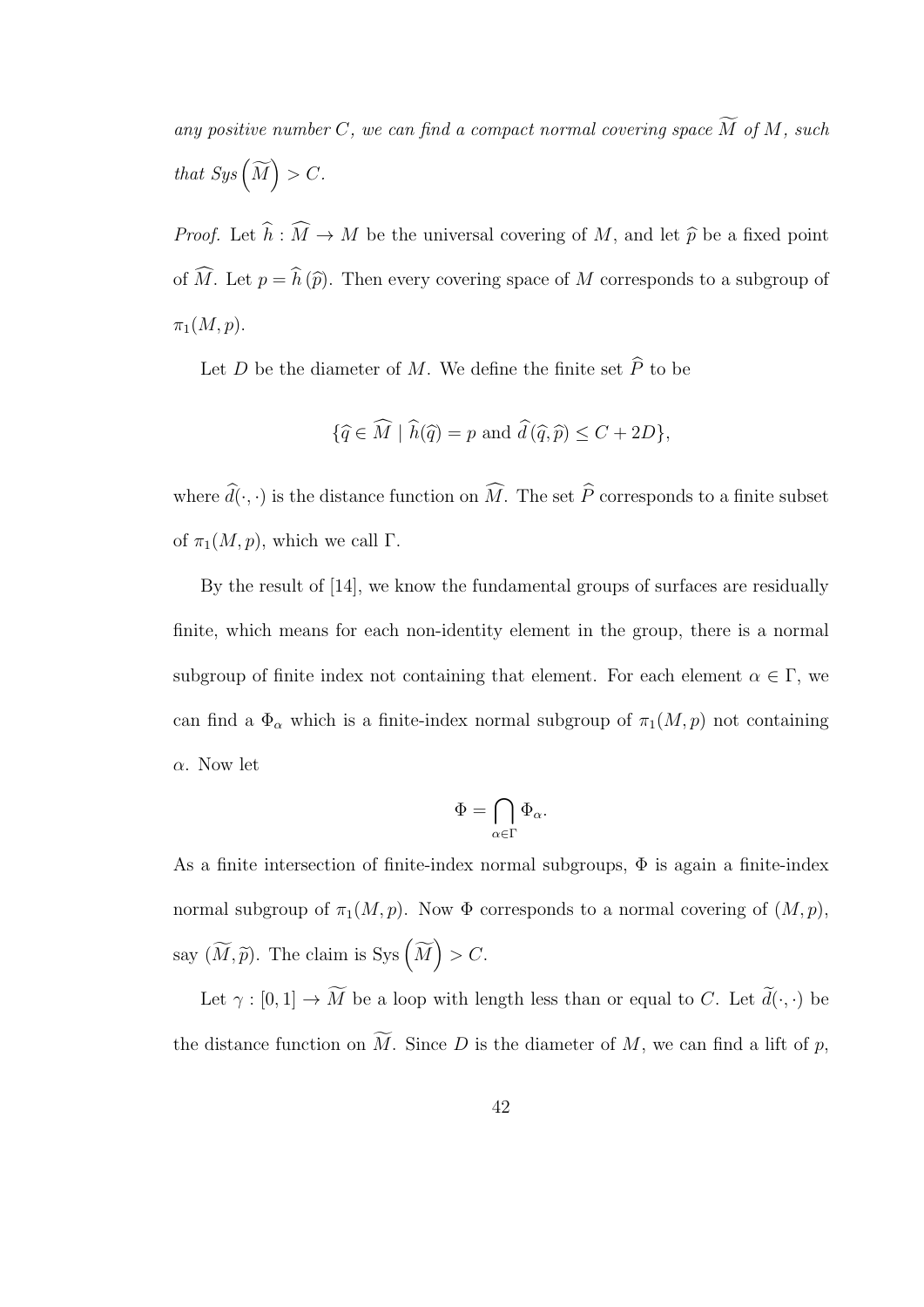say  $\widetilde{q} \in \widetilde{M}$ , such that  $\widetilde{d}(\widetilde{q}, \gamma(0)) \leq D$ . This means we can find a path  $\tau$  from  $\widetilde{q}$  to  $\gamma(0)$ , with arc-length no more than D. Since the covering  $\widetilde{\pi} : \widetilde{M} \to M$  is normal, we can find a deck transformation  $F : \widetilde{M} \to \widetilde{M}$  such that  $F(\widetilde{q}) = \widetilde{p}$ . We now look at the loop  $\sigma = F \circ (\tau \cdot \gamma \cdot \tau^{-1})$  based at  $\tilde{p}$ , where "." means path concatenation. The length of  $\sigma$  is less than  $C + 2D$ , but by the construction of  $(\widetilde{M}, \widetilde{p})$  we know that any loop based at  $\tilde{p}$  must be contractible if its length is no more than  $C + 2D$ . So  $\sigma$  is contractible in  $\widetilde{M}$ , and hence  $\gamma$  is contractible, too. This means Sys  $(\widetilde{M}) > C$ .

Now we can proceed to prove Theorem 4.1.1 of this thesis. The idea of the proof comes from [4].

Proof of Theorem 4.1.1. Since M has no trapped geodesics, we can find an upper bound L for the lengths of geodesics (because otherwise we can find an lengthincreasing sequence of unit-speed geodesics, where we can take a limit direction by compactness, and find a trapped geodesic). From Lemma 4.2.2, we can find a normal covering  $\widetilde{\pi} : \widetilde{M} \to M$ , such that Sys  $(\widetilde{M}) > 2L$ . Recall the main theorem of [3] states that if a manifold is lens rigid, then its finite quotients are lens rigid. So it suffices to show that  $(\widetilde{M}, \partial \widetilde{M}, \widetilde{g})$  is lens rigid, because a normal covering map is a quotient map.

Suppose we have another surface  $(\widetilde{M}_1, \partial \widetilde{M}, \widetilde{g}_1)$  with the same boundary, which is lens equivalent with  $(\widetilde{M}, \partial \widetilde{M}, \widetilde{g})$ , then from Proposition 4.1.2, we may assume that  $\widetilde{M}_1 = \widetilde{M}$  as differential manifolds. Notice that we no longer need to deal with  $(M, \partial M, g)$ , so for clarity, from now on we write  $\tilde{g}$  as g, and  $\tilde{g}_1$  as  $g_1$ . Therefore, we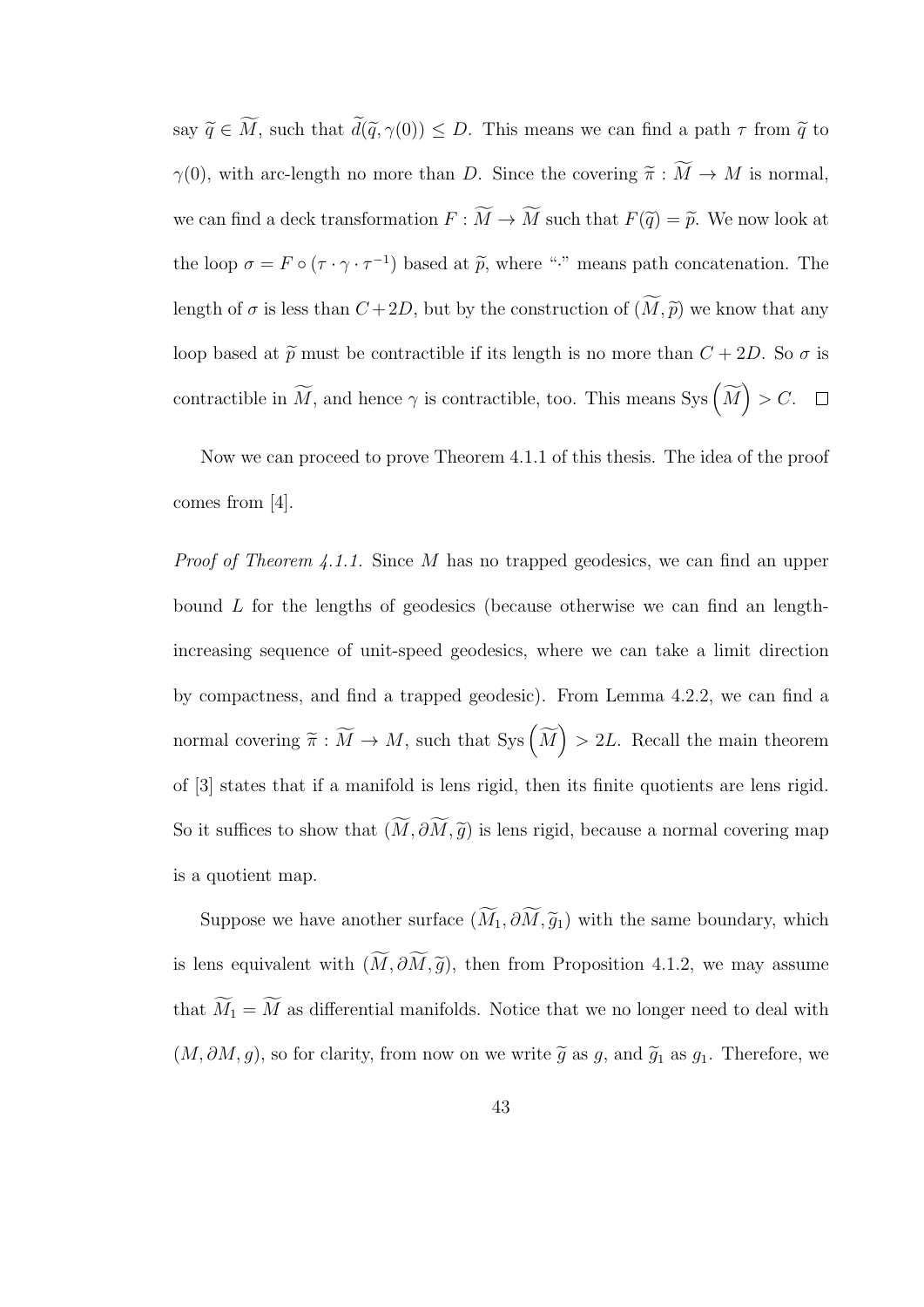have a surface  $\widetilde{M}$  with boundary  $\partial \widetilde{M}$ , and two metric tensors g and  $g_1$  which give the same lens data.

From Theorem 4.1.4, there is a diffeomorphism  $f : \widetilde{M} \to \widetilde{M}$  fixing every boundary point, such that  $g = \rho^2 \cdot f^*(g_1)$  for some smooth function  $\rho : \widetilde{M} \to \mathbb{R}^+$  that has value 1 at boundary. We let  $g_2 = f^*(g_1)$ , so  $g = \rho^2 g_2$ . By hypothesis, M has no conjugate points or trapped geodesics, so  $(\widetilde{M}, g)$  and  $(\widetilde{M}, g_2)$  have the same properties, too.

We need some notations for further reasoning. Let  $\mu_2$  be the measure on  $\widetilde{M}$  given by metric  $g_2$ , and let  $U_2\widetilde{M}$  be the  $g_2$ -unit vector bundle of  $\widetilde{M}$ . Let N be the unit inward-pointing normal vector at appropriate boundary points. Let  $U^+(\partial M)$  be the set of inward-pointing  $({\langle} \cdot, N \rangle > 0)$  unit vectors on the boundary (no ambiguity concerning g or  $g_2$  because  $\rho = 1$  at boundary). Let  $\gamma_v$  be the g<sub>2</sub>-geodesic with initial vector v, and  $l_2(v)$  is its g<sub>2</sub>-length. Then by Santaló formula,

$$
2\pi \int_{\widetilde{M}} \rho(x) d\mu_2(x) = \int_{U_2 \widetilde{M}} |u|_g du
$$
  
= 
$$
\int_{U^+(\partial \widetilde{M})} \int_0^{l_2(v)} |\gamma'_v(t)|_g \cdot \langle v, N \rangle dt dv.
$$

We now claim

$$
\int_0^{l_2(v)} |\gamma'_v(t)|_g dt \ge \int_0^{l_2(v)} |\gamma'_v(t)|_{g_2} dt = l_2(v) \tag{4.2.1}
$$

for every  $v \in U^+(\partial M)$ . Define  $\tau_v$  to be the g-geodesic with initial vector v. Since  $(M, g)$  and  $(M, g_2)$  are lens equivalent,  $\tau_v$  and  $\gamma_v$  have the same staring point and ending point. If  $\tau_v$  is path homotopic to  $\gamma_v$ , then by Theorem 4.1.5, the g-length of  $\gamma_v$  (the left side of inequality (4.2.1)) is greater than or equal to the g-length of  $\tau_v$ ,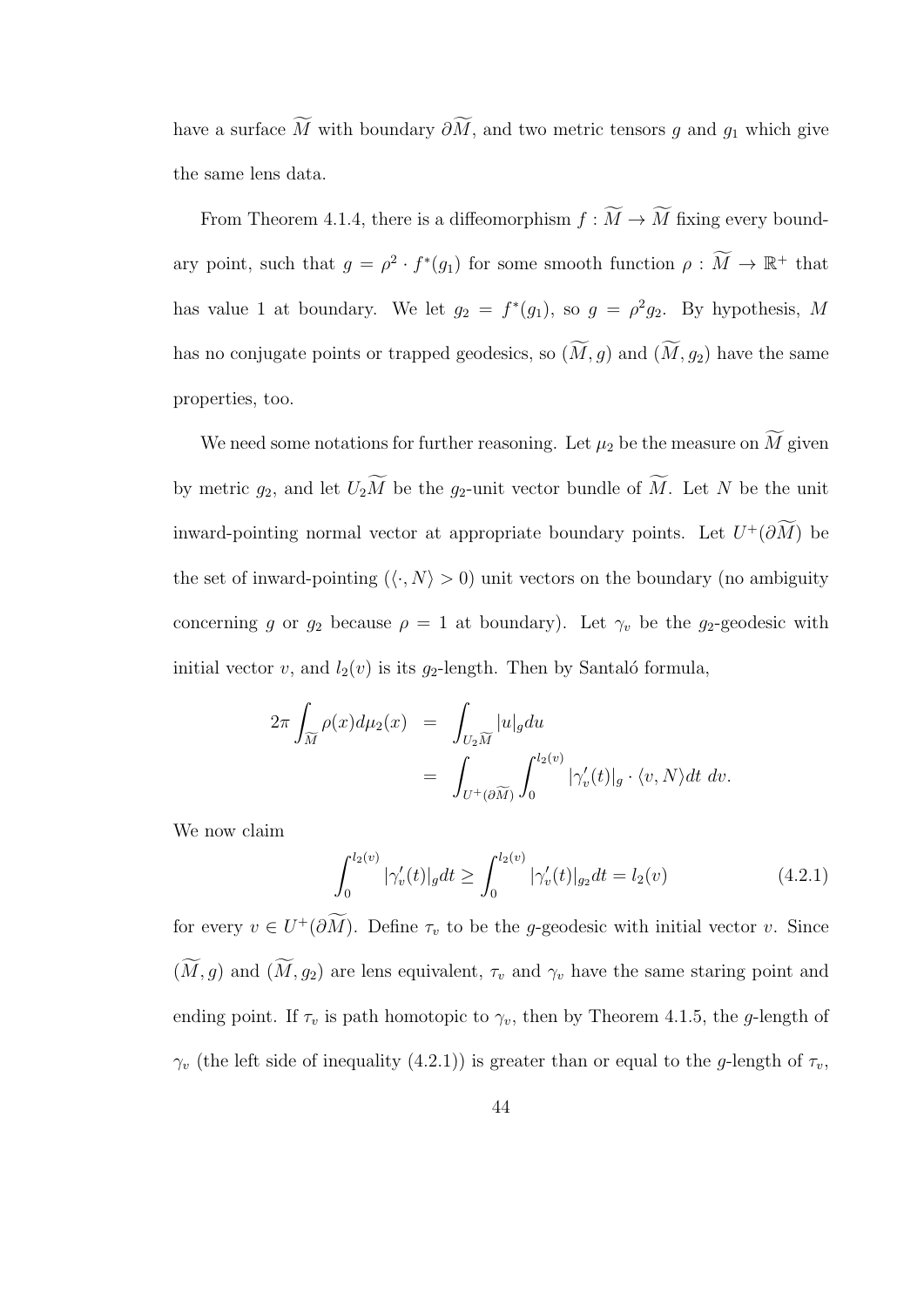which is the same as the  $g_2$ -length of  $\gamma_v$  (the right side of inequality (4.2.1)) from lens equivalence. If  $\tau_v$  is not path homotopic to  $\gamma_v$ , then we have a non-contractible loop  $\gamma_v \cdot \tau_v^{-1}$ . The g-length of the loop is at least 2L because Sys  $(\widetilde{M}) > 2L$ , and the g-length of  $\tau_v$  is at most L. Therefore the g-length of  $\gamma_v$  (the left side of inequality  $(4.2.1)$  is at least L, which is greater than or equal to the  $g_2$ -length of  $\gamma_v$  (the right side of inequality (4.2.1)). We have finished the proof of the claim  $\int_0^{l_2(v)} |\gamma'_v(t)|_g dt \ge \int_0^{l_2(v)} |\gamma'_v(t)|_{g_2} dt$ . We now have

$$
2\pi \int_{\widetilde{M}} \rho(x) d\mu_2(x) = \int_{U^+(\partial \widetilde{M})} \int_0^{l_2(v)} |\gamma'_v(t)|_g \cdot \langle v, N \rangle dt dv
$$
  
\n
$$
\geq \int_{U^+(\partial \widetilde{M})} \int_0^{l_2(v)} |\gamma'_v(t)|_{g_2} \cdot \langle v, N \rangle dt dv
$$
  
\n
$$
= \int_{U^+(\partial \widetilde{M})} \int_0^{l_2(v)} 1 \cdot \langle v, N \rangle dt dv
$$
  
\n
$$
= \int_{U_2 \widetilde{M}} 1 du
$$
  
\n
$$
= 2\pi \text{Vol}(\widetilde{M}, g_2).
$$

By Cauchy-Schwarz inequality we have

$$
Vol(\widetilde{M}, g) \cdot Vol(\widetilde{M}, g_2) = \left( \int_{\widetilde{M}} \rho^2 d\mu_2 \right) \cdot \left( \int_{\widetilde{M}} 1 d\mu_2 \right)
$$
  
\n
$$
\geq \left( \int_{\widetilde{M}} \rho d\mu_2 \right)^2 \qquad (4.2.2)
$$
  
\n
$$
\geq \left( Vol(\widetilde{M}, g_2) \right)^2.
$$
 (4.2.3)

But from lens equivalence, we know  $\text{Vol}(\widetilde{M}, g) = \text{Vol}(\widetilde{M}, g_2)$ , which is a simple application of Santaló formula, see [6]. So the inequalities in  $(4.2.2)$  and  $(4.2.3)$  are in fact equalities. The equality of Cauchy-Schwarz  $(4.2.2)$  means that  $\rho$  is constant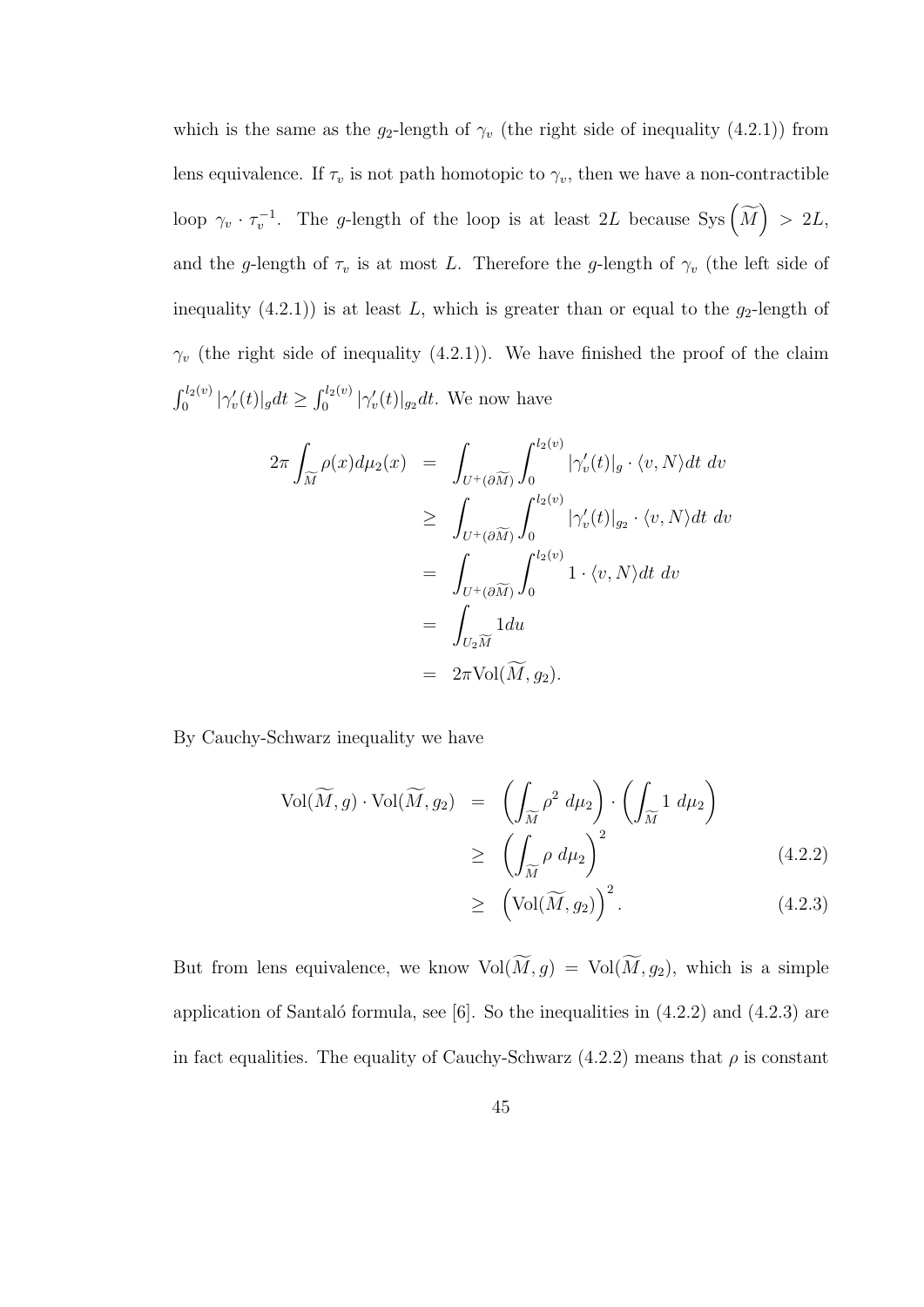almost everywhere. Since  $\rho = 1$  at boundary and  $\rho$  is smooth, we have  $\rho \equiv 1$ . This means  $g_2 = g$  everywhere, and  $g = f^*(g_1)$ . So the lens data determine g up to a diffeomorphism fixing every boundary point, which is the definition of lens rigidity of  $(\widetilde{M}, g)$ .

Therefore, since lens rigidity is preserved after taking quotients,  $(M, g)$  is lens  $\Box$ rigid.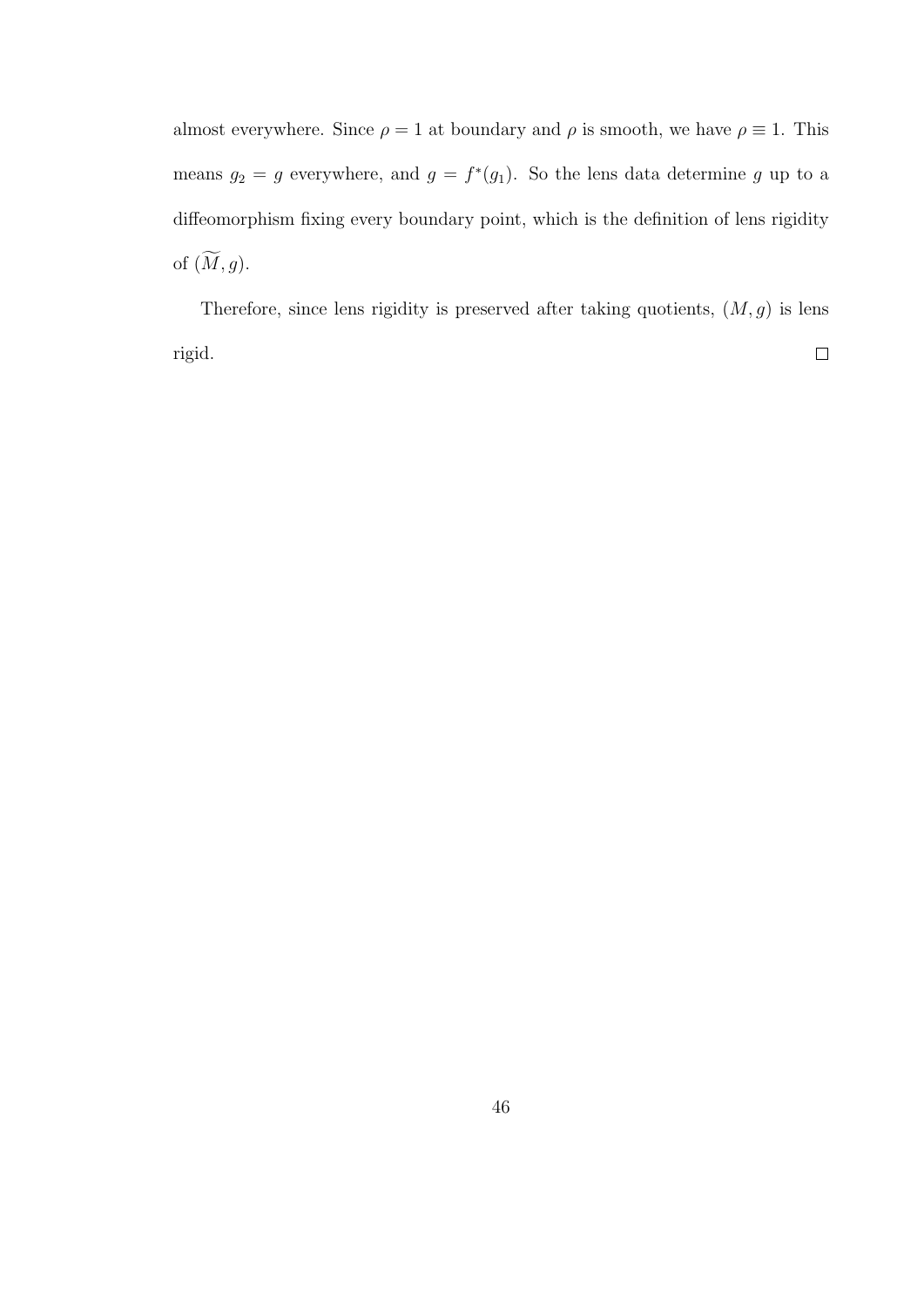# Bibliography

- [1] G. Besson, G. Courtois & S. Gallot, Minimal entropy and Mostow rigidity theorems, Ergodic Theory Dynam. Systems 16 (1996) no. 4, 623-649.
- [2] D. Burago & S. Ivanov, Boundary rigidity and filling volume minimality of metrics close to a flat one. Ann. of Math. (2) 171 (2010), no. 2, 1183-1211.
- [3] C. Croke, *Boundary and lens rigidity of finite quotients*, Proc. AMS 133 (2005), no. 12, 3663-3668
- [4] C. Croke, Rigidity and the distance between boundary points, J. Differential Geom. 33 (1991) 445-464.
- [5] C. Croke, Rigidity for surfaces of non-positive curvature, Comment. Math. Helvetici 65 (1990) 150-169
- [6] C. Croke, Rigidity theorems in Riemannian geometry, Geometric Methods in Inverse Problems and PDE Control, edited by C. Croke, I. Lasiecka, G. Uhlmann, and M. Vogelius, IMA Vol. Math. Appl. 137, Springer, 2004, 47-72.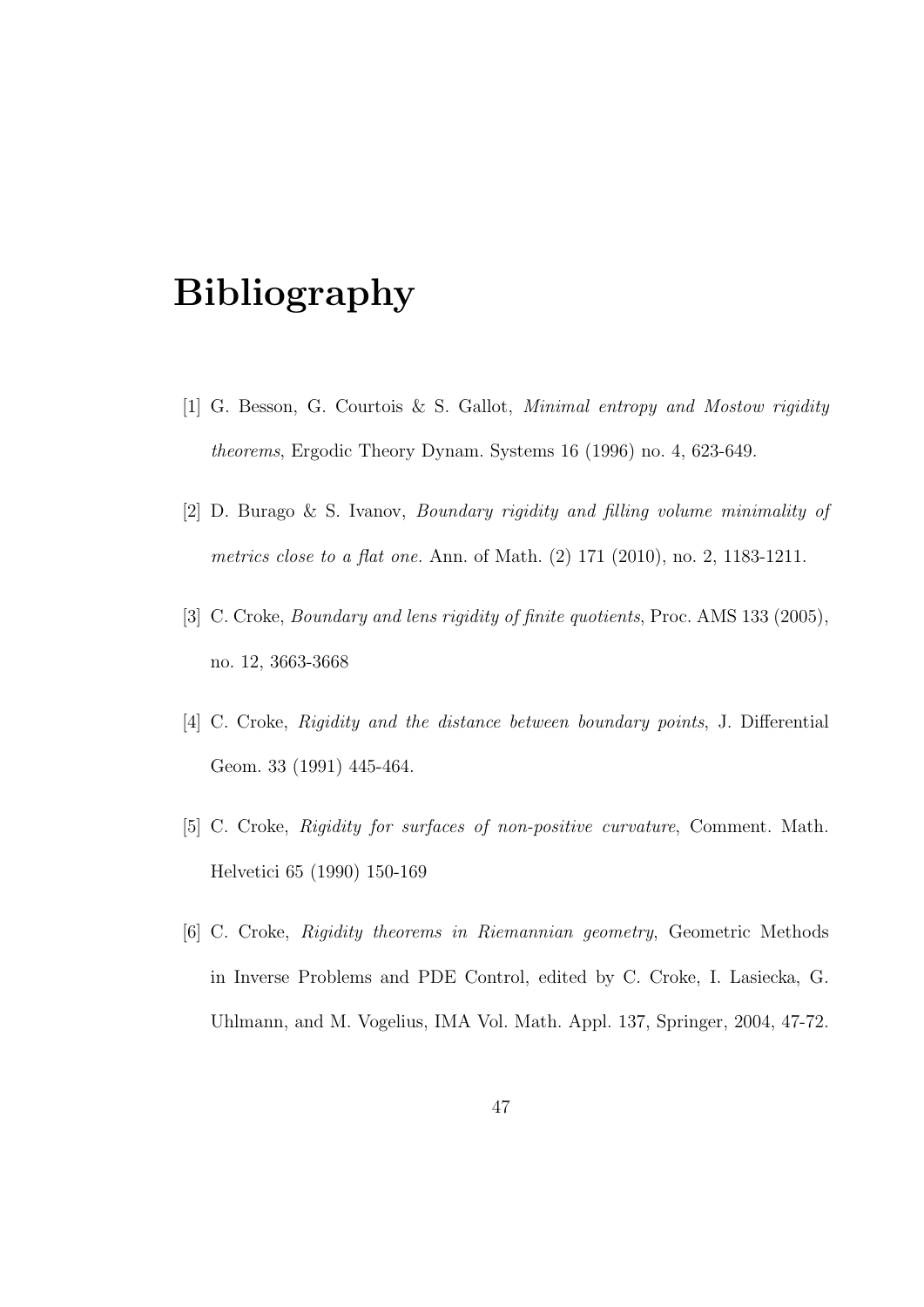- [7] C. Croke, Scattering rigidity with trapped geodesics, preprint
- [8] C. Croke, Some isoperimetric inequalities and eigenvalue estimates, Ann. Scient. Ec. Norm. Sup. 13 (1980), 419-435 ´
- [9] C. Croke & B. Kleiner, Conjugacy and rigidity for manifolds with a parallel vector field, J. Differential Geom. 39 (1994) 659-680.
- [10] C. Croke, L. Pestov & G. Uhlmann, The lens rigidity problem with partial data and the geodesic X-ray transform, Preprint.
- [11] C. Croke & P Herreros, Lens rigidity with trapped geodesics in two dimensions, Preprint
- [12] M. Gromov, Filling Riemannian manifolds, J. Differential Geom. 18 (1983), 1-147
- [13] A. Hatcher, Algebraic Topology, Cambridge University Press, 2002
- [14] J. Hempel, Residual finiteness of surface groups, Proc. Am. Math. Soc. 32 (1972), 323.
- [15] M. Katz, Systolic geometry and topology, American Mathematical Society, 2007
- [16] M. Lassas, V. Sharafutdinov & G. Uhlmann, Semiglobal boundary rigidity for Riemannian metrics, Math. Ann. 325 (2003), 767-793.
- [17] M. Lassas & G. Uhlmann, On determining a Riemannian manifold from the  $Dirichlet-to-Neumann$  map, Ann. Scient. Éc. Norm. Sup. 34 (2001), 771-787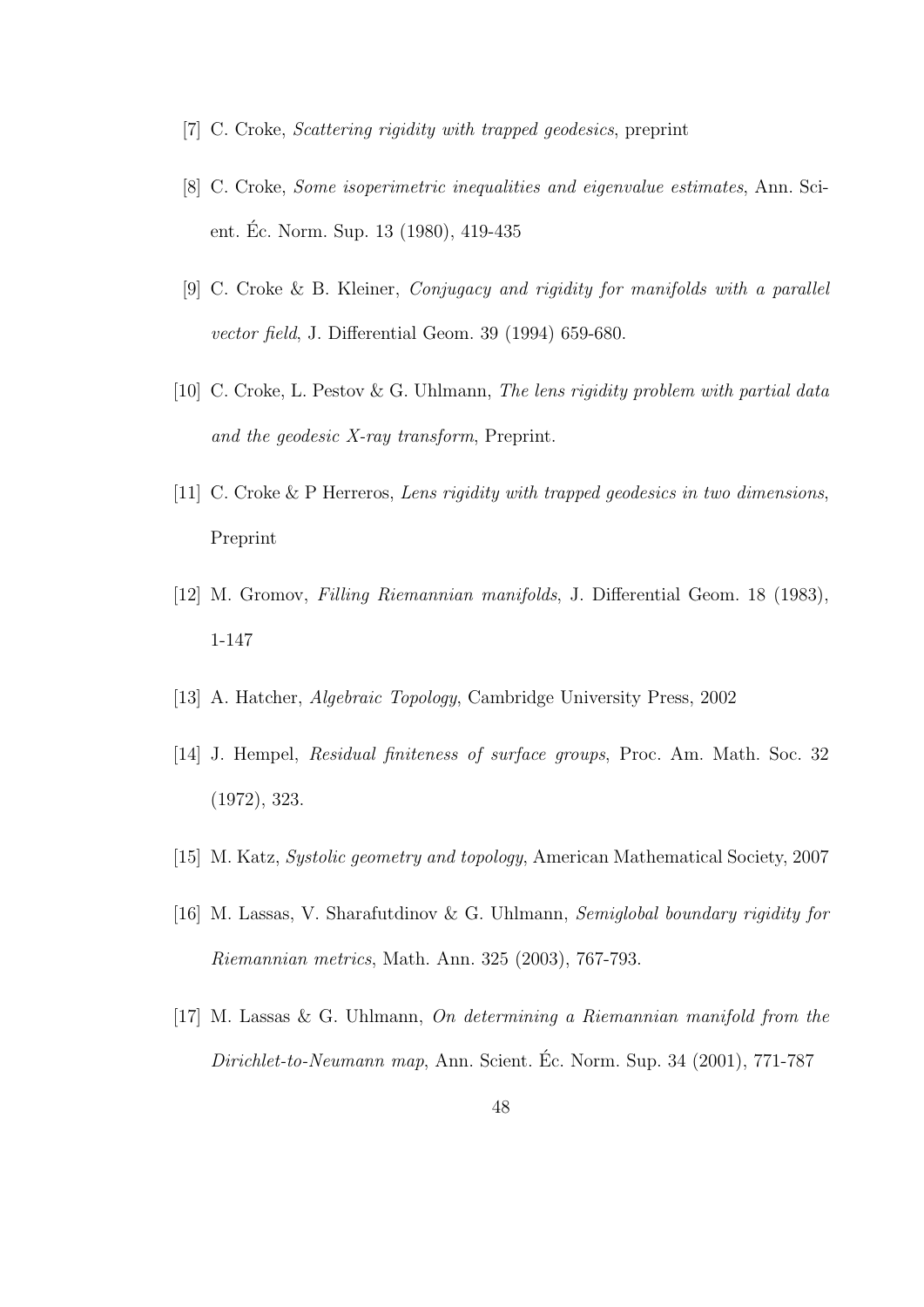- [18] R. Michel, Sur la rigidité imposée par la longuer des géodésiques, Invent. Math. 65 (1981), 71-83.
- [19] R. Michel, *Restriction de la distance géodésique à un arc et rigidité*, Bull. Soc. Math. France 122 (1994), 435-442.
- [20] R.G. Muhometov, On a problem of reconstructing Riemannian metrics (Russian), Sibirsk. Mat. Zh. 22 (1981), no. 3, 119-135.
- [21] L. Pestov & G. Uhlmann, Two dimensional compact simple Riemannian manifolds are boundary distance rigid, Ann. of Math. (2) 161 (2005), no. 2, 1093- 1110.
- [22] L. Santaló, *Integral Geometry and Geometric Probability*, Cambridge University Press, 2002
- [23] P. Stefanov & G. Uhlmann, Rigidity for metrics with the same lengths of geodesics, Math. Res. Lett. 5 (1998) 83-96.
- [24] P. Stefanov & G. Uhlmann, Local lens rigidity with incomplete data for a class of non-simple Riemannian manifolds, J. Differential Geom. 82 (2009) 383-409.
- [25] G. Uhlmann & J. Wang, Boundary determination of a Riemannian metric by the localized boundary distance function, Adv. in Appl. Math. 31 (2003) 379- 387.